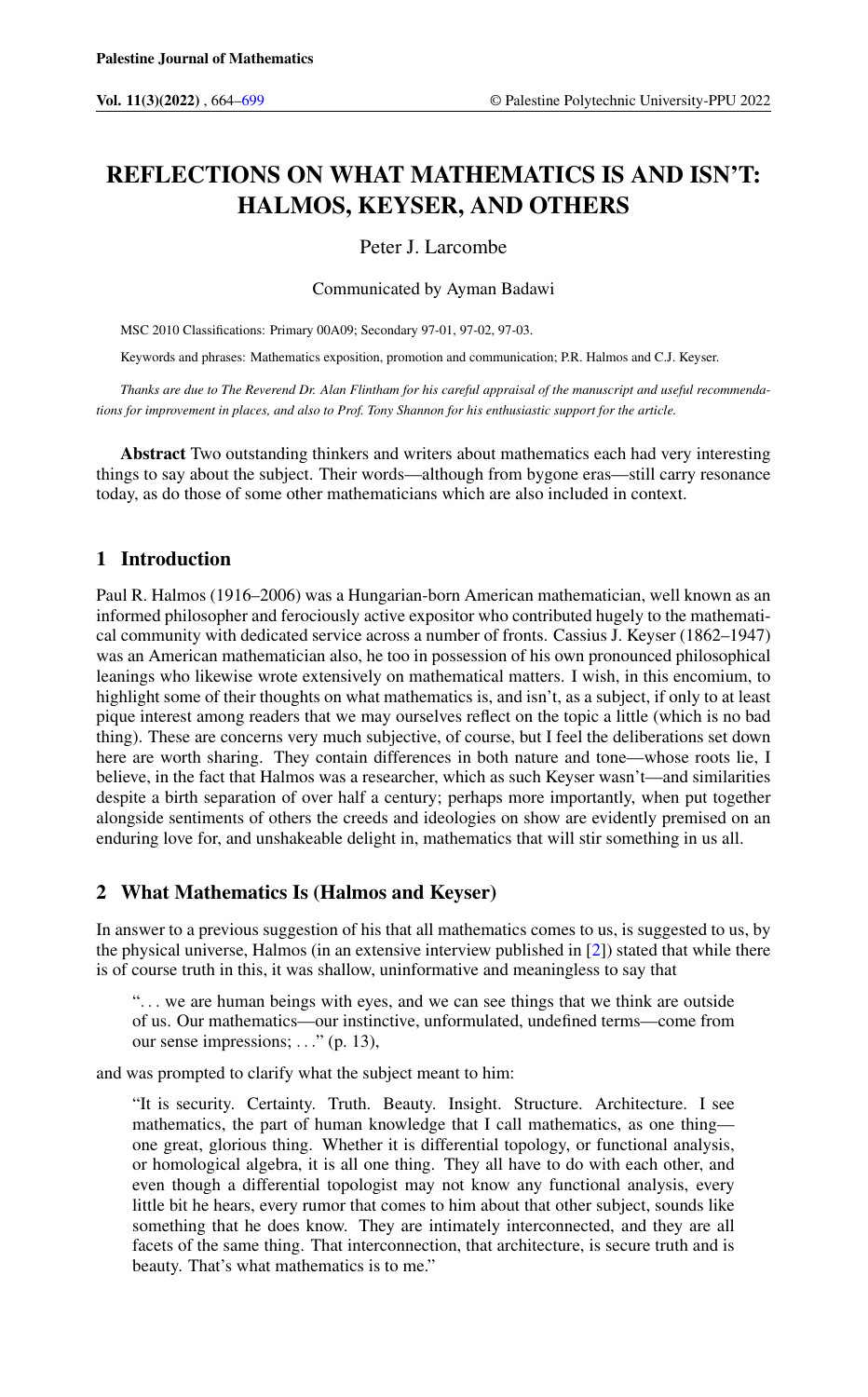There is a commonality of sentiment which, at a fundamental level of consciousness, is surely part and parcel of our endeavours as professionals. Pressing the point, he said

"It all hangs together. Be it topology, or algebra, or functional analysis, or combinatorics, it is the same subject with the same facets of the same diamond; it's beautiful and it's a work of art. In all parts of the subject the language is the same; the attitude is the same; the way the researcher feels when he sits down at his desk is the same; the way he feels when he starts a problem is the same." (p. 17).

Unconsciously, as well, there are some profound sensibilities that many, I know, nurture:

"I'm not a religious man, but it's almost like being in touch with God when you're thinking about mathematics. God is keeping secrets from us, and it's fun to try to learn some of the secrets." (p. 21),

and it is no surprise, therefore, that he was of the opinion that

"All educable human beings should know what mathematics *is* because their souls would grow by that. They would enjoy life more, they would understand life more, they would have greater insight." (p. 15).

Halmos achieved much in his lifetime, living and breathing mathematics—and championing its cause—to the extent that he must be accorded serious agency. His picture of mathematics as a complete and edifying entity is comforting.

This leads us on to Keyser—one time school teacher and principal, and later professor at Columbia University for over twenty years—who gave an address to a meeting of the Michigan School Masters' Club on 28th March, 1912, at Ann Arbor. Published in the journal *Science* the following month, he set out a detailed experiential testimony on what he termed the humanisation of the teaching of mathematics in schools and colleges that reveals his emotional attachment to the discipline. I draw on a passage of his measured and wide ranging transcript article, where he litters his pronouncements with metaphor and analogy so as to capture the essence of his convictions; it is a lovely piece to have come across.

"I do not forget, . . . , that, of all theory, mathematical theory is the most abstract. I do not forget that mathematics therefore lends especial sharpness to the contrast in the Mephistophelian warning:

> *Gray, my dear friend, is all theory, Green the golden tree of life.*

Yet I know that one who loves not the gray of a naked woodland has much to learn of the esthetic resources of our northern clime. A mathematical doctrine, taken in its purity, is indeed gray. Yet such a doctrine, a world-filling theory woven of gray relationships finer than gossamer but stronger than cables of steel, leaves upon an intersecting plane a tracery surpassing in fineness and beauty the exquisite artistry of frost-work upon a windowpane. Architecture, it has been said, is frozen music. Be it so. Geometry is frozen architecture.

No, the belief that mathematics, because it is abstract, because it is static and cold and gray, is detached from life, is a mistaken belief. Mathematics, even in its purest and most abstract estate, is not detached from life. It is just the ideal handling of the problems of life, as sculpture may idealize a human figure or as poetry or painting may idealize a figure or a scene. Mathematics is precisely the ideal handling of the problems of life, and the central ideas of the science, the great concepts about which its stately doctrines have been built up, are precisely the chief ideas with which life must always deal and which, as it tumbles and rolls about them through time and space, give it its interests and problems, and its order and rationality. That such is the case a few indications will suffice to show. The mathematical concepts of constant and variable are represented familiarly in life by the notions of fixedness and change. The concept of equation or that of an equational system, imposing restriction upon variability, is matched in life by the concept of natural and spiritual law, giving order to what were else chaotic change and providing partial freedom in lieu of none at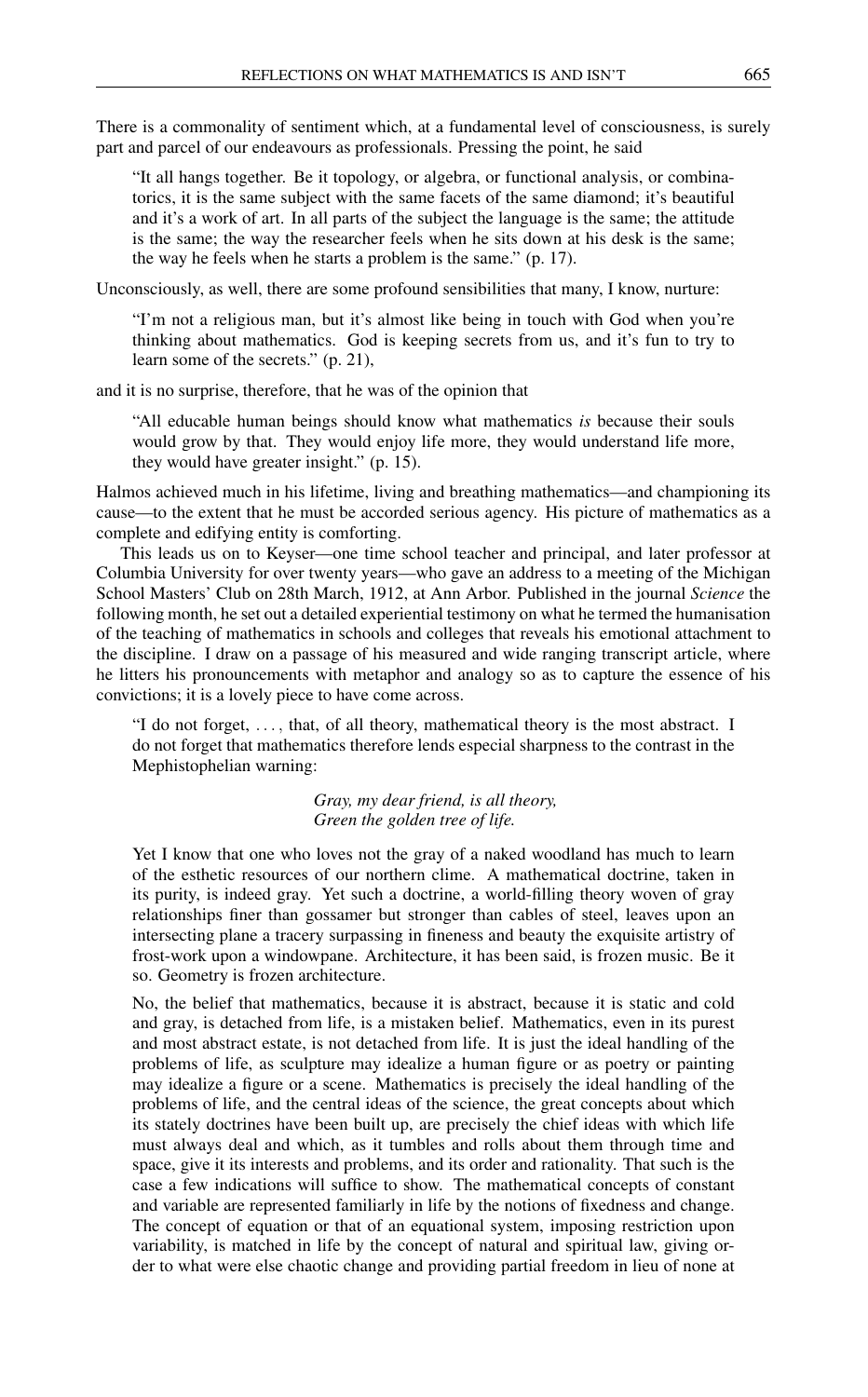all. What is known in mathematics under the name of limit is everywhere present in life in the guise of some ideal, some excellence high-dwelling among the rocks, an "ever flying perfect" as Emerson calls it, $<sup>1</sup>$  $<sup>1</sup>$  $<sup>1</sup>$  unto which we may approximate nearer and</sup> nearer, but which we can never quite attain, save in aspiration. The supreme concept of functionality finds its correlate in life in the all-pervasive sense of interdependence and mutual determination among the elements of the world. What is known in mathematics as transformation—that is, lawful transfer of attention, serving to match in orderly fashion the things of one system with those of another—is conceived in life as a process of transmutation by which, in the flux of the world, the content of the present has come out of the past and in its turn, in ceasing to be, gives birth to its successor, as the boy is father to the man and as things, in general, become what they are not. The mathematical concept of invariance and that of infinitude, especially the imposing doctrines that explain their meanings and bear their names—what are they but mathematicizations of that which has ever been the chief of life's hopes and dreams, of that which has ever been the object of its deepest passion and of its dominant enterprise, I mean the finding of worth that abides, the finding of permanence in the midst of change, and the discovery of the presence, in what has seemed to be a finite world, of being that is infinite? It is needless further to multiply examples of a correlation that is so abounding and complete as indeed to suggest a doubt whether it be juster to view mathematics as the abstract idealization of life than to regard life as the concrete realization of mathematics." [\[15,](#page-34-2) pp. 645–646].

The many texts he authored shows him as one constantly in self-debate as to the place and role of mathematics in education and a wider social context—a credible and insistent voice that would be heard on what is a just and worthy sense of its full human significance.

# 3 What Mathematics Isn't (Halmos and Keyser)

Relationships with mathematics vary from person to person according to situation, age, position, temperament, education, and so on, but one thing that binds us all together is the battle to explain ourselves to others in ways that are meaningful yet still faithful to the discipline. We mathematicians have been misunderstood for as long as there have been professions available to us—it goes with the territory, as they say. To partly counter this, Halmos gave an informal lecture (on 12th December, 1967, as part of the centennial celebrations of the University of Illinois of which he was an alumnus), speaking on the topic of mathematics as a creative art. Attempting to clarify what the subject entails, how it is prosecuted, and by whom, and why ("I am not here to proselyte but to enlighten—I seek not converts but friends. I do not want to teach you what mathematics is, but only *that* it is."), he opened with the words

"Do you know any mathematicians—and, if you do, do you know anything about what they do with their time? Most people don't. When I get into conversation with the man next to me in a plane, and he tells me that he is something respectable like a doctor, lawyer, merchant, or dean, I am tempted to say that I am in roofing and siding. If I tell him that I am a mathematician, his most likely reply will be that he himself could never balance his chequebook, and it must be fun to be a whiz at math. If my neighbor is an astronomer, a biologist, a chemist, or any other kind of natural or social scientist, I am, if anything, worse off—this man *thinks* he knows what a mathematician is, and he is probably wrong. . . .

C.P. Snow points to and deplores the existence of two cultures; $<sup>2</sup>$  $<sup>2</sup>$  $<sup>2</sup>$  he worries about</sup> the physicist whose idea of modern literature is Dickens, and he chides the poet who cannot state the second law of thermodynamics. Mathematicians, in converse with well-meaning, intelligent, and educated laymen . . . are much worse off than physicists

<span id="page-2-0"></span><sup>&</sup>lt;sup>1</sup>Ralph Waldo Emerson (1803–1882), an American essayist, lecturer, philosopher and poet who led the so called transcendentalist movement of the mid-19th century.

<span id="page-2-1"></span><sup>2</sup>*The Two Cultures and the Scientific Revolution* (1959), authored by British scientist and novelist Charles Percy Snow, controversially tendered that the division of science and the humanities into "two cultures"—coupled with an educational bias towards the latter at the expense of the former—had created a barrier to, and was unhealthy for, the success of any post war western society.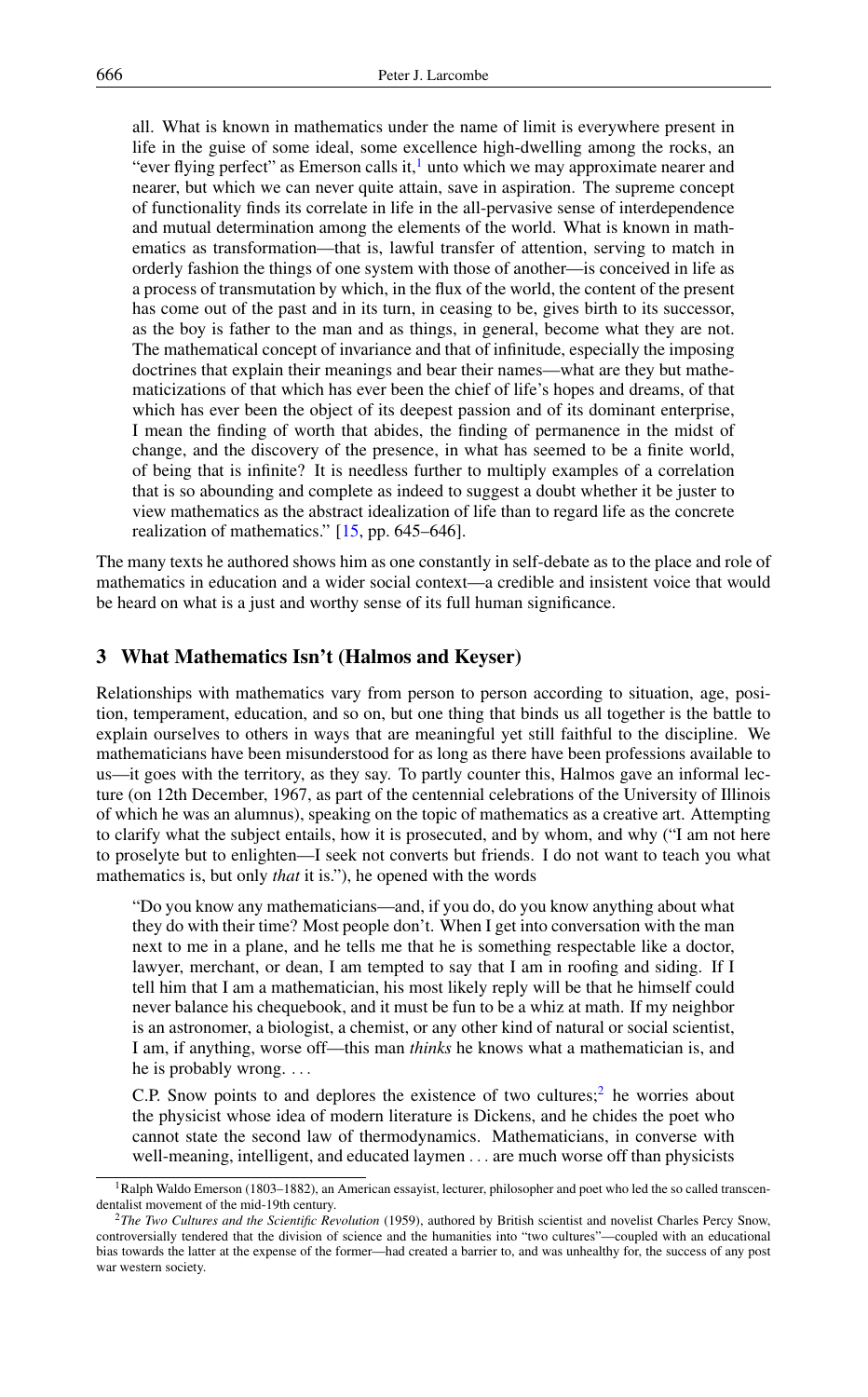in converse with poets. It saddens me that educated people don't even know that my subject exists. There is something that they call mathematics, but they neither know how the professionals use that word, nor can they conceive why anybody should do it. It is, to be sure, possible that an intelligent and otherwise educated person doesn't know that egyptology exists, or haematology, but all you have to tell him is that it does, and he will immediately understand in a rough general way why it should and he will have some empathy with the scholar of the subject who finds it interesting." [\[7,](#page-34-3) p. 375],

#### saying further,

"As a first step toward telling you what mathematicians do, let me tell you some of the things they do not do. To begin with, mathematicians have very little to do with numbers. You can no more expect a mathematician to be able to add a column of figures rapidly and correctly than you can expect a painter to draw a straight line or a surgeon to carve a turkey—popular legend attributes such skills to these professions, but popular legend is wrong." (p. 376),

#### and (p. 377)

"Not even those romantic objects of latter day science fiction, the giant brains, the computing machines that run our lives these days—not even they are of interest to the mathematician as such. Some mathematicians are interested in the logical problems involved in the reduction of difficult questions to the sort of moronic baby talk that machines understand: the logical design of computing machines is definitely mathematics. Their construction is not, that's engineering, and their product, be it a payroll, a batch of sorted mail, or a supersonic plane, is of no mathematical interest or value.

Mathematics is not numbers or machines; it is also not the determination of the heights of mountains by trigonometry, or compound interest by algebra, or moments of inertia by calculus. Not today it isn't. At one point in history each of those things, and others like them, might have been an important and non-trivial research problem, but once the problem is solved, its repetitive application has as much to do with mathematics as the work of a Western Union messenger boy has to do with Marconi's genius."

It is quite possible that Halmos had taken at least part of his cue from Keyser, based on a lecture delivered by the latter some six decades earlier at Columbia University on 16th October, 1907 (as part of a series of invited talks by over twenty different speakers on a host of subjects in science, philosophy and art). Covering a number of aspects of mathematics, Keyser emphasised its utility as an indispensable companion to scientists, a natural language for philosophers, and a creative pursuit in its own right, feeling the need to state publicly that

"Indeed the time is at hand when at least the academic mind should discharge its traditional fallacies regarding the nature of mathematics and thus in a measure promote the emancipation of criticism from inherited delusions respecting the kind of activity in which the life of the science consists. Mathematics is no more the art of reckoning and computation than architecture is the art of making bricks or hewing wood, no more than painting is the art of mixing colors on a palette, no more than the science of geology is the art of breaking rocks, or the science of anatomy the art of butchering.

Did not Babbage or somebody invent an adding machine? And does it not follow, say Holmes and Schopenhauer, that mathematical thought is a merely mechanical process? Strange how such trash is occasionally found in the critical offering of thoughtful men and thus acquires circulation as [a] golden coin of wisdom. It would not be sillier to argue that, because Stanley Jevons constructed a machine for producing certain forms of logical inference, therefore all thought, even that of a philosopher like Schopenhauer or that of a poet like Holmes, is merely a thing of pulleys and levers and screws, or that the pianola serves to prove that a symphony by Beethoven or a drama by Wagner is reducible to a trick of mechanics." [\[14,](#page-34-4) pp. 29–30],

having paralleled Halmos in writing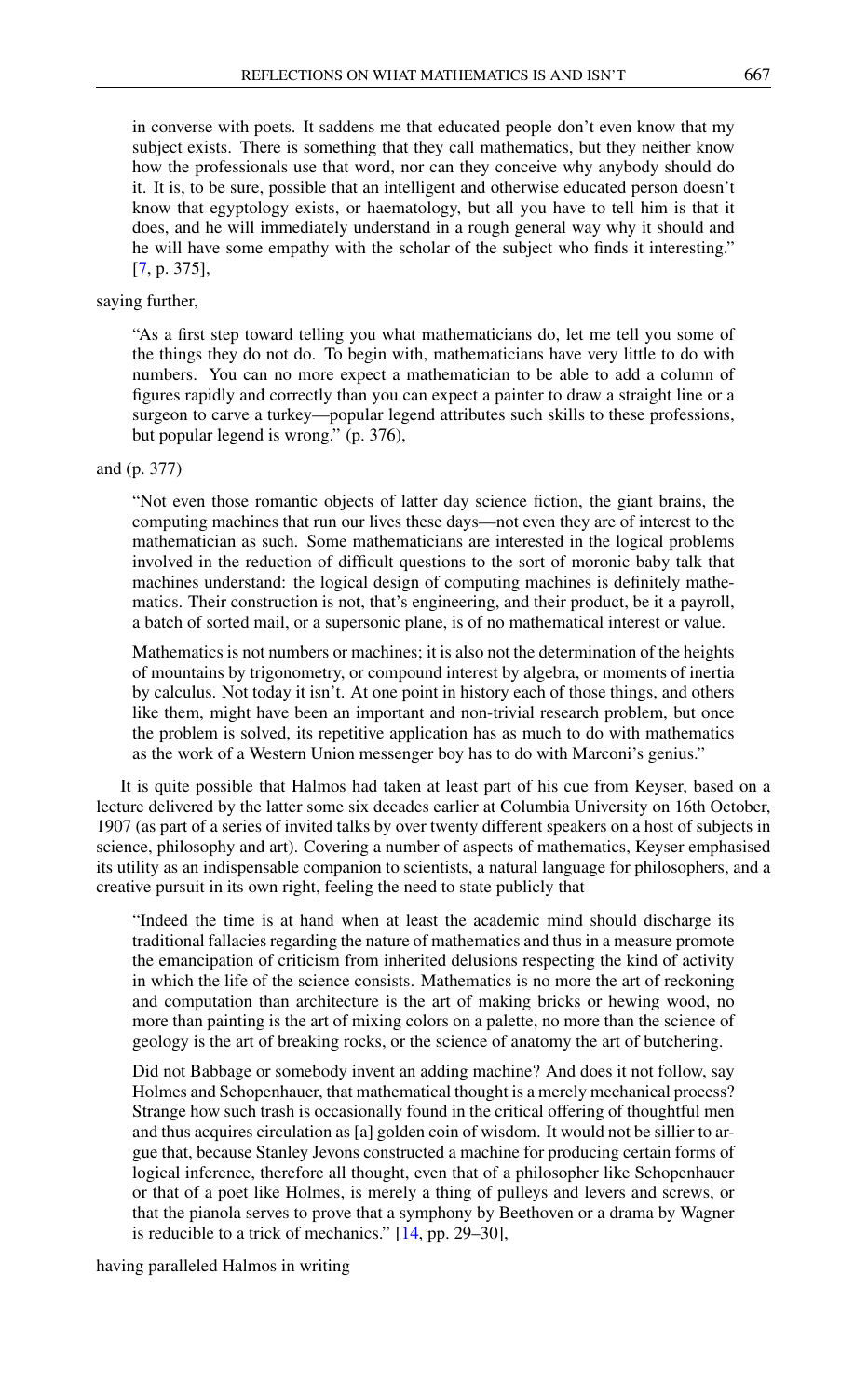". . . , such is the character of mathematics in its profounder depths and in its higher and remoter zones that it is well nigh impossible to convey to one who has not devoted years to its exploration a just impression of the scope and magnitude of the existing body of the science. An imagination formed by other disciplines and accustomed to the interests of another field may scarcely receive suddenly an apocalyptic vision of that infinite interior world." (p. 6),

and

"... the modern developments of mathematics constitute not only one of the most impressive, but one of the most characteristic, phenomena of our age. It is a phenomenon, however, of which the boasted intelligence of a "universalized" daily press seems strangely unaware; and there is no other great human interest, whether of science or of art, regarding which the mind of the educated public is permitted to hold so many fallacious opinions and inferior estimates."(p. 8).

I think we all of us feel, just as keenly, the very same frustrations on display here. After all, the populace should at the very least know that what grammar is to literature and poetry, the colour wheel is to painting, and scales are to musical composition, then so is arithmetic to mathematics.

There have been many essays and articles scribed on the essence of mathematics—covering things such as its history, heart, soul, core, evolution—and it has proven to be a complex and sometimes emotive subject that possesses both subjective and objective aspects of scrutiny. The theoretical epistemology of the discipline (the origin, nature and scope of mathematical knowledge) and its philosophical ontology (existence, beliefs, categorisations of reality (discussed later)) have provided fertile ground for erudite discussion, for as a discipline it is *sui generis*.

## 4 More Cogitations

In this section I set down some more pronouncements from our two protagonists which fit well with the title of this essay, helping us further appreciate their mindsets and values. Firstly, the reader is shown in detail what Keyser felt about the way mathematical education—beyond those obvious earthly powers of rational thought, logic and general numeracy that it bestows—touches upon and should influence the very soul of humanity. Secondly, we see that Halmos spoke of the analogies between mathematics and other areas and disciplines, writing in a way I've not seen elsewhere in bringing them together well to inform his audience.

From Keyser, then,

"To humanize the teaching of mathematics means so to present the subject, so to interpret its ideas and doctrines, that they shall appeal, not merely to the computatory faculty or to the logical faculty but to all the great powers and interests of the human mind. That mathematical ideas and doctrines, whether they be more elementary or more advanced, admit of such a manifold, liberal and stimulating interpretation, and that therefore the teaching of mathematics, whether in secondary schools or in colleges, may become, in the largest and best sense, human, I have no doubt. That mathematical ideas and doctrines do but seldom receive such interpretation and that accordingly the teaching of mathematics is but seldom, in the largest and best sense, human, I believe to be equally certain. That the indicated humanization of mathematical teaching, the bringing of the matter and the spirit of mathematics to bear, not merely upon certain fragmentary faculties of the mind, but upon the whole mind, that this is a great desideration is, I assume, beyond dispute.

How can such humanization be brought about? The answer, I believe, is not far to seek. I do not mean that the answer is easy to discover or easy to communicate. I mean that the game is near at hand and that it is not difficult to locate it, though it may not be easy to capture it. The difficulty inheres, I believe, in our conception of mathematics itself; not so much in our conception of what mathematics, in a definitional sense, is, ..., but in our sense or want of sense of what mathematics, whatever it may be, humanly signifies. In order to humanize mathematical teaching it is necessary, and I believe it is sufficient, to come under the control of a right conception of the human significance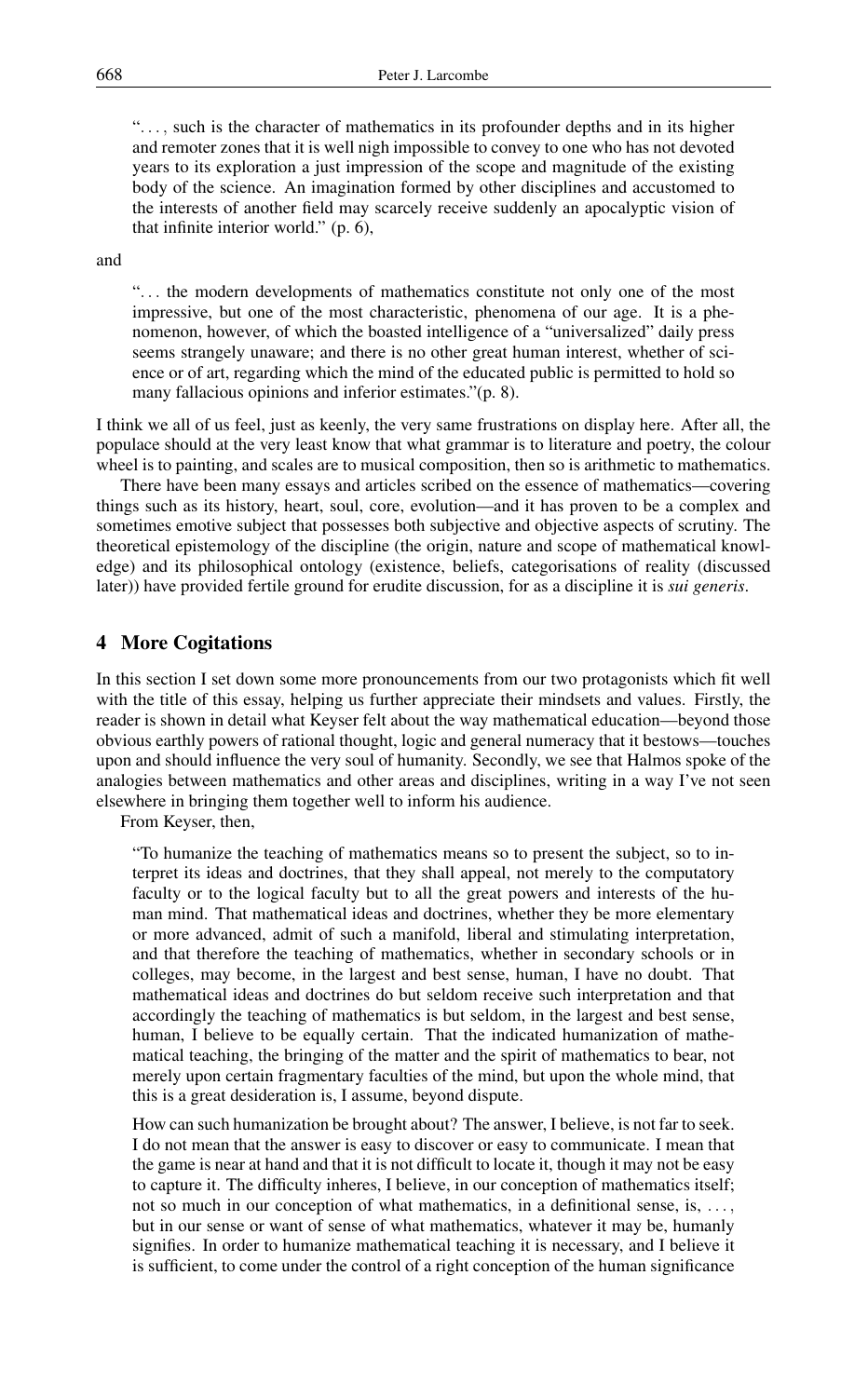of mathematics. It is sufficient, I mean to say, and it is necessary, greatly to enlarge, to enrich and to vitalize our sense of what mathematics, regarded as human enterprise, signifies.

What does mathematics, regarded as an enterprise of the human spirit, signify? What is a just and worthy sense of the human significance of mathematics?

To the extent in which any of us really succeeds in answering that question worthily, his teaching will have the human quality, in so far as his teaching is, in point of external circumstance, free to be what it would. I believe it is important to put the question, and it is with the putting of it rather than with the proposing of an answer to it that I am here at the outset mainly concerned. For any one who is really to acquire possession of an answer that is worthy must win the answer for himself. I need not say to you that such an acquisition as a worthy answer to this kind of question does not belong to the category of things that may be lent or borrowed, sold or bought, donated or acquired by gift. No doubt the answers we may severally win will differ as our temperaments differ. Yet the matter is not solely a matter of temperament. It is much more a matter first of knowledge and then of the evaluation of the knowledge and of its subject. To the winning of a worthy sense of the human significance of mathematics two things are indispensable, knowledge and reflection: knowledge of mathematics and reflection upon it. To the winning of such a sense it is essential to have the kind of knowledge that none but serious students of mathematics can gain. Equally essential is another thing and this thing students of mathematics in our day do not, or do but seldom, gain. I mean the kind of insight and the liberality of view that are to be acquired only by prolonged contemplation of the nature of mathematics and by prolonged reflection upon its relations of contrast and similitude to the other great forms of spiritual activity.

The question, though it is a question about mathematics, is not a mathematical question, it is a philosophical question. And just because it is a philosophical question, mathematicians, despite the fact that one of the indispensable qualifications for considering it is possessed by them alone, have in general ignored it.  $\dots$ , and [this] may help to explain the curious paradox that whilst the world, whose mathematical knowledge varies from little to less, has always as if instinctively held mathematical science in high esteem, it has at the same time usually regarded mathematicians as eccentric and abnormal, as constituting a class apart, as being something more or something less than human. . . .

If you ask the world—represented, let us say, by the man in the street or in the market place or the field—to tell you its estimate of the human significance of mathematics, the answer of the world will be, that mathematics has given mankind a metrical and computatory art essential to the effective conduct of daily life, that mathematics admits of countless applications in engineering and the natural sciences, and finally that mathematics is a most excellent instrumentality for giving mental discipline. Such will be the answer of the world. The answer is intelligible, it is important, and it is good so far as it goes; but it is far from going far enough and it is not intelligent." [\[15,](#page-34-2) pp. 638–639].

## From Halmos,

"A little feeling for the nature of mathematics and mathematical thinking can be got by the comparison with chess. The analogy, like all analogies, is imperfect, but it is illuminating just the same. The rules for chess are as arbitrary as the axioms of mathematics sometimes seem to be. The game of chess is as abstract as mathematics. (That chess is played with solid pieces, made of wood, or plastic, or glass, is not an intrinsic feature of the game. It can just as well be played with pencil and paper, as mathematics is, or blindfold, as mathematics can.) Chess also has its elaborate technical language, and chess is completely deterministic.

There is also some analogy between mathematics and music. The mathologist feels the need to justify pure mathematics exactly as little as the musician feels the need to justify music. Do practical men, the men who meet payrolls, demand only practical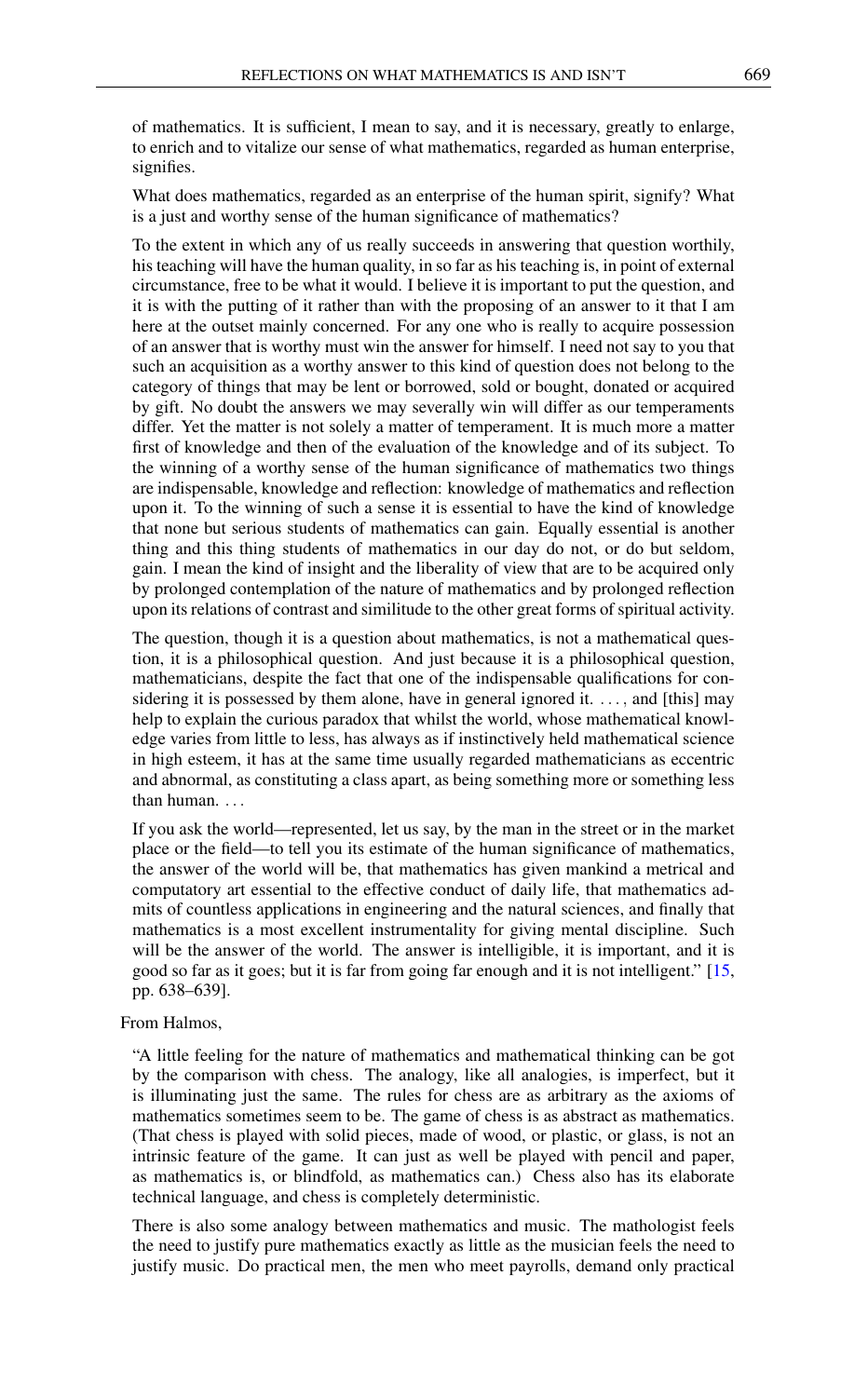music—soothing jazz to make an assembly line worker turn nuts quicker, or stirring marches to make a soldier kill with more enthusiasm? No, surely none of us believes in that kind of justification; music, and mathematics, are of human value because human beings feel they are.

The analogy with music can be stretched a little further. Before a performer's artistic contribution is judged, it is taken for granted that he hits the right notes, but merely hitting the right notes doesn't make him a musician. We don't get the point of painting if we compliment the nude Maya on being a good likeness, and we don't get the point of a historian's work if all we can say is that he didn't tell lies. Mere accuracy in performance, resemblance in appearance, and truth in storytelling doesn't make good music, painting, history: in the same way, mere logical correctness doesn't make good mathematics.

Goodness, high quality, are judged on grounds more important than validity, but less describable. A good piece of mathematics is connected with much other mathematics, it is new without being silly (think of a "new" western movie in which the names and the costumes are changed, but the plot isn't), and it is deep in an ineffable but inescapable sense—the sense in which Johann Sebastian is deep and Carl Philip Em-manuel is not.<sup>[3](#page-6-0)</sup> The criterion for quality is beauty, intricacy, neatness, elegance, satisfaction, appropriateness—all subjective, but all somehow mysteriously shared by all.

Mathematics resembles literature also, differently from the way it resembles music. The writing and reading of literature are related to the writing and reading of newspapers, advertisements, and road signs the way mathematics is related to practical arithmetic. We all need to read and write and figure for daily life: but literature is more than reading and writing, and mathematics is more than figuring. The literature analogy can be used to help understand the role of teachers and the role of the pure-applied dualism.

Many whose interests are in language, in the structure, in the history, and in the aesthetics of it, earn their bread and butter by teaching the rudiments of language to its future practical users. Similarly many, perhaps most, whose interests are in the mathematics of today, earn their bread and butter by teaching arithmetic, trigonometry, or calculus. This is sound economics: society abstractly and impersonally is willing to subsidize pure language and pure mathematics, but not very far. Let the would-be purist pull his weight by teaching the next generation the applied aspects of his craft; then he is permitted to spend a fraction of his time doing what he prefers. From the point of view of what a good teacher must be, this is good. A teacher must know more than the bare minimum he must teach; he must know more in order to avoid more and more mistakes, to avoid the perpetuation of misunderstanding, to avoid catastrophic educational inefficiency. To keep him alive, to keep him from drying up, his interest in syntax, his burrowing in etymology, or his dabbling in poetry play a necessary role.

The pure-applied dualism exists in literature too. The source of literature is human life, but literature is not the life it comes from, and writing with a grim purpose is not literature. Sure there are borderline cases: is Upton Sinclair's "Jungle" literature or propaganda? (For that matter, is Chiquita Banana an advertising jingle or charming light opera?) But the fuzzy boundary doesn't alter the fact that in literature (as in mathematics) the pure and the applied are different in intent, in method, and in criterion of success.

Perhaps the closest analogy is between mathematics and painting. The origin of painting is physical reality, and so is the origin of mathematics—but the painter is not a camera and the mathematician is not an engineer. The painter of "Uncle Sam Wants You" got his reward from patriotism, from increased enlistments, from winning the war—which is probably different from the reward Rembrandt got from a finished work. How close to reality painting (and mathematics) should be is a delicate matter of judgment. Asking a painter to "tell a concrete story" is like asking a mathematician

<span id="page-6-0"></span><sup>3</sup>Halmos is comparing Johann Sebastian Bach (1685–1750), the great German composer and musician of the Baroque period, with his fifth child and second surviving son Carl Philipp Emanuel (1714–1788).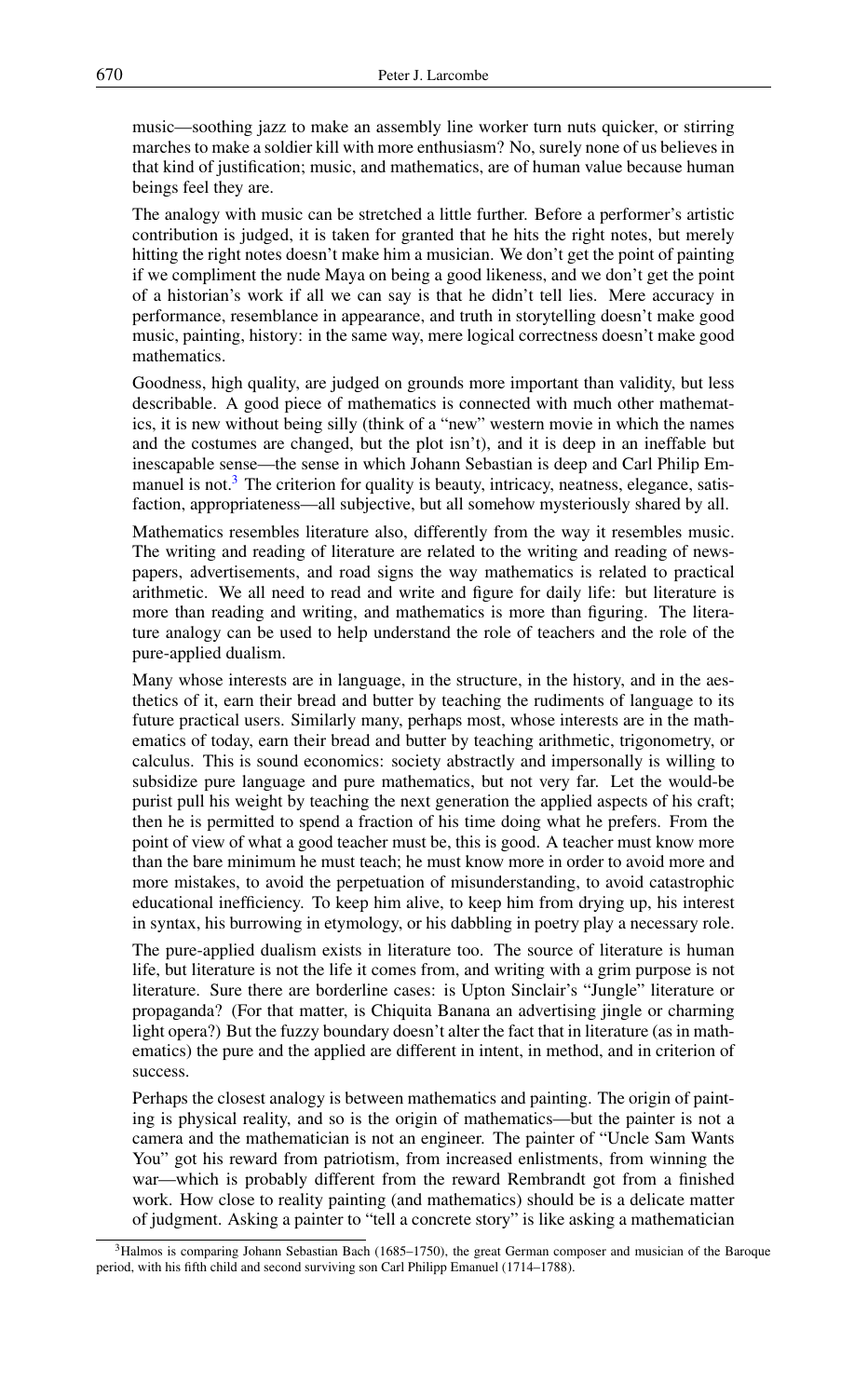to "solve a real problem." Modern painting and modern mathematics are far out—too far in the judgment of some. Perhaps the ideal is to have a spice of reality always present, but not to crowd it the way descriptive geometry, say, does in mathematics, and medical illustration, say, does in painting." [\[7,](#page-34-3) pp. 387–389].

# 5 Some Related Thoughts (From Others)

#### 5.1 On Human Aspects of Mathematics

I begin this section—which is designed to extend and embellish the preceding narrative—with some comments made by yet another American (and seemingly little known) mathematician, Alfred W. Adler (1930–). In an article that, somewhat unusually at the time, appeared in a 1972 issue of *The New Yorker* magazine (established as a pre-eminent forum for serious fiction, essays and journalism), he wrote thus:

"Mathematics, like chess, requires too direct and personal a confrontation to allow graceful defeat. There is no element of luck; there are no partners to share the blame for mistakes; the nature of the discipline places it precisely at the center of the intellectual being, where true cerebral power waits to be tested. . . .

There are two simple and ruthless ethical standards by which the purity of any discipline can be determined. Mathematics has at times seemed almost alone in the attainment of these standards. What is required is, first, an institutionalized indifference to men whose work has been completed—a disregard or contempt for those who have accomplished much but who have lost the will to create and whose major accomplish-ments are of the past. This applies perfectly to mathematics." [\[1,](#page-34-5) p. 39].<sup>[4](#page-7-0)</sup>

I only include this because the piece seems to have attracted attention—perhaps more than it should—judging by the number of citations it has received (I put this down to the sales levels of *The New Yorker* over many years, and the unusually forthright nature of the essay in places). Overall, whilst he offered an entertaining and provocative monograph, this rather dismal portrayal of our beloved subject is brutal, and off the mark, as it were—for there is surely more respect around for the efforts of others than Adler suggests, and he belittles those incremental advances that occur most of the time in mathematics. Some of those who have gone before deserve to be recognised and not forgotten, and this principle was in part a motivation in writing about Halmos and Keyser as counterexamples to Adler's harsh assessment of legacy and bequest—things that I would say genuine mathematicians hold close to their hearts, and rightly so. When we ponder, in quiet moments, what the discipline is and isn't, and what it does and doesn't mean to us, we should give more than a mere nod of acknowledgement to men and women who have occupied an admirable space in history and who have done the same, particularly when—as in the case of Halmos and Keyser—they leave their deliberations behind so eloquently in print. We should look upon them and their ilk with propitious gratitude, for they remind us that the human aspects of mathematics—its connections to knowledge and our lives as a framework for rigour and excellence in thinking and being—form a phenomenon which is an abiding one that never fails to be relevant to us. Introspective contemplation on the topics raised here brings naturally to light the way we teach, conduct ourselves, and interact with others in academic research/teaching and in work outside education—in other words, we become aware of how we feel about mathematics at our very core, and how it shapes the behaviours and *raison d'être* that filter through our careers and day-to-day existence. I would without hesitation endorse it as an exercise to which everyone should expose themselves periodically, being simultaneously cathartic and regenerative.

Staying on this theme, American academic and researcher turned respected expositor Reuben Hersh mentioned the observation made among some of the mathematical community that the typical teacher or research operative is a philosophical split personality. Advocating a humanist philosophy of mathematics that continues to both challenge and complement mainstream systems of thought in the field, he wrote the following in 1998:

<span id="page-7-0"></span><sup>4</sup>Since the journal's launch in 1921 it has published both regular and occasional essays on mathematics featuring the results, skills and lives of, and interviews with, particular mathematicians that are appropriate for public consumption.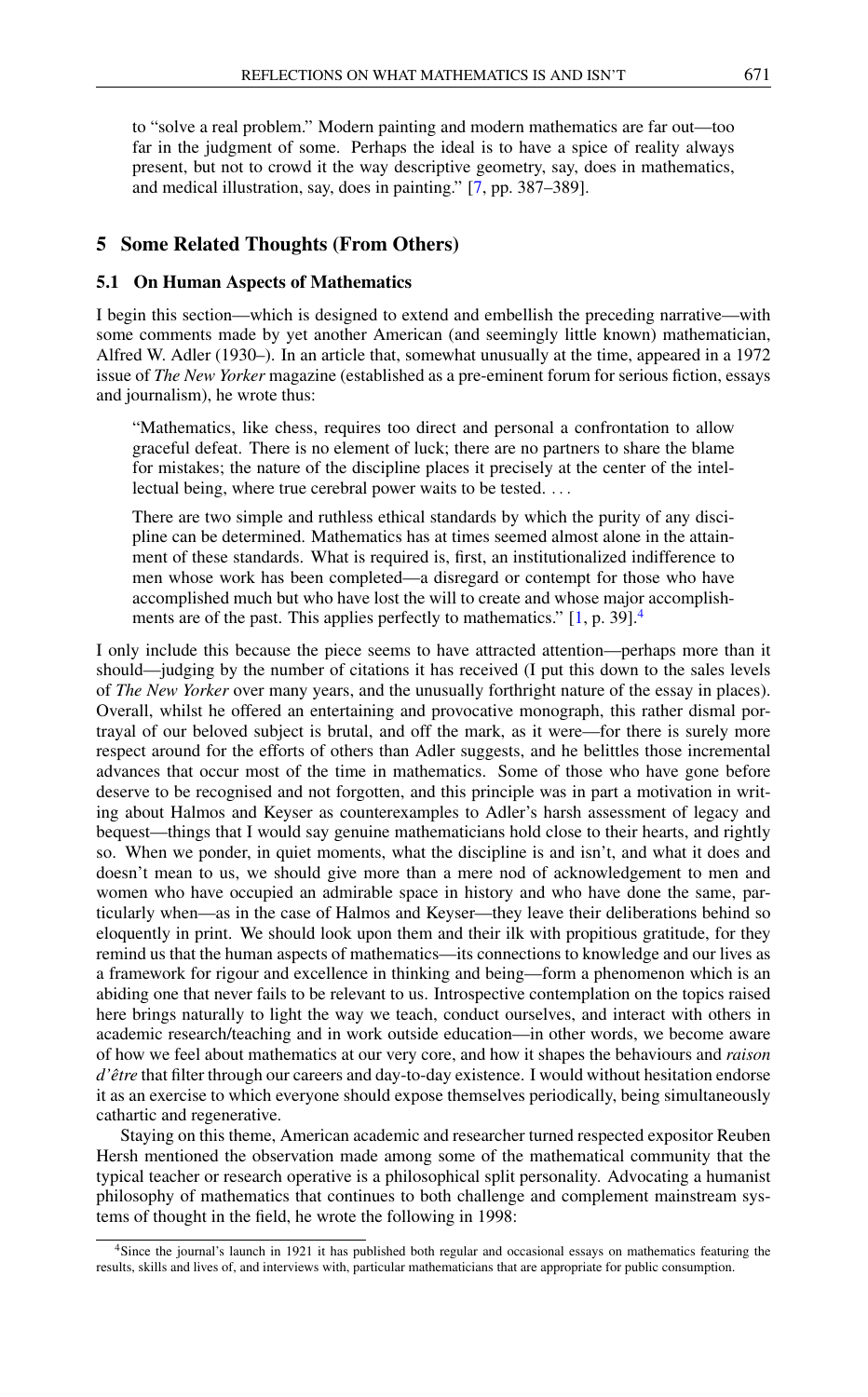"When he is working at his mathematics, he has no doubt that the objects he is studying have in some sense a real, objective existence. . . . This is, so to speak, his week-day religion. It is a variety of "Platonism" (also often called "realism").

However, if he should be challenged to explain where, how, in what sense any of these invisible, intangible, infinite entities is real or exists, he is likely to turn tail, and retreat hypocritically into some form of formalism. That is, he drops any claim that anything in pure math really exists; all we really are doing, he explains, is making logical deductions from meaningless axioms. This is "formalism", so to speak his Sunday religion.

This hypocritical schizophrenia is widely practised, and it serves the purpose, . . . , of getting the philosophers off our necks and letting us do math as usual.

Nevertheless, hypocrisy and schizophrenia cannot really be good for the soul." [\[13,](#page-34-6) p. 13].

I have come to believe that lots of us move between, or else alter our strength of feeling about, these two fundamental philosophies (if not depending on age, then perhaps on mood or the particular cerebral activities taking place and the nature of cognitive labour involved), and that it isn't a problem, especially as no-one can prove that mathematics sits within either camp. The issue has, though, provoked much discussion and debate—often pitting one side against another—and its personal truth is (as mathematician R.G. Ayoub wrote) as much a matter of quasi-theological belief as it is a matter of intellectual certitude.<sup>[5](#page-8-0)</sup> It is fair to say that neither Halmos nor Keyser, from what I have read, themselves drilled down into the meaning of mathematics in this way, but preferred to operate more at 'surface level' while indeed still fully aware of and acknowledging the sometimes equivocal relationship we professionals have with it and the deeper underlying issues this throws up for some people; remember us mathematicians constantly have to deal with, simply as human beings, things that stimulate our senses and can so readily invoke feelings of certainty and confusion through their perceived transience and perpetuity, solidity and ethereality, presence and latency, depth and superficiality. As I have discovered, taking the position of an unashamed undoctrinaire on this matter—embracing ambivalence and vacillation alike—makes life much easier.

## 5.2 On Mathematical Creativity

At the heart of the practice of mathematical research is creativity, which is a very individual concept with which mathematicians are on intimate terms. Any assessment of core features of mathematics cannot omit this notion, and here I restrict myself to the inclusion of a couple of quotes that appeal to me. John E. Littlewood (1885–1977)—long time collaborator with the great G.H. Hardy—produced a light-hearted essay (republished posthumously, in 1978) in which, musing on the mathematical life, he summarised the creative process as comprising four stages:

"It is usual to distinguish four phases in creation: preparation, incubation, illumination, and verification, or working out. For myself I regard the last as within the range

<span id="page-8-0"></span><sup>5</sup>Put simply, the Platonic view (taken by, for example, G.H. Hardy and Charles Hermite) assents to the form of mathematical objects, and all deductions therefrom, as existing as abstractions in their own right, separate from intelligent agents and placed ready for revelation. Formalists (such as David Hilbert and physicist Percy (Peter) Bridgman) subscribe to the view that mathematics consists of essentially man made constructs and structures assigned human meaning at source, from which (formal) manipulations of symbols follow axiomatic premises and adhere to strictly prescribed rules; both tenets are alive and well among mathematicians, even if in a somewhat inchoate way most of the time (some people are comfortable upholding both arguments, Leopold Kronecker being one of them). Hersh—offering a subjective third (and alternative) existential 'home' for mathematics besides the mental or material that seem to cover other objects and constructs of society—goes on to propose "a way of thinking about the reality and [actuality] of mathematics which lets us keep our mathematical objects really existing, really meaningful, without resort to mysticism." In a very brief paper he locates the reality of mathematics in the social-cultural realm, which to him keeps it human (along with many things that are the substance of our lives). The interested reader is pointed towards an earlier lengthy and thought-provoking essay where he went into much greater detail centred around three core assertions designed to address the Platonism-formalism dichotomy whose gravity he chose to term a plight: "(1) The philosophical notions about mathematics commonly held by the working mathematician are incompatible with each other and with our actual experience and practice of mathematical work."; "(2) The present impasse in mathematical philosophy is the aftermath of the great period of foundationist controversies . . ."; "(3) Many of the difficulties and stumbling blocks in the philosophy of mathematics are created by inherited philosophical prejudices which we are free to discard if we choose to do so." [\[12,](#page-34-7) p. 31]. We outline a resolution by L.A. White, which chimes with Hersh, later in this section.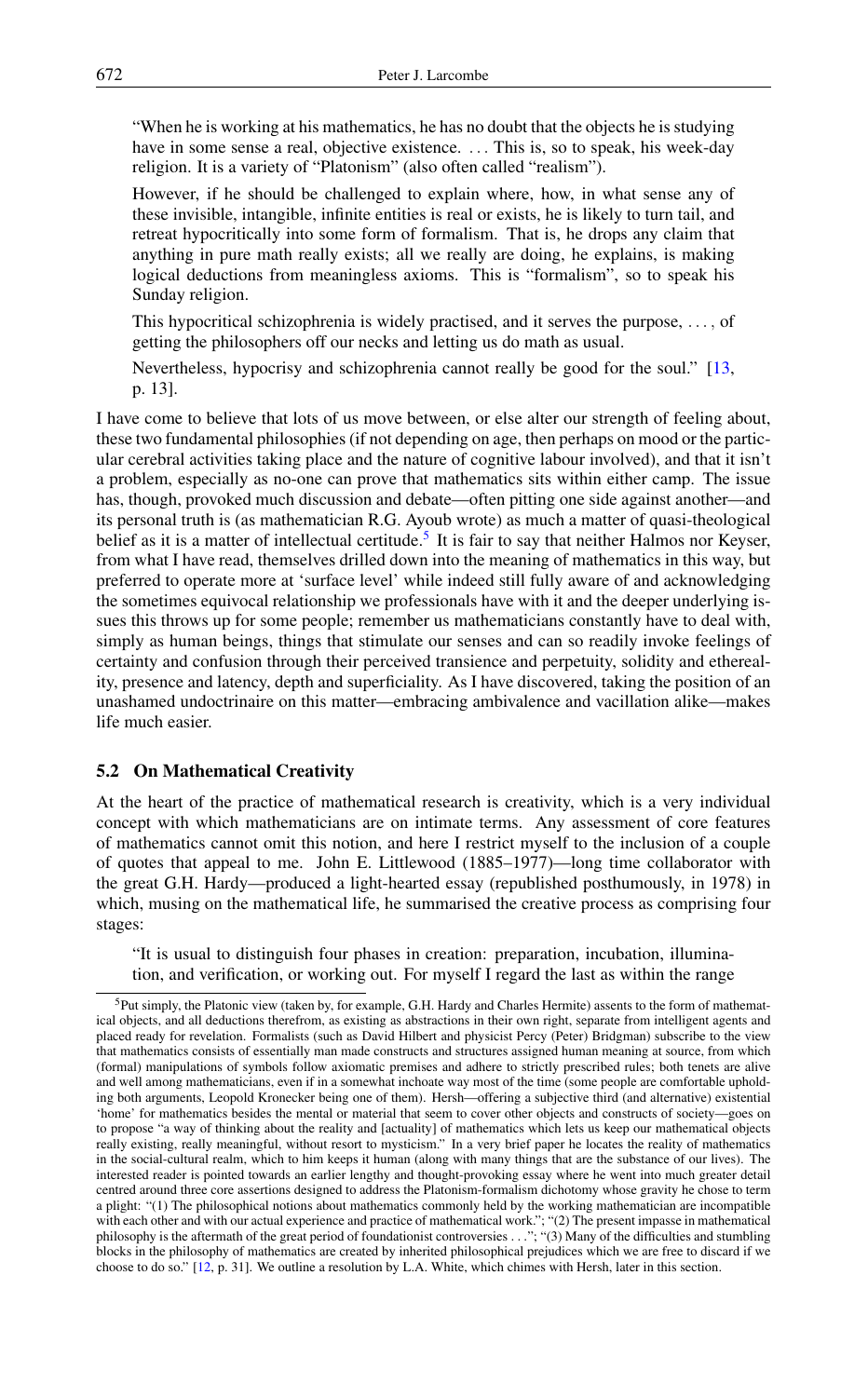of any competent practitioner, given the illumination.

Preparation is largely conscious, and anyhow *directed* by the conscious. The essential problem has to be stripped of accidentals and brought clearly into view; all relevant knowledge surveyed; possible analogues pondered. It should be kept constantly before the mind during intervals of other work. This last is advice from Newton.

Incubation is the work of the subconscious during the waiting time, which may be several years. Illumination, which can happen in a fraction of a second, is the emergence of the creative idea into the conscious. This almost always occurs when the mind is in a state of relaxation, and engaged lightly with ordinary matters.<sup>[6](#page-9-0)</sup> ... Illumination implies some mysterious rapport between the subconscious and the conscious, otherwise emergence could not happen." [\[20,](#page-34-8) p. 114].

Littlewood describes the phenomenon well, I think, to which can be added another voice who plays up the hope and buoyancy on which a mathematician often calls. Deductive processes are powerful in themselves and the bedrock of mathematics, but in order for a protagonist in research to keep the candle of creativity aflame it is necessary to bring to bear other approaches that are important and at times crucial. American mathematician Maxime Bôcher spoke, in September 1904, to the Department of Mathematics of the International Congress of Arts and Science in St. Louis where he listed non-deductive methods that the creative mathematician deploys in practice—intuition, experiment, analogy (induction)—and supplemented them with the so called 'method of optimism' on which he elaborated as one that

". . . leads us either wilfully or instinctively to shut our eyes to the possibility of evil. Thus the optimist . . . will say, if he stops to reflect on what he is doing: "I know that I have no right to divide by zero; but there are so many other values which the expression by which I am dividing might have that I will assume that the Evil One has not thrown a zero in my denominator this time." This method, if a proceeding often unconscious can be called a method, has been of great service in the rapid development of many branches of mathematics,  $\ldots$ " [\[4,](#page-34-9) pp. 134–135],

qualifying his thoughts accordingly:

"While no one of these methods can in any way compare with that of rigorous deductive reasoning as a method upon which to base mathematical results, it would be merely shutting one's eyes to the facts to deny them their place in the life of the mathematical world, not merely of the past but of today. There is now, and there always will be room in the world for good mathematicians of every grade of logical precision. It is almost equally important that the small band whose chief interest lies in accuracy and rigor should not make the mistake of despising the broader though less accurate work of the great mass of their colleagues; as that the latter should not attempt to shake themselves wholly free from the restraint the former would put upon them."

It is perhaps the kind of optimism to which Bôcher alludes that keeps us going through much of our labours in research—manifest as a willingness to persist with an idea or technique with a view to filling in details at a later point, refusing to get bogged down in a moment of creativity as the drive to push through it prevails. He wrote

"The fact is that what we call mathematical rigor is merely one of the foundation stones of the science; an important and essential one surely, yet not the only thing upon which we can rely. A science which has developed along such broad lines as mathematics, with such numerous relations of its parts both to one another and to other sciences, could not long contain serious error without detection. This explains how, again and again, it has come about, that the most important mathematical developments have taken place by methods which cannot be wholly justified by our present canons of mathematical rigor, the logical "foundation" having been supplied only long after the superstructure had been raised." (p. 134),

<span id="page-9-0"></span><sup>6</sup>Author's Note: This has been acknowledged and described by top mathematicians—among them Gauss and Poincaré and is a familiar one to many of us; it is discussed further in the Appendix as a point of historical interest.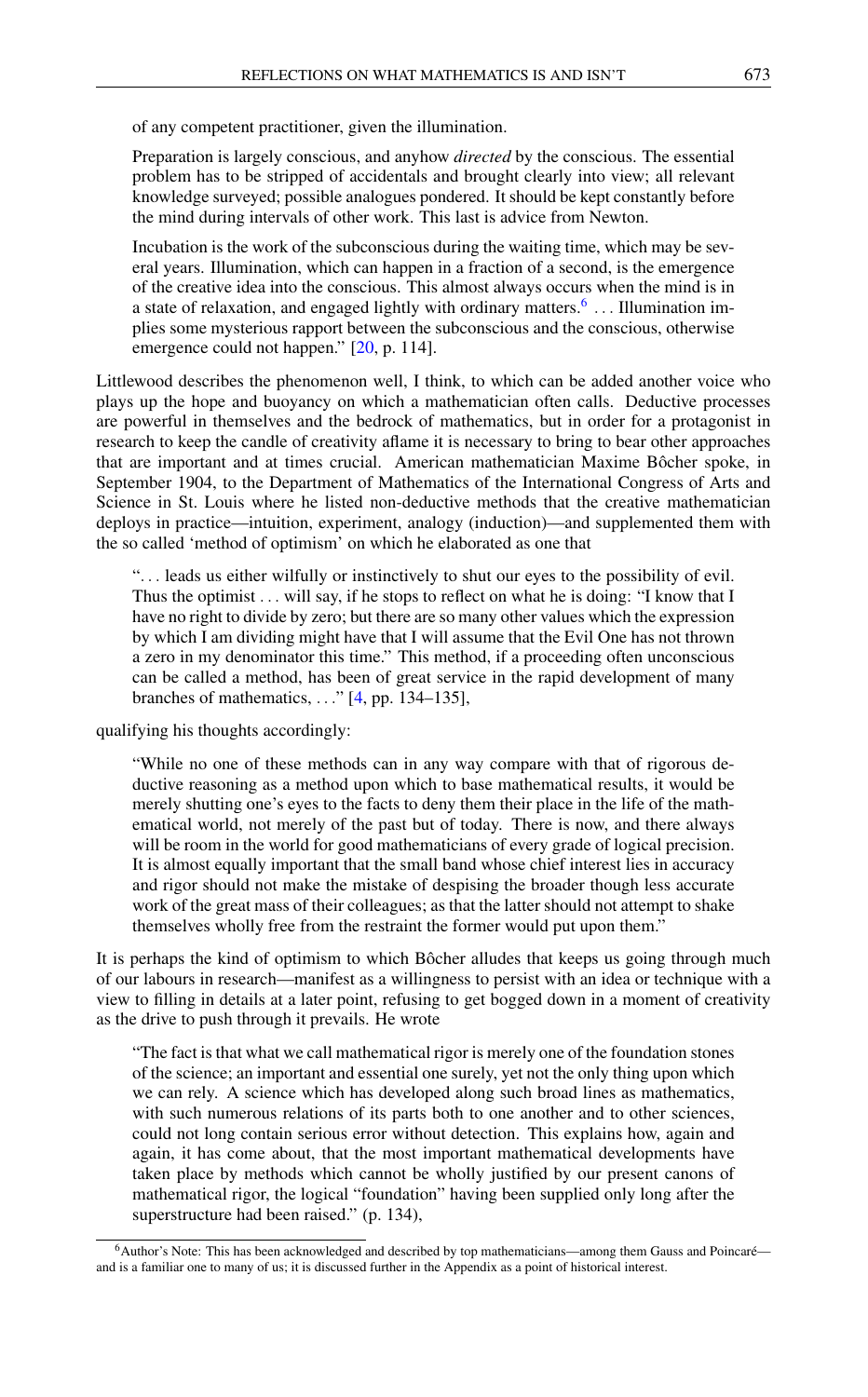observing that insights are sometimes gained without the element of rigour which arrives subsequent to them.

#### 5.3 On the Position of Mathematics

Moving on, Hungarian-American mathematician, physicist, and computer scientist John von Neumann (generally regarded as the foremost mathematician of his time) carved out a hugely successful career by integrating pure and applied sciences. He was of the opinion that most people, including mathematicians, agree that mathematics is not an empirical science—or at least that it is practiced in a manner which differs in several decisive respects from techniques associated with empirical sciences—and yet its development had, for him, been very closely linked to the natural sciences (and still is in important ways for many) or, more generally, to any science which interprets experience on a higher level than one which is solely descriptive. It therefore held a rather strange duplicity and 'double face' in its very nature which, once realised, had to be accepted and absorbed into one's thinking on the subject. Von Neumann did not believe that any simplified, unitarian delineation of mathematics was possible without sacrificing its essence, and admitted that expressing a subjectively coherent view on the discipline was challenging (the article from which his words below are taken was originally published in 1947):

"A discussion of the nature of intellectual work is a difficult task in any field, even in fields which are not so far removed from the central area of our common human intellectual effort as mathematics still is. A discussion of the nature of any intellectual effort is difficult *per se*—at any rate, more difficult than the mere exercise of that particular intellectual effort. . . . It is exceptional that one should be able to acquire the understanding of a process without having previously acquired a deep familiarity with running it, with using it, before one has assimilated it in an instinctive and empirical way.

Thus any discussion of the nature of intellectual effort in any field is difficult, unless it presupposes an easy, routine familiarity with that field. in mathematics this limitation becomes very severe, if the discussion is to be kept on a nonmathematical plane. The discussion will then necessarily show some very bad features; points which are made can never be properly documented, and a certain over-all superficiality of the discussion becomes unavoidable." [\[23,](#page-35-0) p. 172];

an aim of this essay was to circumvent a version of the shallowness alluded to by von Neumann and to which it is easy to fall prey if one is not careful.

In his powerful and penetrating book *Mathematics Without Apologies*, Michael Harris refers in his opening chapter to a historian's characterisation of 'modernism' in mathematics through the rise of professional autonomy which allowed the discipline to break away from the constraints of so called pre-modern conceptions about the relations between mathematics and philosophy or the physical sciences, being brought about by

". . . the incorporation of mathematics within the structure of the modern research university—the creation of an international community of professional mathematicians—and new attitudes to the subject matter and objectives of mathematics. The new form and the new content appeared at roughly the same time and have persisted with little change, in spite of the dramatic expansion of mathematics and of universities in general in the second half of the twentieth century." [\[11,](#page-34-10) p. 4].

We today are the beneficiaries of the emergence and consolidation of mathematics as a selfstanding field with which our intimacies are as varied as the spectrum of our personalities and ever changing working practices as mathematicians. Those who wish to lift the veil on mathematics and offer its secrets to a wider audience fall into a particular kind of category, and have always existed—as Halmos and Keyser bear witness—regardless of how mathematics is situated within society at any given moment in time. They share a special kind of rapport with the subject that is laudable, allowing us into their world of perspectives and in turn to glimpse the emotional investments incurred and the unrecognised pathos of the mathematical life. In satisfying our existence to external ears Harris contends that it is all too easy to set aside our ethical compasses and to collude in the misrepresentation of our intentions and incentives by allowing our activities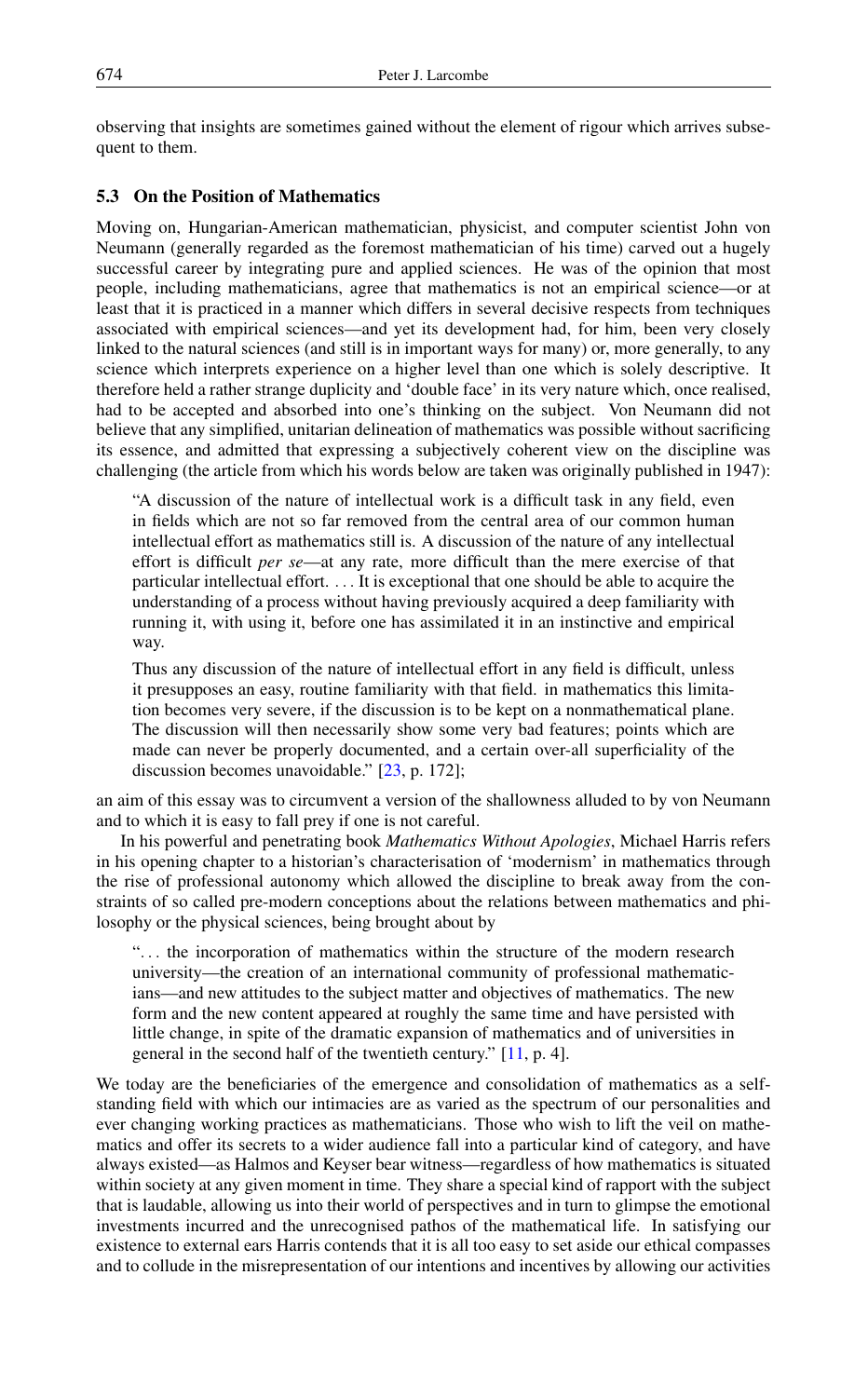to be described in misleading terms (in his Preface to [\[11\]](#page-34-10) he picks out those promises of "immutable truths", "ineffable beauty" and "*Golden Goose*" utilities that we offer, entering willingly into a kind of Faustian contract). Thus, put quite simply, authors such as Halmos and Keyser (along with others from the roster of like-minded men and women) can remind us of our place, our obligations to probity and credibility, and the need for self-examination, helping to prevent us becoming alienated from ourselves so that we may become more authentic and confident in what we do and why we do it—not with an air of elitism or arrogance, but with the pneuma of the unapologetic, carefree adventurer mapping a unique and wondrous landscape that we claim as our own.

#### 5.4 On Mathematical Culture and Philosophy

It is worth flagging up that 'cultural' aspects of mathematics (such as the humanist posture taken by Hersh) have occupied a few minds for quite some time. American mathematician Raymond L. Wilder, for example—a man who acquired philosophical and anthropological interests, and was ever in search of the cultural basis of mathematics—orated on the theme at the 1950 International Congress of Mathematics (Cambridge, Massachusetts), underscoring the innate symbolic characterisation of mathematics that underpins the essence of mathematical learning:

". . . the so-called "international character" of mathematics is due in large measure to the standardization of symbols that it has achieved, thereby stimulating diffusion. Without a symbolic apparatus to convey our ideas to one another, and to pass on our results to future generations, there wouldn't be any such thing as mathematics—indeed, there would be essentially no culture at all, since, with the possible exception of a few simple tools, culture is based on the use of symbols. A good case can be made for the thesis that man is to be distinguished from other animals by the way in which he uses symbols. Man possesses what we might call *symbolic initiative*; that is, he assigns symbols to stand for objects or ideas, sets up relationships between them, and operates with them as though they were physical objects. So far as we can tell, no other animal has this faculty, although many animals do exhibit what we might call *symbolic reflex* behavior. Thus, a dog can be taught to lie down at the command "Lie down," and of course to Pavlov's dogs, the bells signified food. In a recent issue of a certain popular magazine a psychologist is portrayed teaching pigeons to procure food by pressing certain combinations of colored buttons. All of these are examples of symbolic reflex behavior—the animals do not create the symbols." [\[27,](#page-35-1) pp. 140–141];

this is but a tiny snapshot of his creditable attempt to paint a full picture of what 'mathematical culture'—multi-faceted as it is—really means, and his treatise [\[26\]](#page-35-2) is worth a read for anyone wanting to know more about this topic.

We have mentioned Platonists and formalists—the two dominant philosophical clusters of people advocating mathematical reality who have any firm popularity (so called intuitionism and its daughter, constructivism, have long since had their day, along with extensions thereof and other minor varieties that appeal more to fringe aesthetes whose business is interpretative and contextual ambiguities)—20th century American anthropologist Leslie A. White (a close friend of Wilder) offering the names of Mary Somerville and Edward Everett for the first group, and P.W. Bridgman, Edward Kasner and James Newman for the second in a 1947 article [\[25\]](#page-35-3) about the nature of mathematical existence that is premised on the essential questions "Do mathematical truths reside in the external world, there to be discovered by man, or are they man-made inventions? Does mathematical reality have an existence and a validity independent of the hu-man species or is it merely a function of the human nervous system?".<sup>[7](#page-11-0)</sup> He opened his sapient and authoritative piece with

<span id="page-11-0"></span><sup>7</sup>Hersh and Philip J. Davis, in their 1981 text *The Mathematical Experience* (Birkhäuser), put it thus (p. 406): "Do we really have to choose between a formalism that is falsified by our everyday experience, and a Platonism that postulates a mythical fairyland where the uncountable and the inaccessible lie waiting to be observed by the mathematician whom God blesses with a good enough intuition? It is reasonable to propose a different task for mathematical philosophy, not to seek indub[i]table truth, but to give an account of mathematical knowledge as it really is—fallible, corrigible, tentative, and evolving, as is every other kind of human knowledge." The theme is reprised in Hersh's later offering, *18 Unconventional Essays On the Nature of Mathematics* (Springer, 2006), where in his introductory notes as editor he outlines just how much work has been conducted on the philosophy of mathematics to make it a creditable academic topic.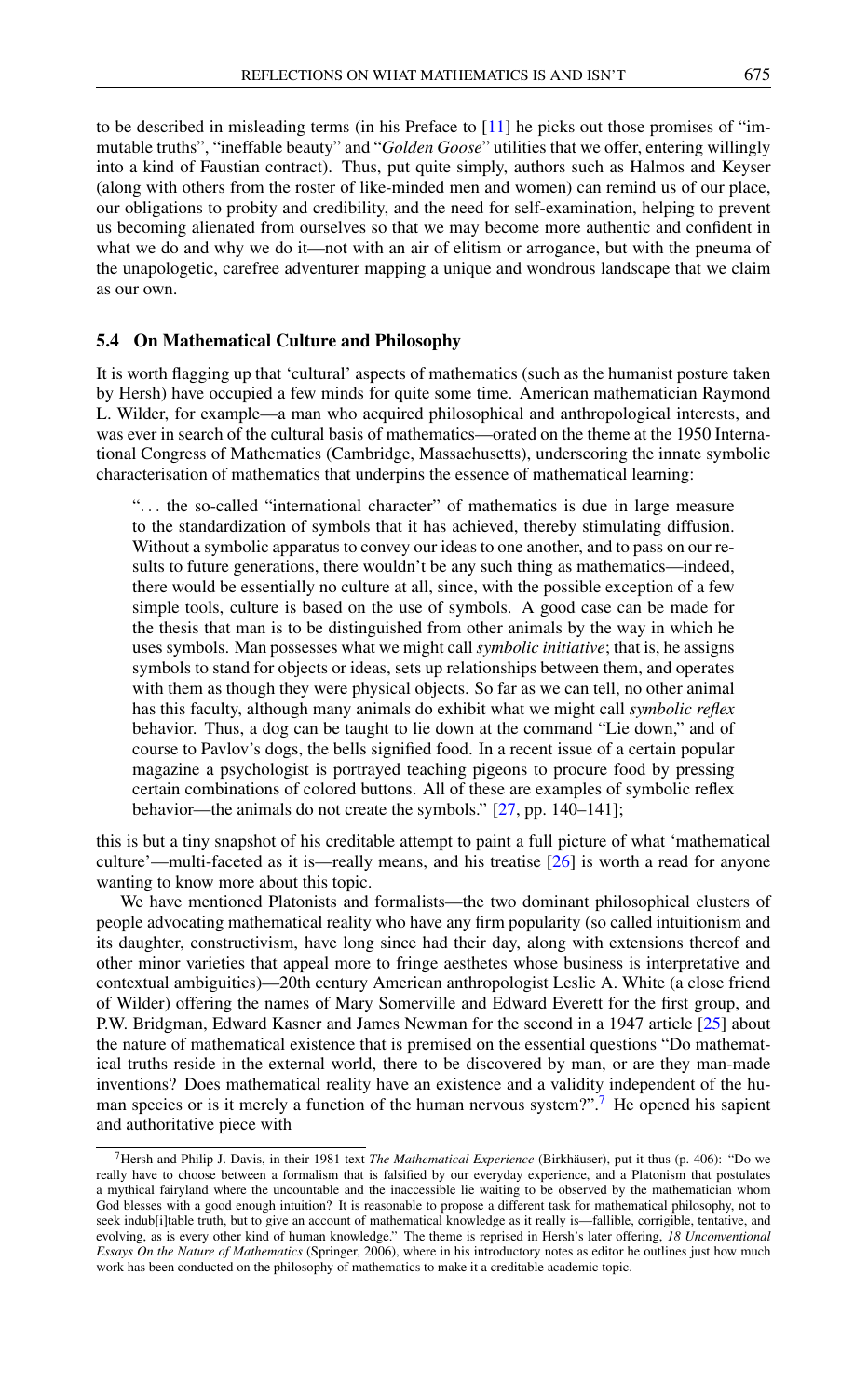"From a psychological and anthropological point of view, this latter conception [formalism] is the only one that is scientifically sound and valid. There is no more reason to believe that mathematical realities have an existence independent of the human mind [Platonism] than to believe that mythological realities can have their being apart from man. The square root of minus one is real. So were Wotan and Osiris.<sup>[8](#page-12-0)</sup> So are the gods and spirits that primitive peoples believe in today. The question at issue, however, is not, Are these things real?, but Where is the locus of their reality? It is a mistake to identify reality with the external world only. Nothing is more real than an hallucination." (pp. 290–291),

adding immediately

"Our concern here, . . . , is not to establish one view of mathematical reality as sound, the other illusory. What we propose to do is to present the phenomenon of mathematical behavior in such a way as to make clear, on the one hand, why the belief in the independent existence of mathematical truths has seemed so plausible and convincing for so many centuries, and, on the other, to show that all of mathematics is nothing more than a particular kind of primate behavior." (p. 291)

and arguing his baseline assertion:

"The following propositions, though apparently precisely opposed to each other, are equally valid; one is as true as the other: 1. "Mathematical truths have an existence and a validity independent of the human mind," and 2. "Mathematical truths have no existence or validity apart from the human mind." Actually, these propositions, phrased as they are, are misleading because the term "the human mind" is used in two different senses. In the first statement, [it] refers to the individual organism; in the second, to the human species. Thus both propositions can be, and actually are, true. Mathematical truths exist in the cultural tradition into which the individual is born, and so enter his mind from the outside. But apart from cultural tradition, mathematical concepts have neither existence nor meaning, and of course, cultural tradition has no existence apart from the human species. Mathematical realities thus have an existence independent of the individual mind, but are wholly dependent upon the mind of the species."

The reader is encouraged to access his words in full, as it places mathematics within a timeline of cultural inheritance that is meshed with the cultural present for any individual. He makes no distinction between mathematics and other realms of (un)civilised culture which possess us and succumb to modifications and re-synthesis as they are passed through generations, save for its own unique symbolism and constructs. Each individual is birthed into a pre-existing set of beliefs, tools, customs and institutions. These culture traits shape and mould each person's life, giving it content and direction. Mathematics is, for White, but one of many streams in the totality of culture, and the discipline exists as the organic behaviour response to a constant flow and revision of mathematical culture; they combine to act in varying degree upon individuals, who respond according to their constitutions. He summarises thus:

". . . we see that there is no mystery about mathematical reality. We need not search for mathematical "truths" in the divine mind or in the structure of the universe. Mathematics is a kind of primate behavior as languages, musical systems and penal codes are. Mathematical concepts are man-made just as ethical values, traffic rules, and bird cages are man-made. But this does not invalidate the belief that mathematical propositions lie outside us and have an objective reality. They do lie outside us. They existed before we were born. As we grow up we find them in the world about us. But this objectivity exists only for the individual. The locus of mathematical reality is cultural tradition, i.e., the continuum of symbolic behavior. This theory illuminates also the phenomena of novelty and progress in mathematics. Ideas interact with each other in the nervous systems of men and thus form new syntheses. If the owners of these nervous systems are aware of what has taken place they call it invention . . . , or "creation," . . . If they do not understand what has happened, they call it a "discovery" and believe

<span id="page-12-0"></span><sup>8</sup>Gods in (resp.) Norse and Egyptian mythology.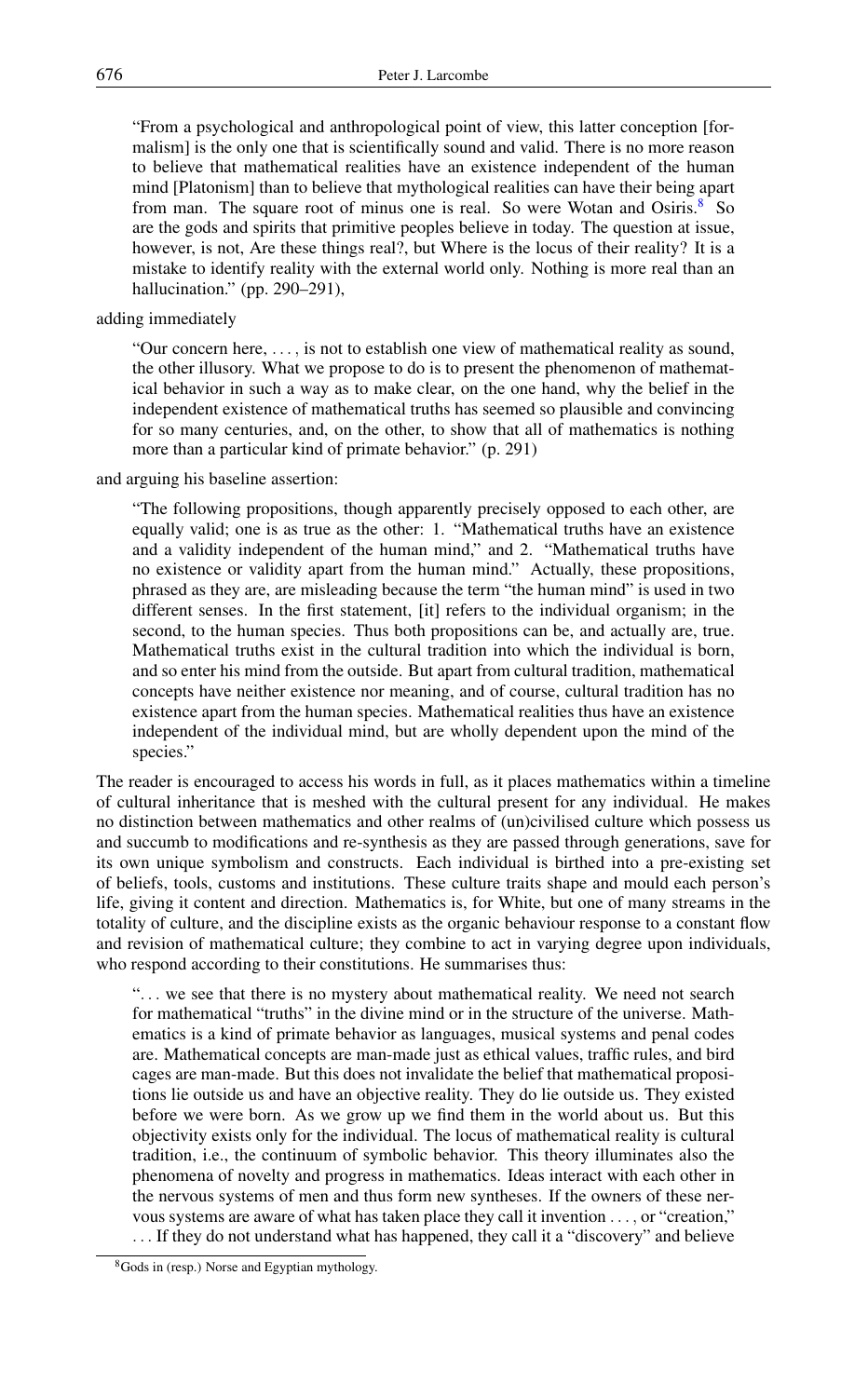they have found something in the external world. Mathematical concepts are independent of the individual mind but lie wholly within the mind of the species, i.e., culture. Mathematical invention and discovery are merely two aspects of an event that takes place simultaneously in the cultural tradition and in one or more nervous systems. Of these two factors, culture is the more significant; the determinants of mathematical evolution lie here. The human nervous system is merely the catalyst which makes the cultural process possible." (p. 303).

In previous centuries age old philosophical questions such as "What is Man?", "What is Mind?" and "What is Language?" were dealt with as re-cast scientific problems, with the result that anthropology, psychology and linguistics detached themselves from a broad domain of philosophy to become autonomous disciplines around which new theories could be built and tested. Hersh notes that activity in the philosophy of mathematics certainly lagged behind the philosophy of science for many years, but redress has been made in this respect and some commonly held ideas (slightly paraphrased here) seem to have been established (see 'Fresh Breezes in the Philosophy of Mathematics', *Amer. Math. Month.* 102, 589–594 (1995)): 1) Mathematics is human; it is part of, and fits into, human culture. 2) Mathematical knowledge is fallible; like science, mathematics can advance itself by making mistakes and then correcting and re-correcting them. 3) There are different versions of proof or rigour, depending on time, place, and other things; the use of computers in proofs is a non-traditional version of rigour. 4) Empirical evidence, numerical experimentation, and probabilistic proof all help us choose what to believe in mathematics; Aristotelian logic isn't necessarily always the best way to decide. 5) Mathematical objects are a special variety of social-cultural-historical object; we can tell mathematics from literature or religion but, nevertheless, mathematical objects are shared ideas (like Moby Dick in literature, or the Immaculate Conception in religion).

# 5.5 On the Evolution of Mathematics

Von Neumann's take on the development of mathematical ideas—in particular the traction they gain and then have slip away—remains relevant today for its appreciation of their inception, growth and potential exhaustion over time. He believed, as already seen, that empirics has always laid a big claim on the inception of new mathematics, but conceded that natural forces inevitably take over and often cause fragmentation and dilution in topics that travel so far from their original source that they become depleted, peripheral, marginalised and ultimately incidental beyond existing for an interested few; at this point the mathematical chaff then outweighs the wheat, and the crop is a largely spent one though it can still linger and continue to yield a harvest of sorts:

"I think that it is a relatively good approximation to truth—which is much too complicated to allow anything but approximations—that mathematical ideas originate in empirics, although the genealogy is sometimes long and obscure. But, once they are so conceived, the subject begins to live a peculiar life of its own and is better compared to a creative one, governed by almost entirely aesthetical motivations, than to anything else and, in particular, to an empirical science. There is, however, a further point which, I believe, needs stressing. As a mathematical discipline travels far from its empirical source, or still more, if it is a second and third generation only indirectly inspired by ideas coming from "reality," it is beset third with very grave dangers. It becomes more and more purely aestheticizing, more and more purely *l'art pour l'art*. This need not be bad, if the field is surrounded by correlated subjects, which still have closer empirical connections, or if the discipline is under the influence of men with an exceptionally well-developed taste. But there is a grave danger that the subject will develop along the line of least resistance, that the stream, so far from its source, will separate into a multitude of insignificant branches, and that the discipline will become a disorganized mass of details and complexities. In other words, at a great distance from its empirical source, or after much "abstract" inbreeding, a mathematical subject is in danger of degeneration. At the inception the style is usually classical; when it shows signs of becoming baroque, then the danger signal is up." [\[23,](#page-35-0) pp. 183–184].

This seems to be a habitual problem (not just confined to mathematics), and contributes to the ever expanding body of publications to the point where it is difficult to filter out key works from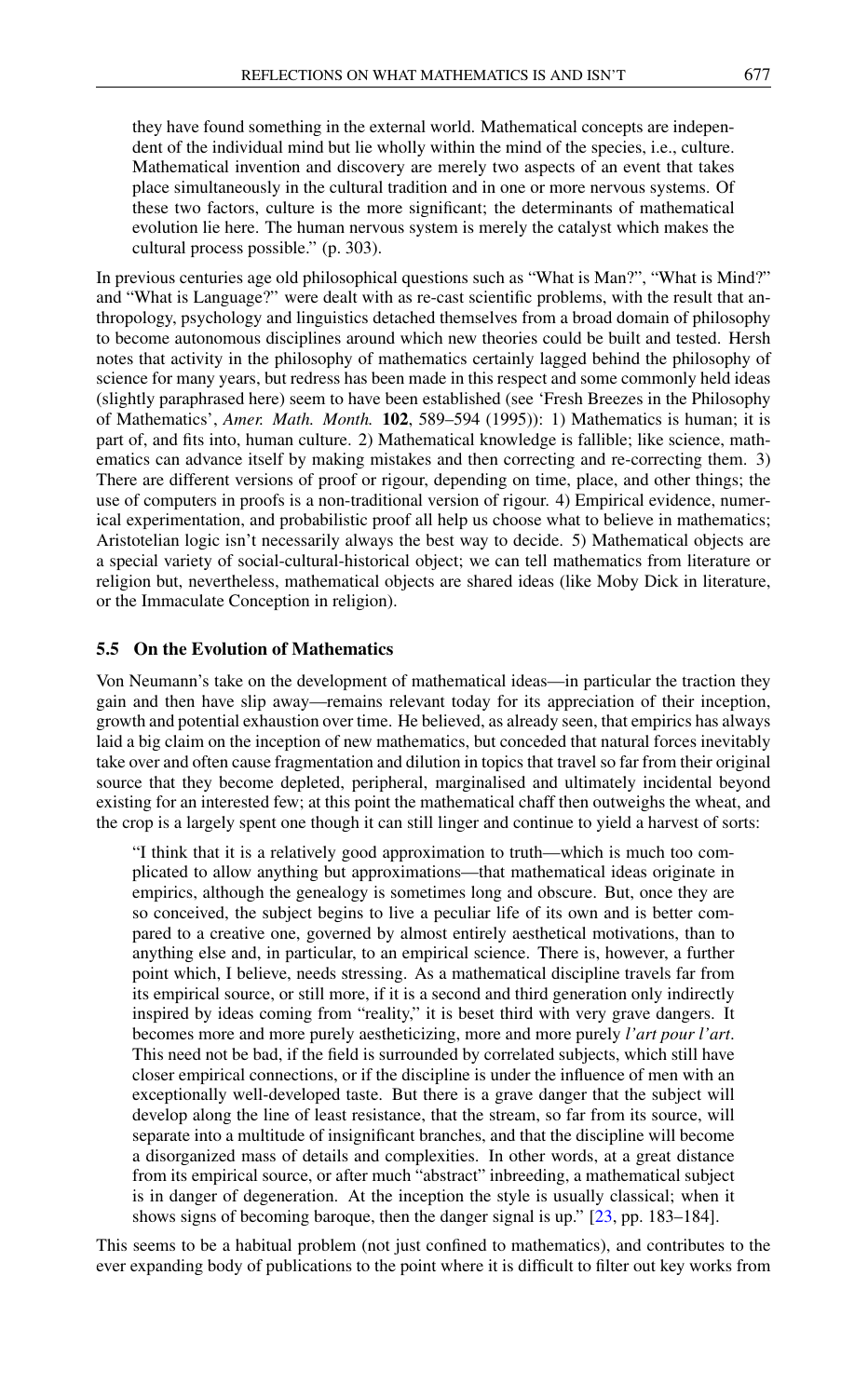the steady flux of enervated ones in areas that have seen their youth and vigour fade. In response to a suggestion (by German-American Richard Courant, no less) that the river of mathematics might (if divorced from physics) "break up into many separate little rivulets and finally dry up altogether", Hersh and Davis—who also wrote of "diminution [of mathematical production] due to irrelevance or obsolescence" and "internal saturation"—argued in *The Mathematical Experience* that (p. 22) "What has happened is rather different. It is as if the various streams of mathematics have overflowed their banks, run together, and flooded a vast plain, so that we see countless currents, separating and merging, some of them quite shallow and aimless. Those channels that are still deep and swift-flowing are easy to lose in the general chaos."

In reality, mathematics grows exponentially, and a proliferation of research and knowledge has caused a slight unease for many years. As far back as 1890 the English mathematician and astronomer James W.L. Glaisher gave an address that was published in one of the weekly issues of the science journal *Nature* (dated 11th September, and rendered to its British Association under the Mathematics and Physics Section for which he acted as President). Touching on a variety of issues related to mathematical teaching and research, he offered his thoughts on the expansion of the field in both its scope and the volume of disseminated results even at that time:

"Passing now to the consideration of pure mathematics itself, that is to say, of the abstract sciences, which can only be conquered and explored by mathematical methods, it is difficult not to feel somewhat appalled by the enormous development they have received in the last fifty years. The mass of investigation, as measured by pages in Transactions and Journals, which is annually added to the literature of the subject, is so great that it is fast becoming bewildering from its mere magnitude, and the extraordinary extent to which many special lines of study have been carried. To those who believe, if any such there are, that mathematics exists for the sake of its applications to the concrete sciences, it must indeed seem that it has long since run wild, and expanded itself into a thousand useless extravagances. Even the mathematician must sometimes ask himself the question—not infrequently put to him by his friends—"To what is it all tending? What will be the result of it all? Will there be any end?" The last question is readily answered. There certainly can be no end; so wide and so various are the subjects of investigation, so interesting and fascinating the results, so wonderful the fields of research laid open at each succeeding advance—no matter in what direction—that we may be sure that, while the love of learning and knowledge continue to exist in the human mind, there can be no relaxation of our efforts to penetrate still further into the mysterious worlds of abstract truth which lie so temptingly spread before us. The more that is accomplished, the more we see remaining to be done. Every real advance, every great discovery, suggests new fields of enquiry, displays new paths and highways, gives us new glimpses of distant scenery. . . . As for the other questions, it is very difficult to render intelligible, even to a mathematician, the kind of knowledge acquired by mathematical research in a new field until he has made himself acquainted with its processes and notation, and we cannot hope to find in the remote regions of an abstract science many results so simple and striking as to appeal forcibly to the imagination of those who are unfamiliar with its conceptions and ideas. It would seem, therefore, that the question, "To what is it all tending?" could never be answered in general terms. I do not think any mathematician could see his way to a reply, or even give definite meaning to the question. He might feel daring enough to predict the probable drift of his own subject, but he could scarcely get a broad-enough view to enable him to indulge his fancy with respect to more than a very minute portion of the field already open to mathematical investigation. To the outsider I am afraid that the subject will continue to present much the same appearance as it does now; it will always seem to be stretching out into limitless symbolic wastes, without producing any results at all commensurate with its expansion." [\[5,](#page-34-11) p. 465].

Among the numerous observations on this matter that I have read, a jocular one comes from American mathematician Ralph P. Boas who, writing about his early days working at the journal *Mathematical Reviews* (where from 1945 to 1950 he was Executive Editor at its Brown University offices in Rhode Island, having spent a few years prior to this as an enthusiastic and diligent reviewer himself), began with a poem he titled 'Inflation':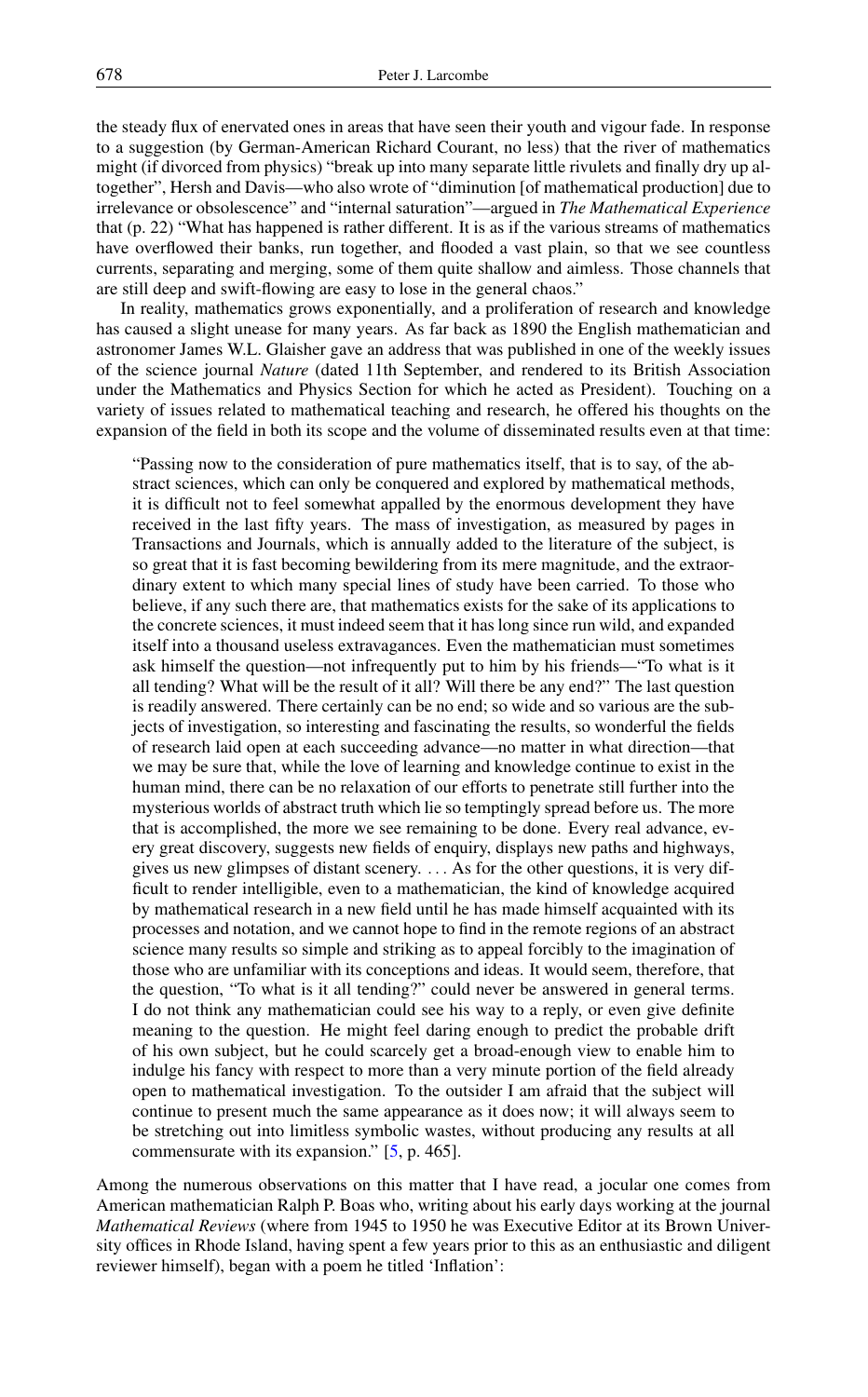*"The growth of mathematics is producing discontent: The inflation rate per annum is pushing 10 per cent. Faced with so much information, it's not easy to succeed In locating any theorem that you appear to need. Our plethora of indices can leave you in the lurch, For it takes less time to prove it than to go and make a search. I can offer a solution, but it's totally upsetting: We need to introduce a way of constantly forgetting The results that won't be needed for another 20 years, At the end of which they'll surface with appropriate loud cheers, While the ones that won't be needed till forever and a day, Once their authors get their tenure will be firmly thrown away."* [\[3,](#page-34-12) p. 79],

musing later that (p. 86)

"At the beginning, it was fascinating to have the world's mathematical literature flowing across my desk, but by the time I left, there was already much too much. It has even been suggested, almost seriously, that we need to have another reviewing journal to review MR."<sup>[9](#page-15-0)</sup>

## 5.6 What Are We As Mathematicians?

Mathematician and theoretical physicist Freeman J. Dyson (1923–2020) wrote, amusingly (p. 130 of 'Mathematics in the Physical Sciences', *Sci. Amer.* 211, 128–146 (1964)), "The vast majority of working scientists, myself included, find comfort in the words of the French mathematician Henri Lebesgue: "In my opinion a mathematician, in so far as he is a mathematician, need not preoccupy himself with philosophy—an opinion, moreover, which has been expressed by many philosophers." " An overriding number of mathematicians work without ever trying to gain a philosophical understanding of what they do, finding that this is no obstacle to them. However, while neglect of philosophical issues does not impede mathematical research, any discussion about the possibility of a *centre fixe* for the occupation that is mathematics quickly becomes embroiled in questions about the plurality of foundational philosophies that are partly the result of a failed attempt to bind the discipline together with an unbreachable self-consistency (this had seen geometry replaced by arithmetic and set theory in an attempt to form, through mathematical logic, a unified perspective that had been dashed by the early 1930s), and this appeals to some mathematicians of a certain disposition. For myself, I feel that there are results which are particularly deep and revealing (within a branch of mathematics or as a connecting bridge between two areas, or else in explaining a mystery of nature/science) and have the Platonic stamp of power, surprise, or *a posteriori* inevitability. More routine mathematics—which, let's face it, occupies a lot of journal space in the many hundreds of titles in existence—bears the man-made mark of formalism and the finiteness of the human species, high quality as it can be. I can't settle on one side of the philosophical divide in permanent residence, and there are many like me. One thing of which I am sure, though, is that us mathematicians get a deep sense of personal meaning and self-orientation from our research that allows us to eclipse some everyday mundanities—and this, on a daily basis, is sufficient in and of itself. A great thing, yes, but it's a pity we can't convey our own feelings about the subject more easily to the layman. Surrounded as we are by the mathematically afraid, and the loud and proud mathematically illiterate (whose indifference to their lack of schooling is not repeated with regard to music, or literature, or poetry, or art), we are forced to exist in a vacuum where the shouts and cries of our insights and epiphanies are smothered and denied an external hearing. It's the worst of both worlds—our work is a foundational enigma to most of us, and our achievements are an enigma to most of everyone else.

Having earlier quoted Halmos and Keyser on flawed beliefs and basic ideas about mathematics, we reprise it as a finishing point for this section where we direct the reader to recent communications on stereotypical characterisations of the subject and members of its community—this

<span id="page-15-0"></span><sup>9</sup>*Mathematical Reviews* was launched by the American Mathematical Society at the start of 1940. From a first issue comprising 32 pages and 176 reviews, the publication has grown into the massive MathSciNet database (it began in 1996 as the first web based electronic presentation of *M.R.* information entries, preceded by release of a CD-ROM version in 1989) which contains over 3 million publications, around 9 million citations, and is supported by a reviewer community of researchers numbering over 17,000; it holds listings from more than 2,000 journals, and 100,000 items are added each year.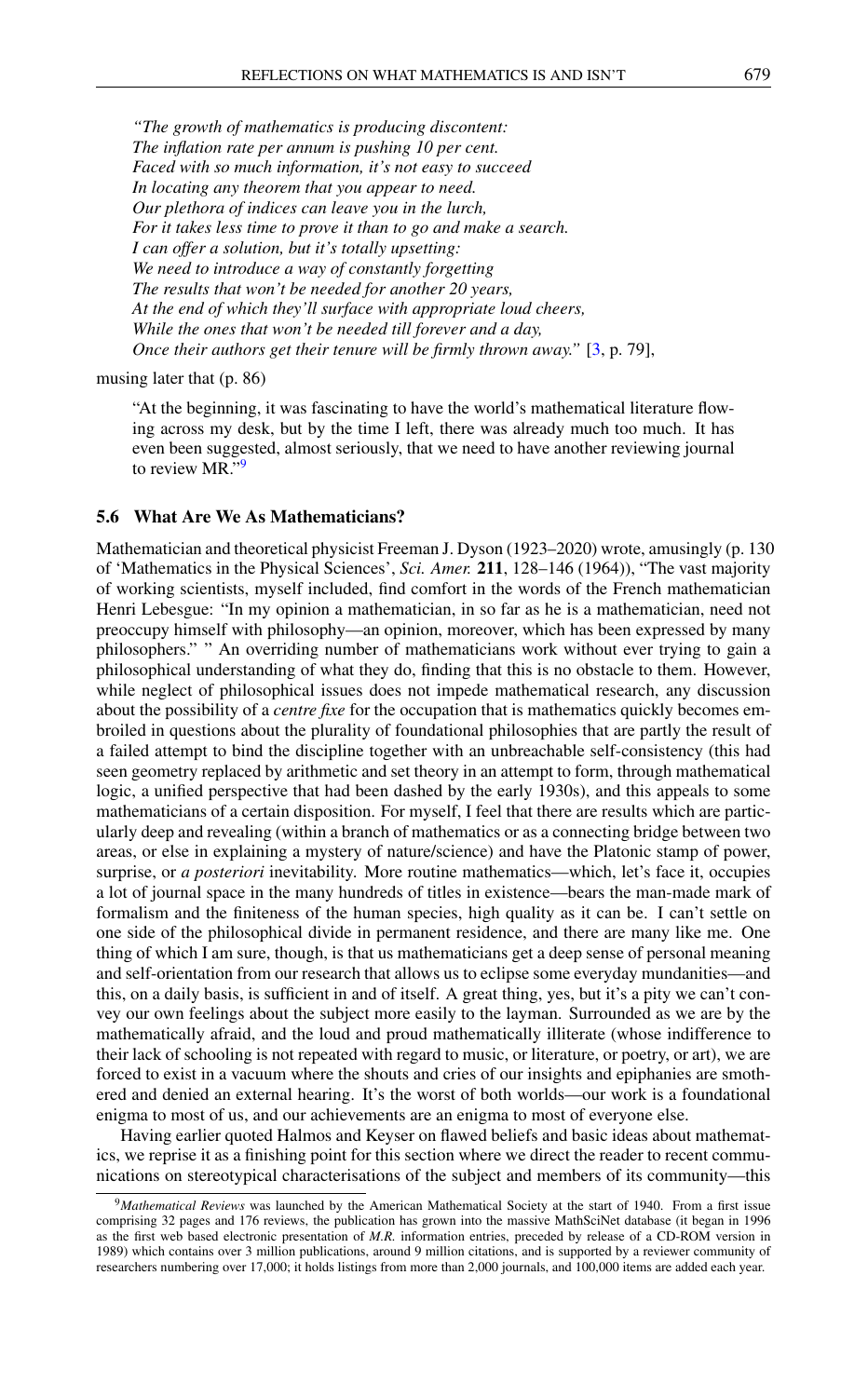rounds off the discourse (if slightly briefly), highlighting some thoughtful essays on a not inconsequential matter. Mathematical historian Snezana Lawrence wrote, in 2016,

". . . , the medical, psychological, and anecdotal/apocryphal all tell us about the supposedly recognisable and easily identifiable common characteristics of mathematicians. Some of these are: physical frailty, mental illness, lack of empathy. Some of the characteristics give a glimpse of hope in terms of high (probably only related to academic) achievement: high systematizing and intellectual ability, ... and here we run out of things to say. In fact, that too—the high academic ability and achievement—can be seen as something that is highly undesirable if the correlation is established between high academic achievement and physically unattractive demeanour." [\[18,](#page-34-13) p. 113].

She suggested the reader draw a Venn diagram which places these commonly held judgments about mathematicians in one set, and overlap them with a set of traits that would be those referring to the standard (*i.e.*, entrenched) vision of a 'professor'. This, in combination with films depicting mathematicians—where correlation and causation are completely intermingled in representations of personality—would, she proffered, offer more conclusions about the high functioning levels and impressive intellectual capacities of mathematicians when set against their supposed difficulties in navigating social environments successfully and/or finding lasting friendship, love and happiness; what an odd and slightly distressed bunch we are, portrayed by image as inept human beings apparently fit for mathematics and little else. Of course the reality is somewhat different, and Lawrence voices that having spent over twenty years in the company of all types of mathematicians ". . . , these descriptions certainly form a picture that is rather surprisingly difficult to reconcile with the experience." Citing merely "absentmindedness" as a recurring theme of any real note, her point is that perceptions of mathematical protagonists play into the views of would-be teachers, students, and the general citizenry in different ways that are often unhelpful to the discipline itself and to those with a vested interest in the guardianship of its societal profile. The general climate of misinformation and false impressions is picked up in an accompanying article by Markus Pantsar ('The Great Gibberish—Mathematics in Western Popular Culture', *ibid.*, pp. 409–437) who sets out a most thorough treatment of mathematical customs in films and television series, which is augmented by Tony Mann's 'Mathematics and Mathematical Cultures in Fiction: The Case of Catherine Shaw' (*ibid.*, pp. 375–385) where we learn of the rich history of a nuanced topic that is addressed in all aspects. These articulate works reinforce the fact that what the public reads, listens to, and watches both sculpts, and is fashioned by, the prevailing mind maps of mathematics and mathematicians where symbiotic forces on show are questionable; when the input of professional stakeholders is minimal or absent, so too their accuracy and legitimacy are usually lacking and the impregnable loop of perplexity and ignorance is maintained. There is a body of evidence to link mathematical personality and talent to various shades of autism, but there is also plenty of research to counter these arguments and weaken some of the tired, overused clichés about mathematics and the people who partake in all that it has to offer for a living.

# 6 New and Recent Developments

It seems appropriate—having looked at some of the existential and related matters with which mathematicians have wrestled historically (Halmos and Keyser did so, in their own ways), and still do—to turn our gaze towards developments that have entered the orbit of mathematics as minor satellite planets whose density and pull are each yet to be properly assessed. Cultural, social and political influences most surely play into the formation and demise of archetypes, and they overspill strongly into the prominence and position of some academic areas. While mathematics remains largely untroubled by these compared with other fields (though its internal fabric is not immune from them), this is not to say that the subject does not evolve with time and its practitioners are always working in their particular here and now with an eye on what came before. It carries contemporary praxes that also embody selective imprints of past eras actively retaining some, while relinquishing others—and these lie at the heart of mathematical philosophies and habits which, embracing new ideas, keep the discipline moving forward. On this latter point, related to both research and teaching, emerging themes point towards a future for mathematics having extra dimensions that may prove to be consequential if not transformative.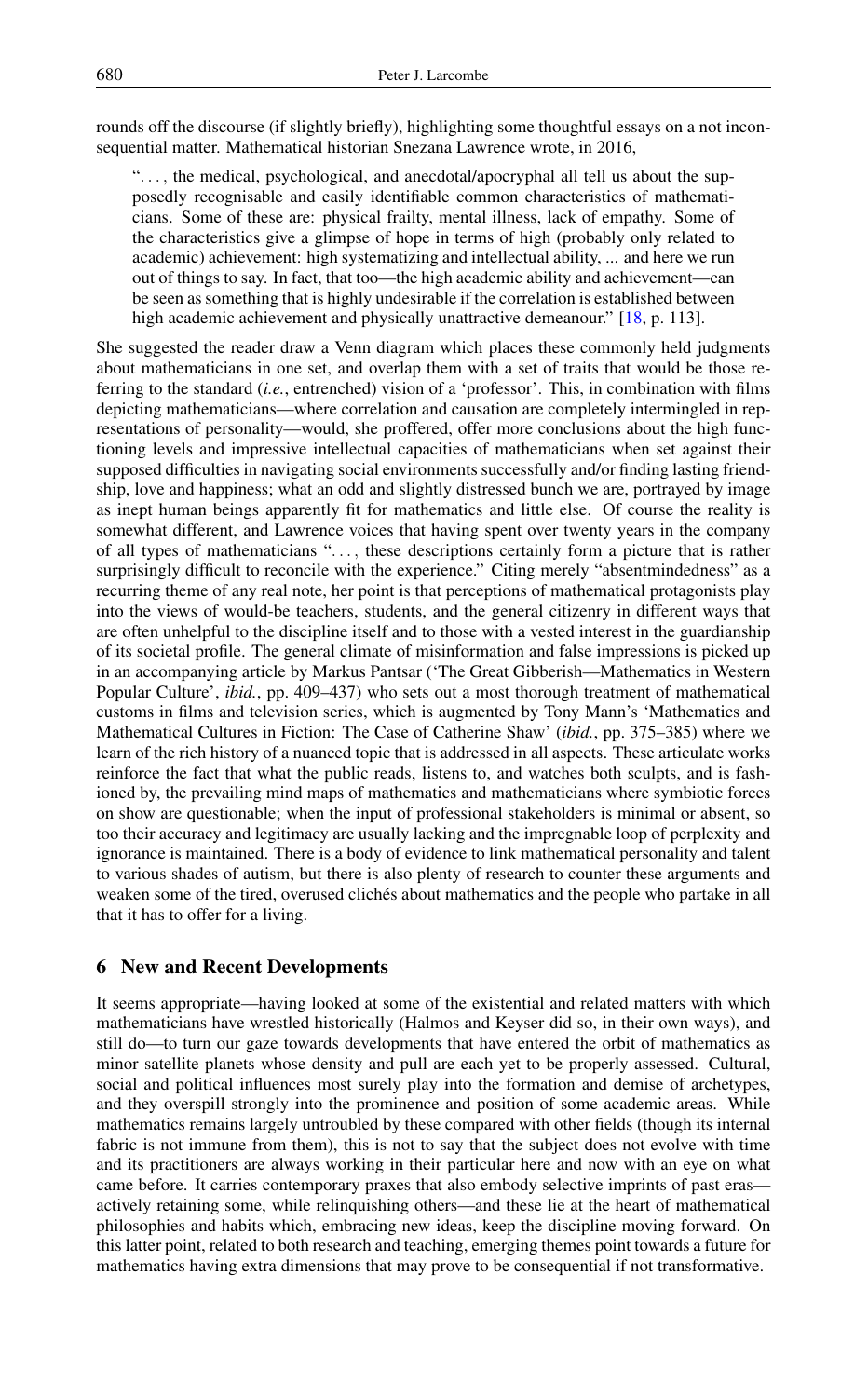## 6.1 On-Line Research

It appears that unconcealed and refreshingly transparent teamworking on-line—a very recent *modus operandi* to emerge—will become established as a legitimate and increasingly accepted one in some circles (and in time, perhaps normative under certain circumstances), and the reader is referred to an excellent article which comprehensively sets out its current scope and potential. Pease *et al.* [\[21\]](#page-35-4)—noting that records of on-line collaborative mathematical activity provide us with a novel, rich, searchable, accessible and sizeable source of data for empirical investigations into such mathematical activities—discuss how the resources of crowdsourced mathematics can be used to help formulate and answer questions about mathematical practice, and what their limitations might be. They describe quantitative approaches to studying crowdsourced mathematics, reviewing work from cognitive history (comparing individual and collaborative proofs), social psychology (on the prospects for a measure of collective intelligence), human-computer interaction (on the factors that have led to the success of one such project), network analysis (on the differences between collaborations on open research problems and known-but-hard problems), and argumentation theory (on modelling the argument structures of on-line collaborations). They also give an overview of qualitative approaches, examining work from empirical philosophy (on explanation in crowdsourced mathematics), the sociology of scientific knowledge (on conventions and conversations in on-line mathematics), and ethnography (on contrasting conceptions of collaboration), suggesting how these diverse methods can be applied to crowdsourced mathematics and when each might be appropriate; this is an informative and timely paper—especially as this very public exploit sits at an intriguing cusp in the general locus of mathematical industry and we can expect more to come from this new area of study which is rather organic in the way it discloses things about the true nature of problem solving in mathematics (this can be haphazard, disjointed, quick, slightly chaotic and ferociously intense, or else involve a mixture of the directed, controlled, slow, organised and methodical—they all make up those familiar ebbs and flows in the non-linear progression and accretion of ideas related to any serious task in hand, and are markers of the reality of research for mathematicians).

#### 6.2 On-Line Teaching

Another feature of change in the way mathematical experience is being shaped at undergraduate/postgraduate level is through the use of recorded lectures/tutorials (the move will inevitably filter into research, given enough weight and prominence). Post Covid-19 pandemic, this vehicle of conveyance has a newly raised profile that (in contrast to existing non-traditional formats such as M.O.O.Cs (Massive Open On-line Courses), webinars, and other distance education frameworks) is yet to be properly understood and analysed. Lindsay and Evans note an unprecedented global shift to on-line teaching and learning as a response to the shut down of universities during 2020 and 2021—resulting in an abundance of newly developed video resources signposting a potentially altered educational landscape going forward—predicting that the body of accumulated research in this area is poised to grow substantially from its relatively small current size. Accordingly, they have conducted a timely and revealing review with the aim of providing a synthesis of current literature on lecture capture in tertiary mathematics education, focusing on its consequences for student attendance and attainment. The work—which is an exhaustive one—allows suggestions to be made that might alleviate those unintended and unprofitable repercussions reported, confirming that it is by no means an educational panacea and that mathematics is certainly one subject where its introduction as an alternative to physical person-to-person classes should be made with both care and caution; the abstract to their write-up is clear, and informative:

"Lecture capture (L.C.), the process of recording face-to-face lectures for future viewing, has become a common technology in Western universities in the twenty-first century, yet research on its effectiveness has lagged behind its implementation. Despite the rapid, widespread implementation, research regarding the impact L.C. has on pedagogy and student attainment is limited and not conclusive in its findings. It is still unclear if there is a causal or a correlated relationship between attainment and usage of L.C. This systematic review sought to collate and compare the current literature on the efficacy of L.C. in tertiary mathematics education and provide practical advice for institutions that use or plan to use L.C. The literature is consistent in the opinion that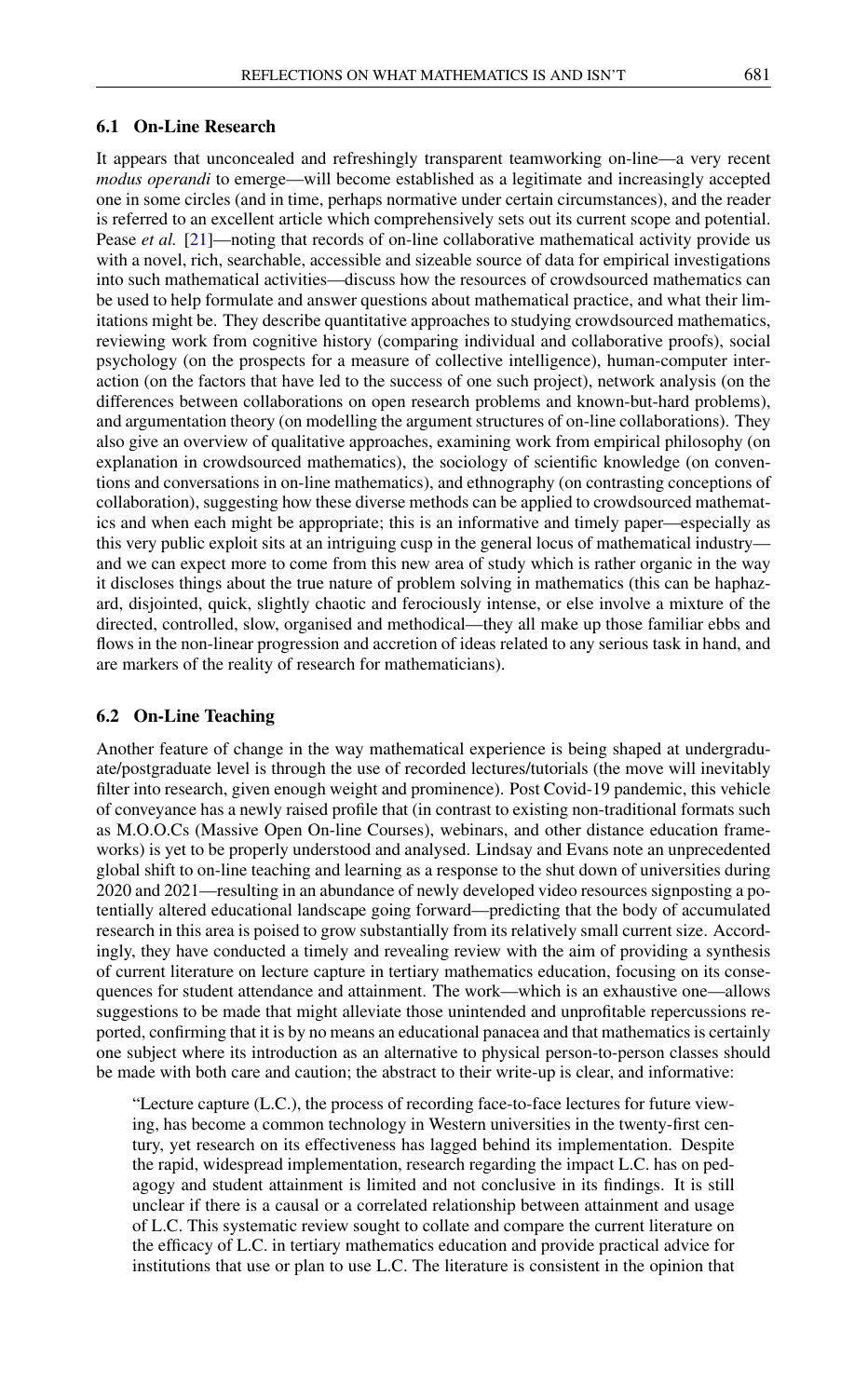students and administrators positively view L.C. for its utility and flexibility despite the moderately strong evidence that most institutions face attendance drops. However, most students do tend to see attending lectures/watching recordings as an "either-or." The literature predominantly reports a negative association between attainment and the use of L.C. as a substitute to live lectures. The proportion of students who choose to skip live lectures has steadily increased over the last decade as the student campus culture adjusts to L.C. Within this group, L.C. is used imperfectly, providing false benefits and promoting surface learning strategies. There is evidence that regular use of L.C. by this large group of students may diminish the quality of their learning. We offer research-informed, evidence-based recommendations to mitigate the unplanned and counterproductive impact of L.C. implementation." [\[19,](#page-34-14) p. 1].

The authors declare, quite rightly, that its emergence could signal a major revamp of higher education and state the paramount need that the sector be well supported by research which leads, rather than trails, any large scale L.C. deployment and secures stringent evaluations so as to best harness whatever potential it possesses.

## 6.3 'Auto' Mathematics

The above may well each become a *point d'appui* of 21st century mathematics across university campuses. The use of computers in generating new results and providing (or assisting with) proofs is—though more established in practice—an issue of debate that can still polarise mathematicians (and the jury remains out, if you will). This is best illustrated by selecting the words of academics holding opposing views that capture the main reasoning both for and against these roles. A vocal advocate is Rutgers University's Israeli-American Doron Zeilberger, a firm believer in experimental mathematics and the exploitation of symbolic computing capabilities—in combination with powerful mathematical algorithms—to precipitate insight and prove (or part prove) results. In Toufik Mansour's 4-page record of his 2021'Interview with Doron Zeilberger' (Interview No. S3I3 in *Enum. Comb. Appl*. 1) the interviewee said, of his goals,

"Since, very soon, pure human-generated mathematics will be done better and faster by computers, I dedicate my research to teaching computers to do mathematics, that in my case is mostly combinatorics and number theory. In fifty years, computers will not need us, but until then, it is fun to act as "coaches"." (p. 1),

and, asked about his most influential results and why they have been so significant, replied

"To use the cliche *the whole is larger than the sum of its parts*, I hope that my most significant contribution is in the realization, that the future of mathematics is in the direction of close collaboration with our sillicon friends, until they won't need us anymore." (p. 2).

In a previous 2015 interview (with Ron Aharoni, and available from Zeilberger's personal webpage), when quizzed about his "controversial" vision of the future of mathematics, and how it should be conducted, he answered

"Current mathematics is the way it is, because, until recently, it was done by purely human, *paper-and-pencil*, means. Another factor that held it back was the *religiousfanatical* insistence that all mathematical knowledge should be proved *rigorously*. This is all going to be obsolete very soon. Using computers will expand our mathematical horizons (almost) infinitely, and we would be able to find so [much] fascinating new knowledge, and very soon would have to abandon our hang-up for (*alleged*) absolute certainty, and learn to live with facts that are "only" %99.99999999999999999999 certain."

Zeilberger freely admits to often overplaying his stance quite deliberately to gain the attention that he feels the topic deserves, but his faith in computer-based teaching and reseach centred around algebraic software is genuine and resolute. The late F.F. Bonsall, on the other hand, had this to say in 1982 (see pp. 13–14 of 'A Down-To-Earth View of Mathematics', *Amer. Math. Month.* **89**, 8–15), at a time when general purpose computer algebra packages were in relative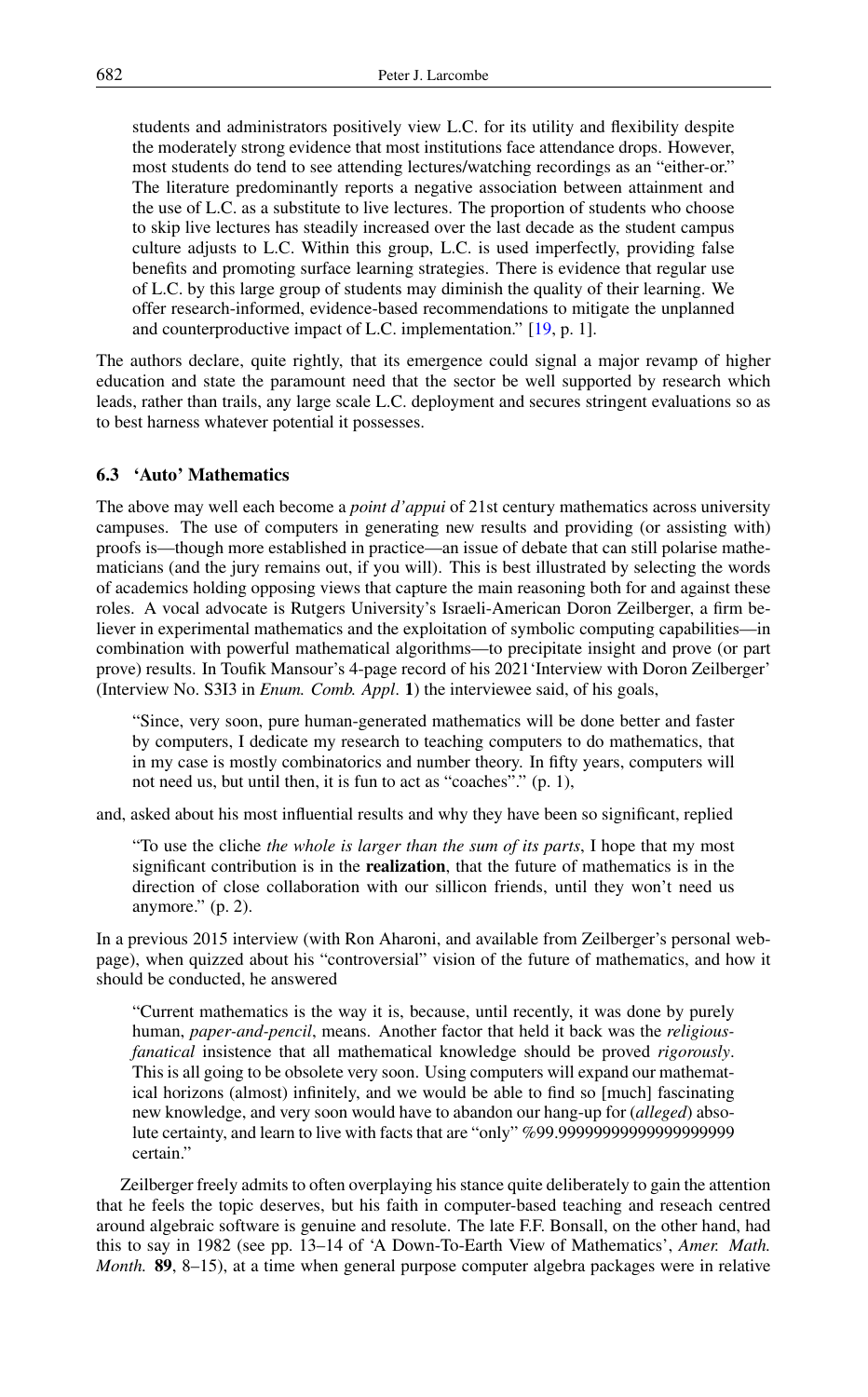infancy (having been developed almost exclusively as bespoke tools during the 1960s and 1970s) and their applications—real and conceptual—were necessarily limited:

"It is natural and desirable that mathematicians should be attracted by famous unsolved problems and should make great efforts to solve them. Such efforts bring new and valuable methods into mathematics, but it is well to keep some sense of proportion. The problem itself may have very little intrinsic importance. If such a problem, ..., is solved by some clever new idea, that is magnificent; but a solution by a cumulative application of existing methods may do nothing more than demonstrate the cleverness of the solver. It is worse still if the solution involves computer verification of special cases, and in my view such a solution does not belong to mathematical science at all.

It is no better to accept without verification the word of a computer than the word of another mathematician. In fact the tedium of routine tasks makes programming errors exceedingly probable. We cannot possibly achieve what I regard as the essential element of a proof—our own personal understanding—if part of the argument is hidden away in a box. . . .

Perhaps we are seeing the birth of a new kind of computer-assisted quasi-mathematics, but it has no place in the science of mathematics and if it is to survive must develop its own scientific method—perhaps more akin to the experimental sciences."

He finished his essay with a real strength of feeling, writing (p. 14)

"I believe that mathematics is one of the most important of human activities. It is not just a game, though we enjoy playing it. It is not just an art, though at times it is superlative art. It is not the construction of chains of silly little deductions as philosophers seem to imagine. Mathematics is an enduring down-to-earth science concerned with the discovery of amazingly deep and unexpected theorems. It is not easy to convince our fellow citizens of this and so we cannot expect a lavish supply of public funds for our support. So let us avoid wasting those funds on pseudo mathematics with computers and use them instead to support a few real live mathematicians."

Acceptance of computerised proofs and the search for novel results, the automated checking of mathematical 'instances'—either to confirm or else refute a claim—whose magnitude as a task is beyond mortal provisions, and the day-to-day appeal to software as a driver of research and education, have marked an interesting change within the dynamics of the field of mathematics. The likes of Zeilberger are winning the day, but not without intermittent challenge from those who share some of the misgivings of someone such as Bonsall (Halmos also harboured his own).

# 7 Mathematics Teaching, Exposition and Research

#### 7.1 Teaching

Much has been written and spoken about teaching, and here both Keyser and Halmos feature. In his Ann Arbor speech, Keyser acknowledged that we have a propensity to indulge ourselves in the discipline which is justified, but felt that our responsibilities are different—and somewhat wider, rooted in a social duty—when we become teachers:

"A farmer was once asked why he raised so many hogs. "In order," he said, "to buy more land." Asked why he desired more land, his answer was, "in order to raise more corn." Being asked to say why he would raise more corn, he replied that he wished to raise more hogs. If you ask the normal mathematician why he explores the iceberg<sup>[10](#page-19-0)</sup> so much, his answer will be, in effect at least, "in order to explore it more." In this exquisite circularity of motive, the farmer and the normal mathematician

<span id="page-19-0"></span> $10$ He had earlier mentioned being asked, by another author, "what is the human significance of "this majestic intellectual cosmos of yours, towering up like a million-lustered iceberg into the arctic night," seeing that, among mankind, none is permitted to behold its more resplendent wonders save the mathematician himself?" This, Keyser wrote, would be the question to pose in response to a mathematician's attempt "to indicate the human significance of [the discipline when] regarded as the science of the forms of thought as forms", constituting of themselves, it may be said, "an infinite and everlasting world whose beauty, though it is austere and cold, is pure, and in which is the secret and citadel of whatever order and harmony our concrete universe contains, ..."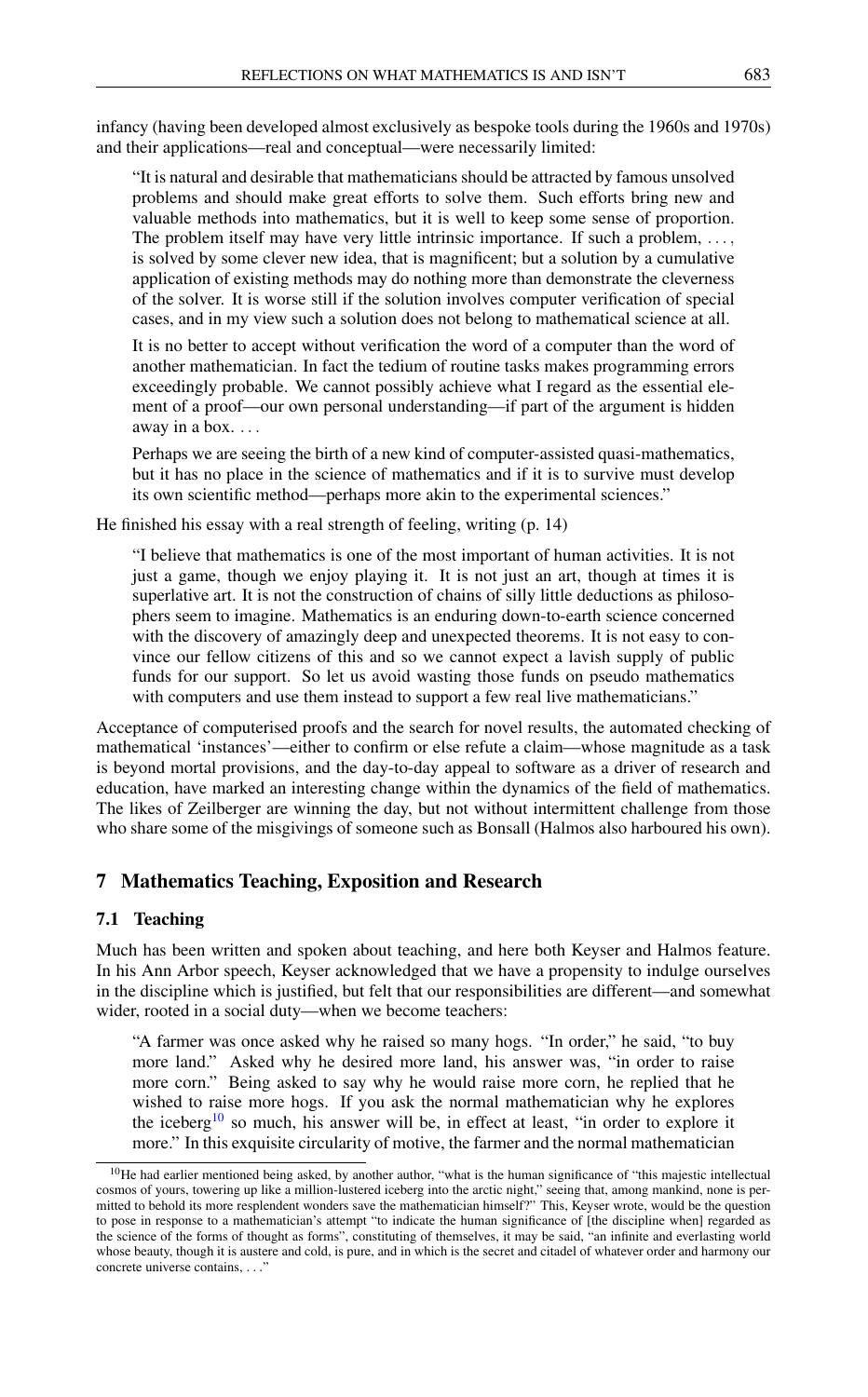are well within their rights . . . just as a musician would be within his rights if he chanced to be so exclusively interested in the work of composition as never to be concerned with having his creations rendered before the public and never to attempt a philosophic estimate of the human worth of music. . . . No one, I believe, may contest the normal mathematician's right as a mathematical student or investigator to be quite indifferent as to the social value or the human worth of his activity. Such activity is to be prized just as we prize any other natural agency or force that, however undesignedly, yet contributes, sooner or later, directly or indirectly, to the weal of mankind. The fact is that, among motives in research, scientific curiosity, which is neither moral nor immoral, is far more common and far more potent than charity or philanthropy or benevolence. But when the mathematician passes from the rôle of student or investigator to the rôle of teacher, that right of indifference ceases, for he has passed to an office whose functions are social and whose obligations are human. It is not his privilege to chill and depress with the encasing fogs of the iceberg. It is his privilege and his duty, in so far as he may, to disclose its "million-lustered" splendors in all their power to quicken and illuminate, to charm and edify, the whole mind." [\[15,](#page-34-2) p. 641],

stating—in answer to the question of why mathematics attracted such small numbers in advanced university courses compared to other subjects—that (p. 639)

". . . I do not accept the traditional and still current explanation, that the phenomenon is due to a well-nigh universal lack of mathematical faculty. I maintain, on the contrary, that a vast majority of mankind possess mathematical faculty in a very considerable degree. That the average pupil's interest in mathematics is but slight, is a matter of common knowledge. His lack of interest is, in my opinion, due, not to a lack of the appropriate faculty in him, but to the circumstance that he is a human being, whilst mathematics, though it teems with human interest, is not presented to him in its human guise."

By all accounts he was a dedicated teacher during his time as such, as was Halmos who took his teaching very seriously and was a firm believer in disciplined preparation, something he applied to all aspects of his professional duties. His starting point for instruction was (this is taken from a 1994 talk in Cincinnati)

"Many students confuse education with memorization. They tend to think that if we know the boiling point of beer, the gestation period of elephants, the conjugation of French irregular verbs, and the population of Burma, together with many other such goodies about the moon, whales, protons, synapses, schizophrenia, and interest rates, then we are educated. A walking encyclopedia is, however, rarely an educated person." [\[9,](#page-34-15) pp. 849–850],

and in his honest and admired autobiographical work of 1985, *I Want To Be a Mathematician: An Automathography*, he wrote pragmatically that

"A big part of my profession is to profess it—that is, to be a professor, a teacher—and I've done a considerable amount of professing, both in the classroom and out. Are there any tricks of the trade, and have I picked up any?

No, not really. Some things are obvious: to teach a subject you must know it, you must love it, you should know your students and take them seriously, and you must whenever possible anticipate and avert their difficulties and misunderstandings. As a teacher you are *in loco parentis*, and you must be ready with realistic advice on more subjects than your  $\ldots$  course prepared you for." [\[8,](#page-34-16) p. 269].

Halmos was a great advocate of, and reported much success in, what had become known as the "Moore method"—a way of creating a problem solving attitude in students (encouraging a healthy competition among them in a classic Socratic style environment of heuristic knowledge transfer and open discussion), and named after the American topologist Robert L. Moore who spent many years at the University of Texas (almost half a century, from 1920 to 1969; he has been described as one of the most charismatic and inspiring university teachers of mathematics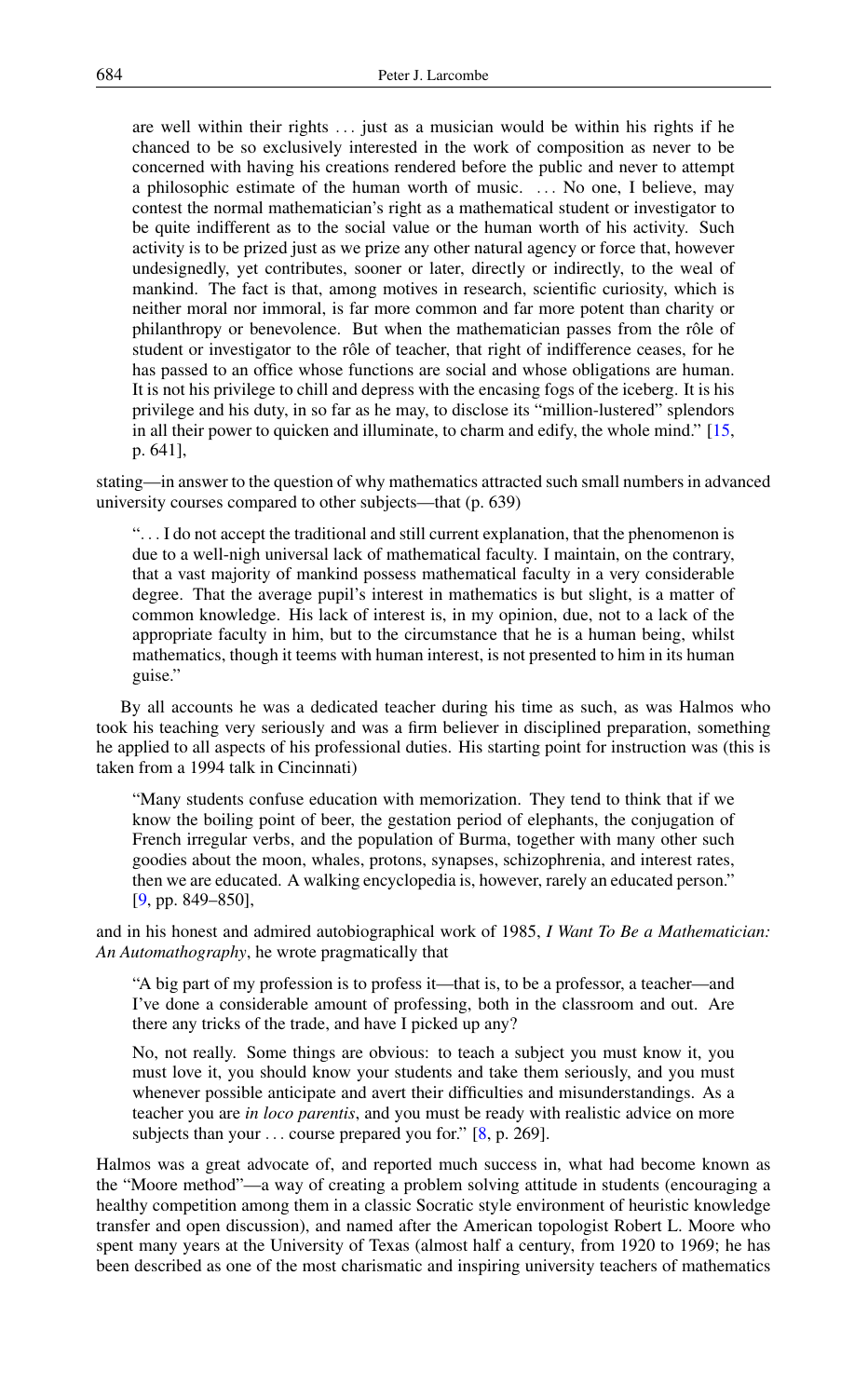the U.S.A. has ever seen). Halmos held its distinguishing characteristics to be a stimulation of "greater mathematical maturity", and the effecting of more "inclination and ability to ask penetrating questions." (this "research attitude" required a teacher to have training and be active in research, as Moore was), the role of the instructor being that of an attentive coach. He embraced the timelessness of basic aspects of mathematical education, and took a broad view of it:

". . . How can we teach abstract concepts and the relations among them, how can we teach intuition, recognition, understanding? How can we teach these things so that when we are done our ex-student can not only pass an examination by naming the concepts and listing the relations, but he can also get pleasure from his insight, share it with others, apply it to the "real world", and, if he is talented and lucky, be vouchsafed the discovery of a new one?

The answer is that we cannot. The only way I know of for an individual to share in humanity's slowly acquired understanding is to retrace the steps. Some old ideas were in error, of course, and some might have become irrelevant to the world of today, and therefore no longer fashionable, but on balance every student must repeat all the steps—ontogeny must recapitulate phylogeny<sup>[11](#page-21-0)</sup> every time." [\[8,](#page-34-16) p. 270].

We restrict ourselves here to a further quote, from Wilder, to complement those above; he continues with his thoughts on symbolic initiative and reflex that suits our purpose:

"As an aspect of our culture that depends so exclusively on symbols, as well as the investigation of certain relationships between them, mathematics is probably the furthest from comprehension by the non-human animal. However, much of our mathematical behavior that was originally of the *symbolic initiative* type drops to the *symbolic reflex* level. This is apparently a kind of labor-saving device set up by our neural systems. It is largely due to this, I believe, that a considerable amount of what passes for "good" teaching in mathematics is of the symbolic reflex type, involving no use of symbolic initiative. I refer of course to the drill type of teaching which may enable stupid John to get a required credit in mathematics but bores the creative minded William to the extent that he comes to loathe the subject! What essential difference is there between teaching a human animal to take the square root of 2 and teaching a pigeon to punch certain combinations of colored buttons? Undoubtedly the *symbolic reflex* type of teaching is justified when the pupil is very young—closer to the so-called "animal" stage of his development, as we say. But as he approaches maturity, more emphasis should be placed on his symbolic initiative." [\[27,](#page-35-1) p. 141];

one can see why Halmos and Keyser took the views they did about teaching, and ways to approach it. It is pleasing to see that in a mathematical world that is always capable of revealing itself as occasionally territorial, secretive, misanthropic, emulous and even hostile (such is human nature when high performing people, with ambition and egos, are gathered), there too friendliness, thoughfulness, beneficence and inclusiveness has always existed, exhibited by some of the best and brightest names in the business.

## 7.2 Exposition

Our theme now touches upon that delineated in Section 3, where we explore the public understanding of mathematics as appraised by Halmos and Keyser. In a relatively short (for him) 1918 essay on some fundamental aspects of mathematics on which he wished to write, Keyser opened with an interesting point where he pondered thus:

"In a recent book Sir Oliver Lodge<sup>[12](#page-21-1)</sup> has said that "the mathematical ignorance of the average educated person has always been complete and shameless." To those who

<span id="page-21-0"></span> $11$ This is a historical hypothesis that the development of the embryo of an animal, from fertilisation to gestation or hatching (ontogeny), goes through stages resembling or representing those of successive adult progression in the evolution of the animal's remote ancestors (phylogeny); there are analogies, too, between the notion and the transformation of a mathematician that occurs from fledgling researcher to mature operator. It can be interpreted in a fuller context still, as meaning that the physical, moral, cultural or intellectual development of any individual passes through phases similar to those of that individual's species, society or civilisation.

<span id="page-21-1"></span><sup>&</sup>lt;sup>12</sup>Oliver Joseph Lodge (1851–1940) was a British physicist and writer involved in the development of, and the holder of key patents for, radio. I have been unable to source the text from which this quote was taken by Keyser.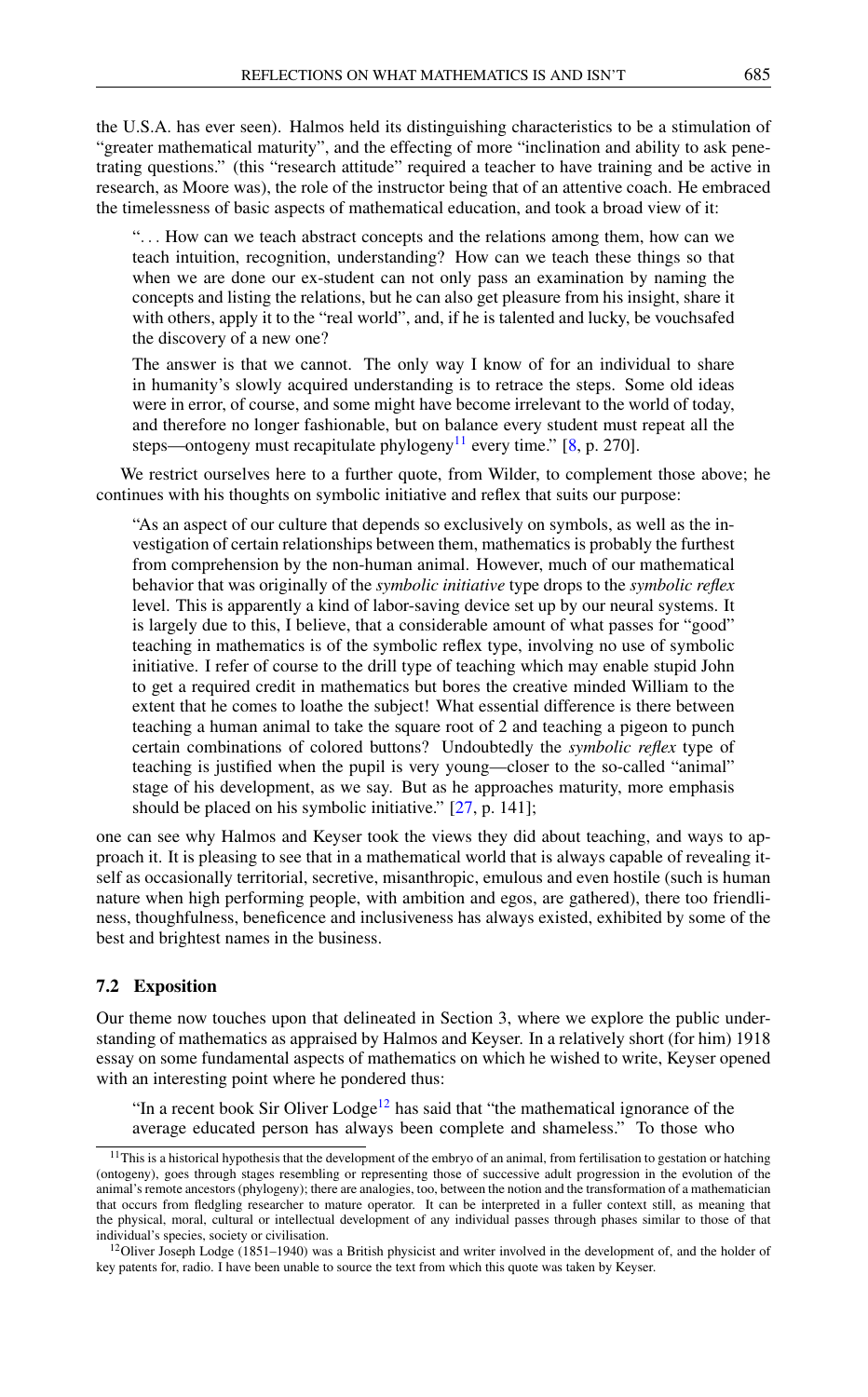know how vast a body of human achievements the term mathematics has come to denote, to those who are aware of the immense development of the subject in modern times, and especially to such as understand and value its spiritual significance as manifest in its bearings upon the higher concerns of man, this indictment can not fail to seem a pretty terrible charge.

The charge is a double one: complete ignorance and shamelessness. The two counts, however, are not independent and this fact is a mitigating consideration. If the first count be correct, the second must be so too. For complete ignorance is complete innocence and innocence is never ashamed. Is the first count correct? The answer depends. For what does Sir Oliver mean by an "educated person"? He has not told us. He might, of course, have so defined the term that his statement would be true by definition. He might, for example, have said that by "educated" he meant what the world means by it. In that case the indictment would be just. For the world has never deemed incompleteness of mathematical ignorance to be essential to education. If, however, Mr. Lodge wishes us to understand that by "educated" he means *liberally* educated, then the indictment is unjust, provided one conceives liberal education as the late Lord Kelvin conceived it;<sup>[13](#page-22-0)</sup> for this great man used to tell his students that among the "essentials of a liberal education is a mastery of Newton's 'Principia' and Herschel's 'Astronomy.' "<sup>[14](#page-22-1)</sup> But are there not educators who would deny Kelvin's contention? Undoubtedly there are and have been many of them. Such educators, . . . , widely divergent as are their outlooks upon the world, would yet unite in denying the contention impetuously or even with scorn." [\[17,](#page-34-17) pp. 481–482],

stating that it was evident that Lodge's "deliverance is debatable", and "worthy of consideration". Halmos spoke more practically. From his 1967 speech we see that he said

"Usually when a mathematician lectures, he is a missionary. Whether he is talking over a cup of coffee with a collaborator, lecturing to a graduate class of specialists, teaching a reluctant group of freshman engineers, or addressing a general audience of laymen—he is still preaching and seeking to make converts. He will state theorems and he will discuss proofs and he will hope that when he is done his audience will know more mathematics than they did before." [\[7,](#page-34-3) p. 375],

and he knew well, as Keyser had, that for the most part the public was mired in incertitudes, nescience, technical immaturity, obtuseness and lazy ideas when it comes to grasping the fundamentals of mathematics as it really is. His words are instructive, and will have helped those sat before him (p. 376):

"I call my subject mathematics—that's what all my colleagues call it, all over the world—and there, quite possibly, is the beginning of confusion. The word covers two disciplines—many more, in reality, but two, at least two, . . . In order to have some words with which to refer to the ideas I want to discuss, I offer two temporary and ad hoc neologisms. Mathematics, as the word is customarily used, consists of at least two distinct subjects, and I propose to call them *mathology* and *mathophysics*. Roughly speaking, mathology is what is usually called pure mathematics, and mathophysics is called applied mathematics, but the qualifiers are not emotionally strong enough to disguise that they qualify the same noun. If the concatenation of syllables I chose here reminds you of other words, no great harm will be done; the rhymes alluded to are not completely accidental. I originally planned to entitle this lecture something like "Mathematics is an art," or "Mathematics is not a science," or "Mathematics is useless," but the more I thought about it the more I realized that I mean that "Mathology is an art," "Mathology is not a science," and "Mathology is useless." When I am through, I hope you will recognize that most of you have known about mathophysics before, only you were probably calling it mathematics; I hope that all of you will recognize

<span id="page-22-0"></span><sup>13</sup>William Thomson (1st Baron Kelvin, 1824–1907) was a Belfast born British mathematician, mathematical physicist and engineer of prominence.

<span id="page-22-1"></span><sup>&</sup>lt;sup>14</sup>Sir Frederick William Herschel (1738–1822) was a German born British astronomer and composer. The great English mathematician and physicist Sir Isaac Newton (1642–1726/7) is widely recognised as one of the most influential scientists of all time.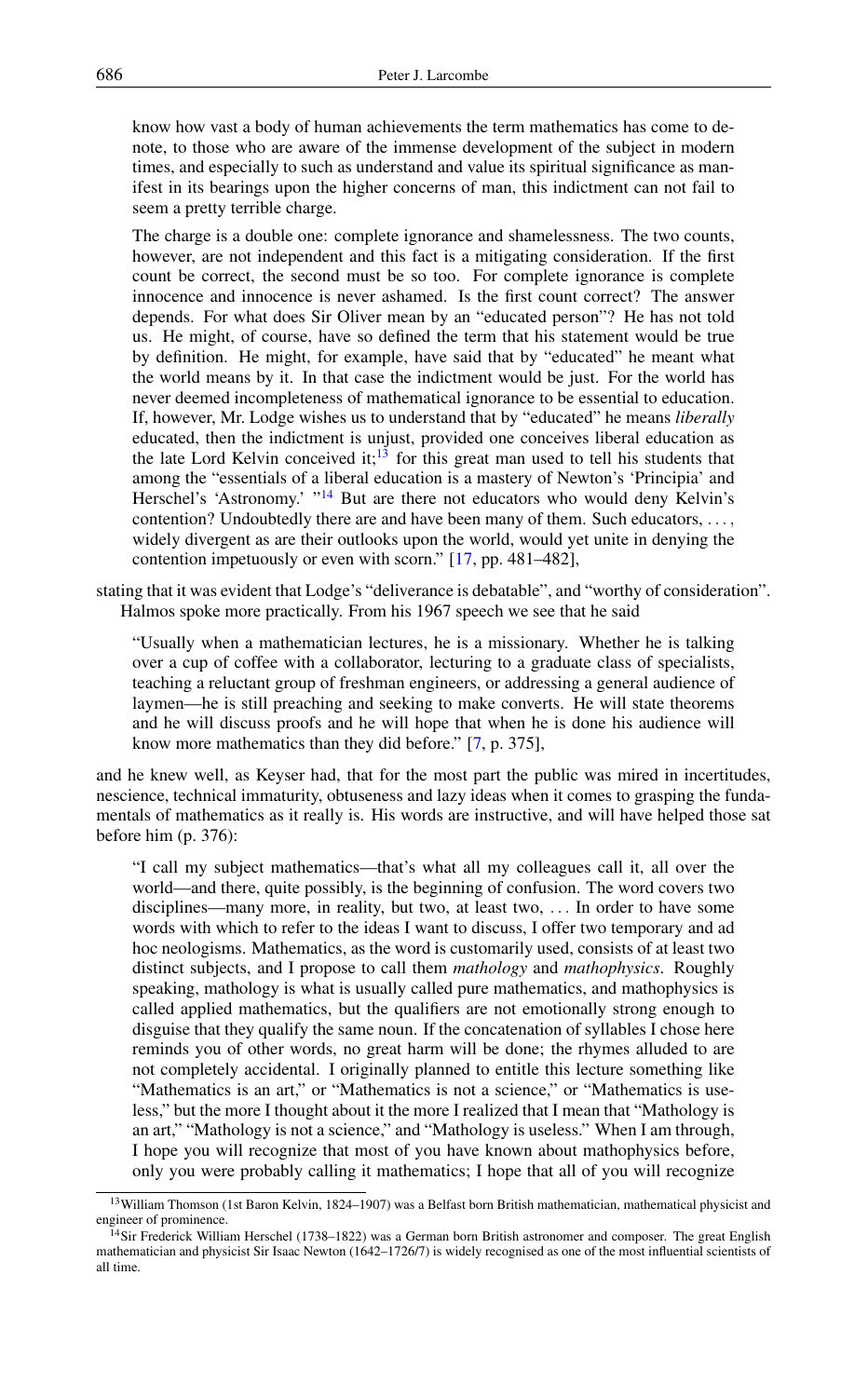the distinction between mathology and mathophysics; and I hope that some of you will be ready to embrace, or at least applaud, or at the very least, recognize mathology as a respectable human endeavor."

He subsequently used analogies (drawn from literature, chess, music and painting, as seen in Section 4 earlier) to illustrate his views, to good effect. The point is that each of them were keen—one might say driven—to share the Gospel of Mathematics as far and wide as the word might reach, and not to do so would have been nothing short of an abrogation of duty.

# 7.3 Research

Mathematical research has different aspects to it with reference to its practice and philosophy, and we take a snapshot through the words of Halmos and Keyser which disclose contrasting (though not contradictory) academic stances. Halmos—an active researcher who enjoyed the challenges involved—doesn't appear to have written much at all, if anything, explicitly about his motivations (he may have thought them obvious), but did offer the following on imparting to students the abilities needed for research:

"Why do mathematicians do research? There are several answers. The one I like best is that we are curious—we need to know. That is almost the same as "because we want to", and I accept that—that's a good answer too. There are, however, other answers, ones that are more practical.

We teach mathematics to the engineers, physicists, biologists, psychologists, economists—and mathematicians of the future. If we teach them to solve only the problems in the book, their education will be out of date before they graduate. Even from the crude, mundane, industrial, commercial point of view, our students must be prepared to answer future questions that weren 't even asked when they were in our classes. It is not enough to teach them everything that 's known—they must know also how to find out what has not yet been found. They must, in other words, be trained to solve problems—-to do research. A teacher who is not always thinking about solving problems—ones he does not know the answer to—is psychologically simply not prepared to teach problem solving to his students." [\[8,](#page-34-16) p. 322],

He had, evidently from experience, also considered how a line of research often comes about, writing

"Where do the good questions, the research problems, come from? They probably come from the same hidden cave where authors find their plots and composers their tunes—and no one knows where that is or can even remember where it was after luckily stumbling into it once or twice. One thing is sure: they do not come from a vague desire to generalize. Almost the opposite is true: the source of all great mathematics is the special case, the concrete example. It is frequent in mathematics that every instance of a concept of seemingly great generality is in essence the same as a small and concrete special case. Usually it was the special case that suggested the generalization in the first place." (p. 324),

and the role of problems was something he considered to be of very great importance. In the introductory remarks of a 1980 article 'The Heart of Mathematics' (*Amer. Math. Month.* 87, 519–524), Halmos set down on the opening page what experience had led him to feel was true that *problems* were at the heart of mathematics. He wrote

"What does mathematics *really* consist of? Axioms (such as the parallel postulate)? Theorems (such as the fundamental theorem of algebra)? Proofs (such as Gödel's proof of undecidability)? Concepts (such as sets and classes)? Definitions (such as the Menger definition of dimension)? Theories (such as category theory)? Formulas (such as Cauchy's integral formula)? Methods (such as the method of successive approximations)?

Mathematics could surely not exist without these ingredients; they are all essential. It is nevertheless a tenable point of view that none of them is at the heart of the subject,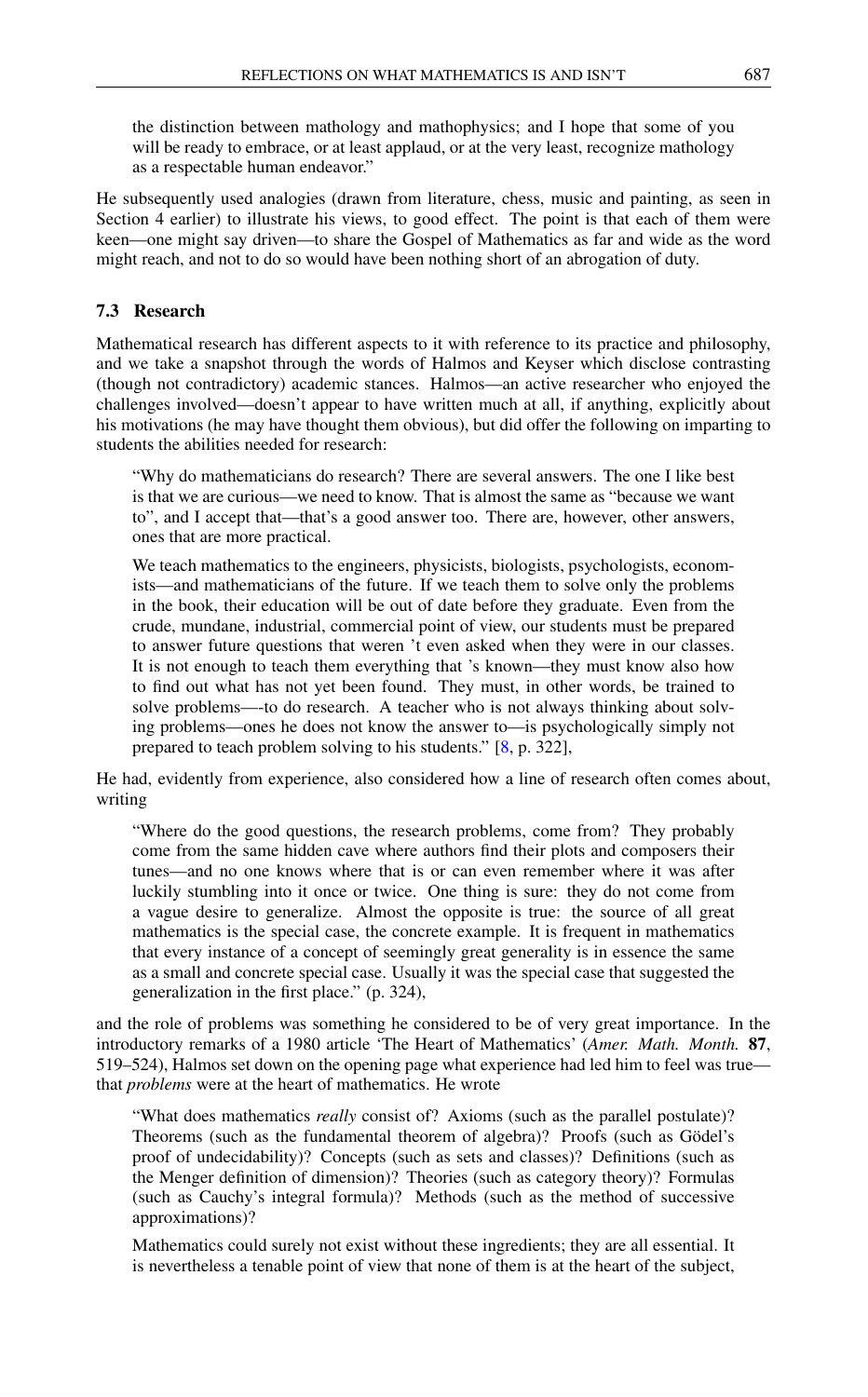that the mathematician's main reason for existence is to solve problems, and that, therefore, what mathematics *really* consists of is problems and solutions.

"Theorem" is a respected word in the vocabulary of most mathematicians, but "problem" is not always so. "Problems," as the professionals sometimes use the word, are lowly exercises that are assigned to students who will later learn how to prove theorems. These emotional overtones are, however, not always the right ones." (p. 519),

concluding his opening gambit—having offered examples of theorems whose proofs are simple and hard (resp., the commutativity of addition for natural numbers, and the solvability of polynomial equations over the complex field), and problems whose solutions are routine and incredibly evasive (finding an unbeatable strategy for tic-tac-toe, and locating all zeros of the Riemann zeta function)—as follows: "... Moral: theorems can be trivial and problems can be profound. Those who believe that the heart of mathematics consists of problems are not necessarily wrong." It is difficult to argue against this for at an early learning stage they give fun, insights, and exposure to creative thinking and technical flexibilty, while in time well chosen questions are central to challenging but achievable research aims—the lifeblood of huge numbers of practising mathematicians.

Keyser's angle was also rooted in functionalities. In a most readable 1923 paper ('Mathematics as a Career', *The Sci. Month.* 17, 489–497) whose aim was to "help college and university students having a bent for mathematics to answer some of the questions they ought to consider before deciding whether or not to devote their lives to this field of science", he finished with a section on the rewards to be gained from the profession of mathematics—weighing the "material" against the "spiritual" (pp. 496–497):

". . . The material rewards of the mathematician are notably inferior to those of some of his university colleagues, in law, for example, in medicine, and in engineering, for these, in addition to their professorial salaries, often receive incomes, sometimes large incomes, from outside practice of their professions—professions whose service, though it is not superior to that rendered by the mathematician, is more obvious to the indiscriminating multitude, called the public. But the genuine devotee of science is not disheartened by the spectacle of such *iniquity*. He is content with such an income as enables him to support his family decently and to do the work to which he has been summoned by the inner call of his talents.

The life-work of the mathematician is richly compensated; but the compensations are not material—they are spiritual. One of them is the joy of life-long contact and intimate association with the eager minds of the young. Another is life-long companionship with men devoted to science and other fields of scholarship. Another is the privilege of long summer vacations affording special opportunities for study, research, writing and travel. The mathematician's subject is an honored one and his life is a life of perpetual contact with fundamental thought. He knows that his science is the science of eternal verities and that its service is essential alike to the prosperous conduct of ordinary human affairs, to the advancement of science and to the support and progress of civilization. And, though he can not gain material wealth, his work, if he be a man of genius, may bring him fame—"the lofty lucre of renown." "

The above has the thread of research running through it, but earlier in the piece he addressed the notion in more concrete terms and with a frank unambiguity that retains its pertinence still:

"I have thus far said nothing about research, having reserved it for special consideration because of its grave importance. There is hardly another term so often heard in university circles and no other is mentioned with quite so much respect. Indeed, one sometimes gains the impression that scientific men, or some of them, regard research as being, in comparison with all other activity, not only awe-inspiring but sacred or holy, almost divine. Not infrequently men speak of it with a solemnity like that of a sinner recommending virtue and righteousness, and doubtless they sometimes do it from similar motives, conscious or unconscious.

What does the term mean? In current use it has two meanings, differing in respect to dignity, a minor meaning and a major one. In mathematics the minor meaning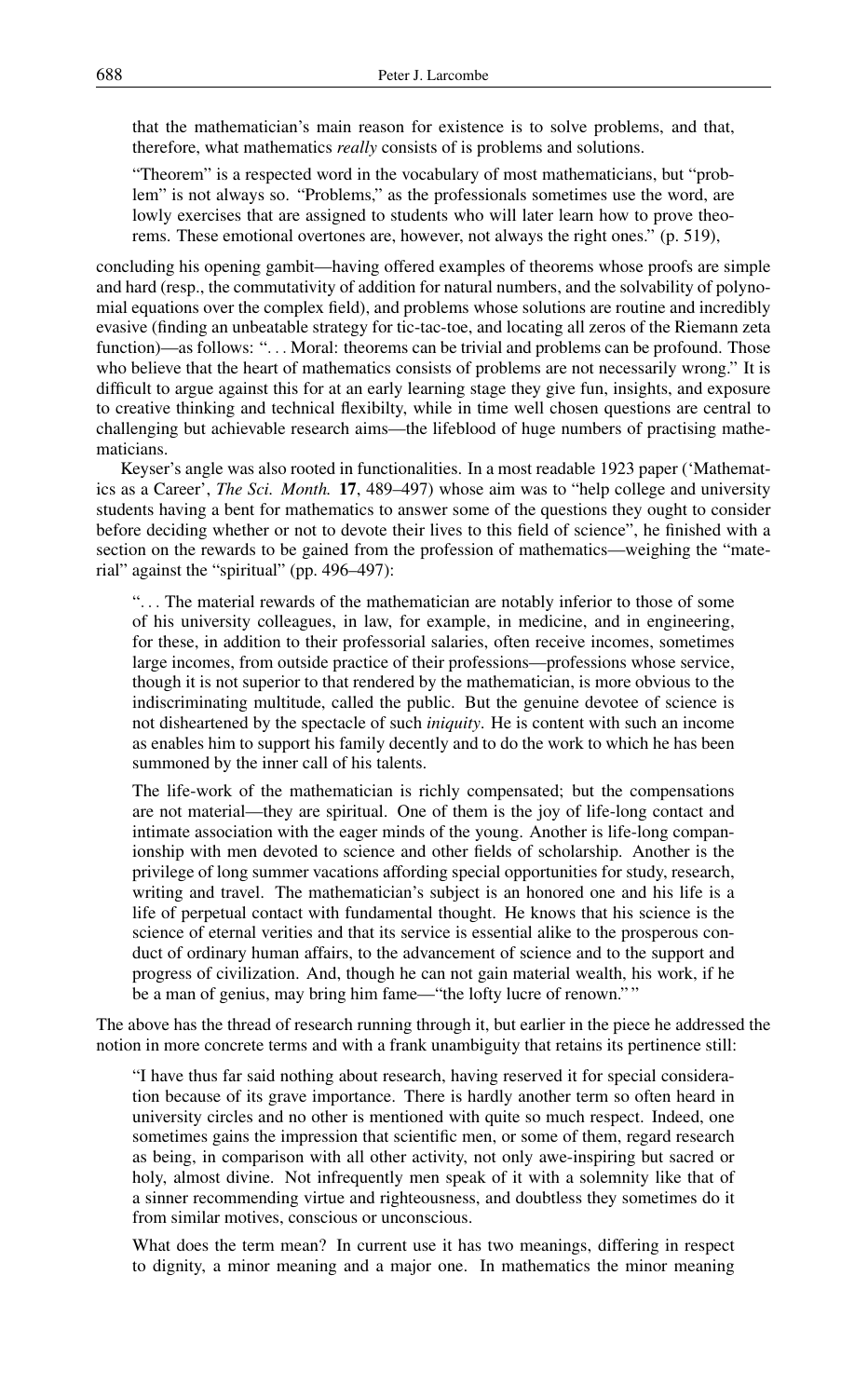of the term research covers a large variety of work which, though valuable, involving something of the spirit and art of discovery and adding somewhat to the body of mathematical knowledge, yet requires neither creative genius nor a *very* high order of talent. I refer to such work as that of effecting improvements in the exposition of classical doctrines; the discovery of new theorems of ordinary difficulty, interest and importance; new demonstrations of important old theorems; the invention of new but subordinate methods; the detection and correction of imperfections in established theories; and so on. Much of the matter found in journals devoted to what is called research is of the sort I have indicated. Of course, it does not represent research in its major sense.

The major meaning of the term, mathematical research, is clearly revealed and rightly represented by nothing save the great achievements of creative mathematicians. Such creative activity assumes various forms. It may show itself in the discovery of a powerful *method*, like the analytical geometry of Descartes and Fermat or the calculus of Newton and Leibnitz; it may show itself in the creation of a great *doctrine*, like the projective geometry of Desargues and Poncelet or the function-theory of the complex variable (Cauchy, Riemann, Weierstrass); it may show itself in the form of historical research, as in the monumental *Geschichte der Mathematik* of Moritz Cantor; it may show itself in the form of contributions to the logical foundations of the science, as in the *Principia* of Whitehead and Russell or the *Tractatus* of Wittgenstein; it may show itself in the *applications* of mathematics to empirical science, as in the Einstein Theory of Relativity or the Quantum Theory of Planck." (pp. 491–492).

## 8 Some Final Comments

#### 8.1 On the Use of Quotations

The reader is directed to a rather interesting article [\[10\]](#page-34-18) on the issue of text citation to emphasise or advance a viewpoint, in which Hanna and Larvor remind us to guard against its use without proper regard to source context. This is especially true when dealing with mathematicians who on evidence disagree about the nature, value and aesthetic of proof, for example, and more generally exhibit wildly different practices in, and approaches to, their research and teaching—the authors submit that the community holds diverse and sometimes conflicting testimonies (though that is not to say that there are no areas of consensus about features of the discipline that cultivate normative judgements and homogeneity of opinion) which makes *verbatim* inclusions potentially problematic if not handled with integrity. Thus, those writing about mathematical education and philosophy—wishing to draw on the documented experiences of past/present mathematicians in constructing and enhancing narrative pieces—must be careful not to distort the words of others in any instance, for to commit such an indiscretion compromises a longstanding and powerful mode of inference. In full adherence to this, I like to think that the quotations I have deployed have done no disservice to either Halmos or Keyser (or others who cannot speak for themselves) in the way their personal stances on a meaning for mathematics have been lifted from the pages of near and distant history. More than willing to rescind any inaccuracies if I have strayed from my intent of veracity and candour, I turn the essay back to them with final quotes from each which provide a fitting end to their selected contributions. I have then chosen, in closing, to outline the bothersome relationship that educationalists can have with mathematics, and the harmful effects that a new and brazen inner breed of fervent social activists and political campaigners will, from their ranks of sanctimonious animation, bring to bear on its roots if divisive waves of critical race theory are allowed to infect, and gain a foothold in, conventional mathematical education.

#### 8.2 Back to Halmos and Keyser

First, we augment their previous words on what mathematics constitutes. Halmos described it concisely, writing

"Mathematics is abstract thought, mathematics is pure logic, mathematics is creative art. All these statements are wrong, but they are all a little right, and they are all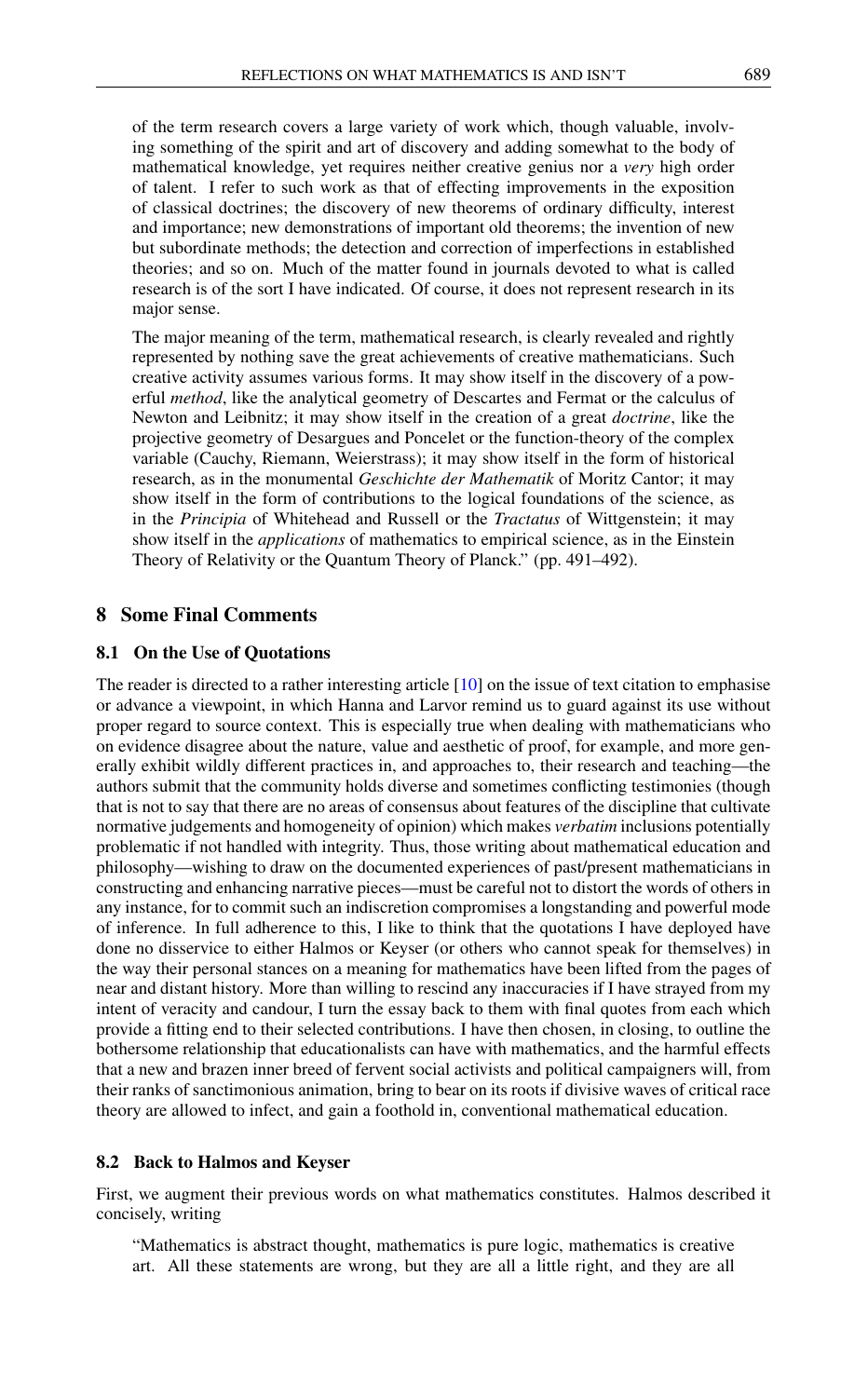nearer the mark than "mathematics is numbers" or "mathematics is geometric shapes." For the professional pure mathematician, mathematics is the logical dovetailing of a carefully selected sparse set of assumptions with their surprising conclusions via a conceptually elegant proof. Simplicity, intricacy, and above all, logical analysis are the hallmark of mathematics." [\[7,](#page-34-3) p. 380],

while Keyser, as was his style, framed it more grandly and with typical flamboyance:

". . . pernicious, because more deeply imbedded and persistent, is the fallacy that the mathematician's mind is but a syllogistic mill . . . That fallacy is the *Carthago delenda* of regnant methodology. Reasoning, indeed, in the sense of compounding propositions into formal arguments, is of great importance at every stage and turn, as in the deduction of consequences, in the testing of hypotheses, in the detection of error, in purging out the dross from crude material, in chastening the deliverances of intuition, and especially in the final stages of a growing doctrine, in welding together and concatenating the various parts into a compact and coherent whole. But, indispensable in all such ways as syllogistic undoubtedly is, it is of minor importance and minor difficulty compared with the supreme matters of Invention and Construction. *Begriffbildung*, the resolution of the nebula of consciousness into star-forms of definite ideas; discriminating sensibility to the logical significances, affinities and bearings of these; susceptibility to the delicate intimations of the subtle or the remote; sensitiveness to dim and fading tremors sent below by breezes striking the higher sails; the ability to grasp together and to hold in steady view at once a multitude of ideas, to transcend the individuals and, compounding their forces, to seize the resultant meaning of them all; the ability to summon not only concepts but doctrines, marshalling them and bringing them to bear upon a single point, like great armies converging to a critical centre on a battle field. These and such as these are the powers that mathematical activity in its higher rôles demands. The power of ratiocination, as already said, is of exceeding great importance but it is neither the base nor the crown of the faculties essential to "Mathematicised Man." " [\[14,](#page-34-4) pp. 30–31].

When asked where he thought mathematics was going, and where he felt it should go, Halmos said

"I have an instinctive, emotional reaction to both parts. I don't think it's going anywhere, and that's exactly where it should go. In other words, I'm giving the completely reactionary, classical, pure mathematicians's answer. Mathematics just is, we nibble away at it, I don't think we direct it worth a damn, and it seems to me as silly to ask where is it going as to ask where is the dawn going. You might say it's going to the morning and to noon, but it isn't going anywhere, it just is. Of course, I know some people would say, "Well, it's going to more and more applications, going towards more and more abstraction, and it should go that way or the other way." My emotional reaction to all of those things is that it's baloney." [\[2,](#page-34-1) p. 27].

The 'it is what it is' approach of Halmos rings true with Keyser's description—a rather poetic one—of the burgeoning, holistically natural expansion and maturation of mathematics which has not dated:

"It is not,  $\dots$ , by  $\dots$  comparisons nor by statistical methods nor by any external sign whatever, but only by continued dwelling within the subtle radiance of the discipline itself, that one at length may catch the spirit and learn to estimate the abounding life of modern mathesis: oldest of the sciences, yet flourishing to-day as never before, not merely as a giant tree throwing out and aloft myriad branching arms in the upper regions of clearer light and plunging deeper and deeper root in the darker soil beneath, but rather as an immense mighty forest of such oaks, which, however, literally grow into each other so that by the junction and intercrescence of limb with limb and root with root and trunk with trunk the manifold wood becomes a single living organic growing whole."  $[14, p. 9]$  $[14, p. 9]$ .

This is the way most of us understand our subject to be—almost an animate entity that continually regenerates and thrives under it own terms, selectively retaining vital organs and body parts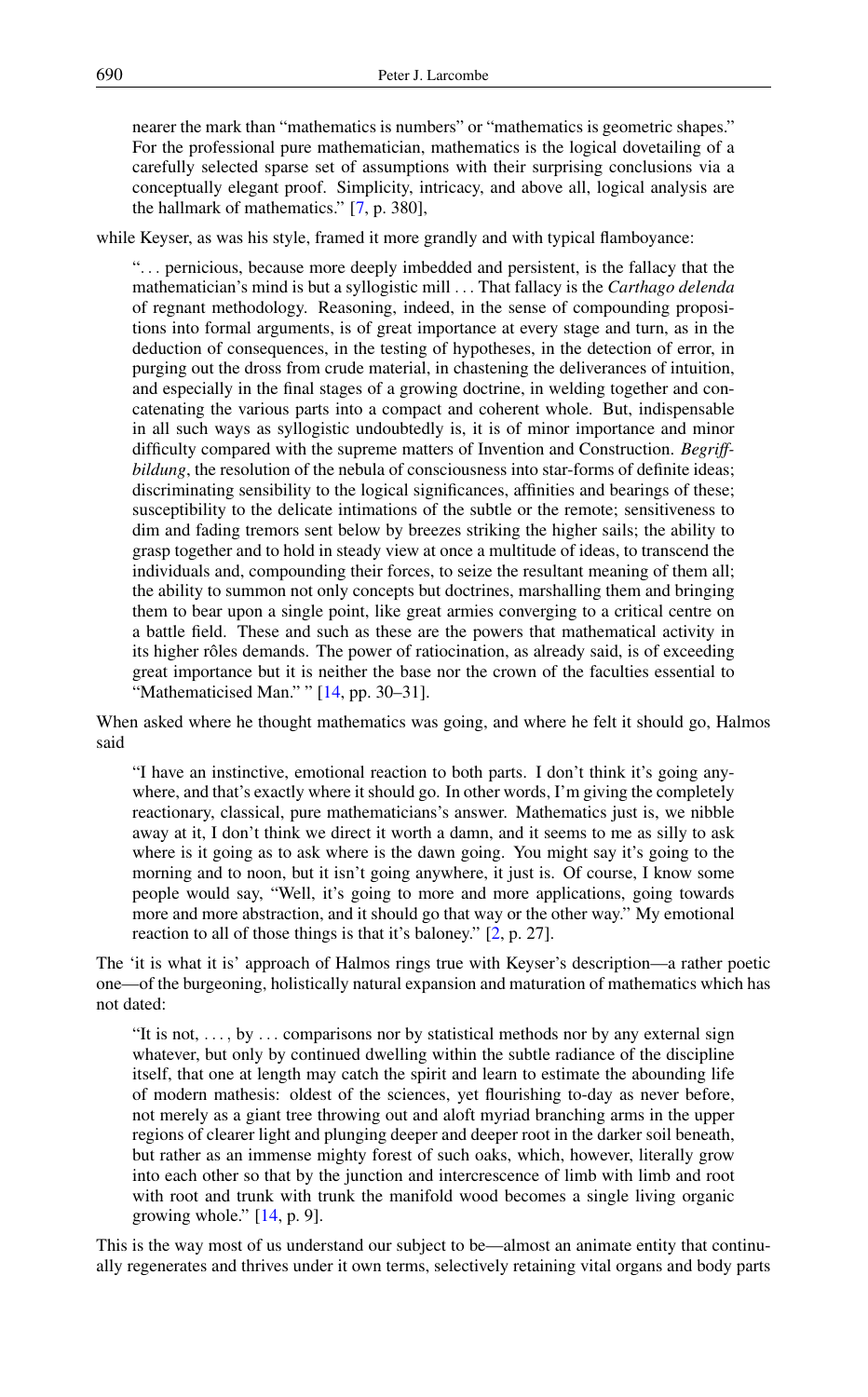while allowing others to perish in a flowing wave of autonomous transformation and renewal.

Finally, Keyser wrote on what mathematics gives to a person in general terms, noting the assertions of its depreciators—that the subject is all too easily interpreted as being  $[14, p. 21]$  $[14, p. 21]$  "... only a logical grind, suited only to narrow and straitened intellects content to tramp in treadmill fashion the weary grounds of deduction?", and further, that "... continued pursuit of the study leaves the mind narrow and dry, meagre and lean, disqualifying it both for practical affairs and for those large and liberal studies where moral questions intervene and judgment depends, not on nice calculation by rule, but on a wide survey and a balancing of probabilities?"—before rejecting them resoundingly (pp. 21–22):

"The answer is, no. Those things not only do not follow but they are not true. Every count in the indictment, whether explicit or only implied, is false. Not only that, but the opposite in each case is true. On that point there can be no doubt; authority, reason and fact, history and theory, are here in perfect accord. Let me say once for all that I am conscious of no desire to exaggerate the virtues of mathematics. I am willing to admit that mathematicians do constitute an important part of the salt of the earth. But the science is no catholicon for mental disease. There is in it no power for transforming mediocrity into genius. It cannot enrich where nature has impoverished. It makes no pretense of creating faculty where none exists, of opening springs in desert minds. *"Du bist am Ende—was du Bist."* The great mathematician, like the great poet or great naturalist or great administrator, is born. My contention shall be that where the mathetic endowment is found, there will usually be found associated with it, as essential implications in it, other endowments in generous measure, and that the appeal of the science is to the whole mind, direct no doubt to the central powers of thought, but indirectly through sympathy of all, rousing, enlarging, developing, emancipating all, so that the faculties of will, of intellect and feeling learn to respond, each in its appropriate order and degree, like the parts of an orchestra to the "urge and ardor" of its leader and lord."

Halmos, in his autobiography, stated at the outset his own specific and dominant gain from the subject:

"... that I like to understand mathematics, and to clarify it for myself and for the world, more even than to discover it. The joy of suddenly learning a former secret and the joy of suddenly discovering a hitherto unknown truth are the same to me—both have the flash of enlightenment, the almost incredibly enhanced vision, and the ecstacy and euphoria of released tension. At the same time, discovering a new truth, similar in subjective pleasure to understanding an old one, is in one way quite different. The difference is the pride, the feeling of victory, the almost malicious satisfaction that comes from being first." [\[8,](#page-34-16) p. 3].

His interest in words was, he admitted, even greater (p. 5), writing

". . . I wish I could prove . . . that the [mathematicians] who do like words become famous and beloved for their clear explanations, whereas the ghosts of the others are muttered and sworn at by exasperated students every day."

It produced in him an impetus to write about mathematics as a profession—what a mathematician does, and what it means to be one—his love for the subject married with his love of language; this was something he shared with Keyser in wishing to interlace the two throughout the course of his life. Each answered, from his own position, the unremitting inner call to act as an evangelist for mathematics with the written word expressing a commonality of purpose—bravo to them both. $15$ 

On August 3rd, 1915, at Berkeley, California, Keyser stood before a joint meeting of the American Mathematical Society, the American Astronomical Society, and Section A of the American Association for the Advancement of Science, with remit to enunciate on a topic familiar to him and dear to his heart—the human significance of mathematics. Speaking with meaning

<span id="page-27-0"></span> $15A$  point of clarification here, adding to the Introduction. Although Keyser was almost exclusively an educationalist (Halmos had his feet firmly planted in education and research barracks equally), it should be noted that he did supervise two Ph.D. students who each in their own ways rose to a position of some eminence in the field—Scottish born mathematician and science fiction writer Eric Temple Bell, and the Polish born American mathematician and logician Emil Post.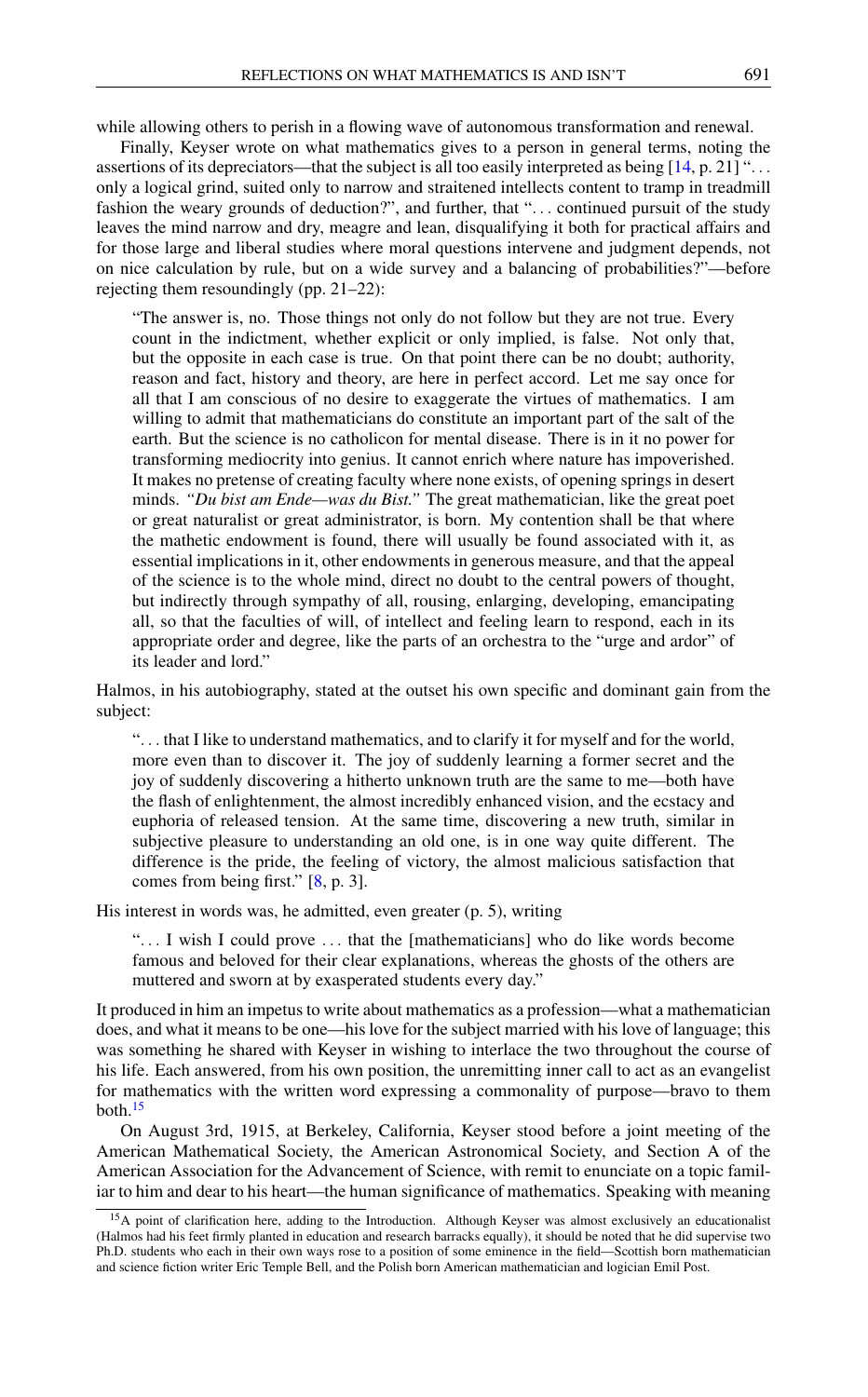and authority to affirm the deep connection mathematics has with the wider human species, and deeply aware of its secrets unlocked by those who are able, he began by posing a basic question:

"What is the human significance—what is the significance for humanity—of "the mother of the sciences"? ... The material is superabundant. What part of it or aspect of it is most available for the end in view? "In abundant matter to speak a little with elegance," says [ancient Greek poet] Pindar, "is a thing for the wise to listen to." It is not, however, a question of elegance. It is a question of emphasis, of clarity, of effectiveness. What shall be our major theme?" [\[16,](#page-34-19) p. 664],

#### suggesting

"Shall it be the history of the subject? Shall it be the modern developments of mathematics, its present status and its future outlook? Shall it be the utilities of the science, its so-called applications, its service in practical affairs, in engineering and in what it is customary to call the sciences of nature? Shall it be the logical foundations of mathematics, its basic principles, its inner nature, its characteristic processes and structure, the differences and similitudes that come to light in comparing it with other forms of scientific and philosophic activity? Shall it be the bearings of the science as distinguished from its applications—the bearings of it as a spiritual enterprise upon the higher concerns of man as man? It might be any one of these things. They are all of them great and inspiring themes."

They are indeed, forming the faces of a diamond called Mathematics that we each fashion for ourselves, shaping it from a rough stone into a faceted gem of personalised form, sheen and beauty. Maybe this is what mathematics is—a precious jewel that we hew, polish, and carry with us every day of our professional lives; each is different, but all catch the light and glitter in their own way with an effulgent brilliance that never wanes.

#### 8.3 The Malevolent Role of (Some) Educationalists as New Social Warriors

In this essay the overwhelming majority of cited personnel are real mathematicians—working, or having worked, at research level and with myriad well crafted opinions about the discipline distilled over their careers into a rich percipience that spans a number of epochs—and it is because they have something of merit and substance to say that I have sought to integrate their autonomous pronouncements and authoritative utterances into a structured narrative. Most of them have or had a strong in-built interest in education and instruction, but these imposing characters of calibre and stature (mathematical homiletics in some cases) are quite different from the modern archetypal mathematical educationalist who is given to weaving (and forcing) tenuous links between models, theories, actualities and praxical embodiments from (dare I say) a position of lower academic achievement in the subject and a weakened grasp of it, doomed to remain on its periphery whether realised or not (let's be honest—some of the literature in this area is, has been, and will continue to be, lightweight or pseudo 'research' drenched in obfuscating educational parlance and beclouding terminology wherein depth is subservient to proposals and designs that are niche, transient, or merely fashionable, and where a conflation of questionable perceptions of mathematics with its realities may stray into unfortunate delusion, deliberate academic distortion, or accidental sophism). This is why the voices of those with legitimate gravitas in mathematics—fully paid up stakeholders invested in its mechanics, its meaning, its heart, its soul, its major themes and smaller fringe ecosystems, its internal synergies, its customs, habits and rituals, its (a)symmetries, (ir)regularities and (un)predictability, its grand gestures and subtle resonances, its simultaneous inclusiveness and exclusivity, its revelations and its secrets, its timeless canons and its new horizons, its inductive and deductive modalities, its soothing tranquility and febrile turbulence, *etc.* (beyond its globally acknowledged functionality, applicability and serviceability)—deserve to be given a fresh airing and not lost to time.

On a related matter which cannot pass without comment, mathematics has—under the banner of reform—been hijacked by some educationalists who are motivated by notions of social justice and wish to reconfigure this sacred subject inside a skewed political and moral framework which has gained purchase over the past couple of years or so. Currently, mathematics has found itself a casualty in America where it is being used as part of a larger push nation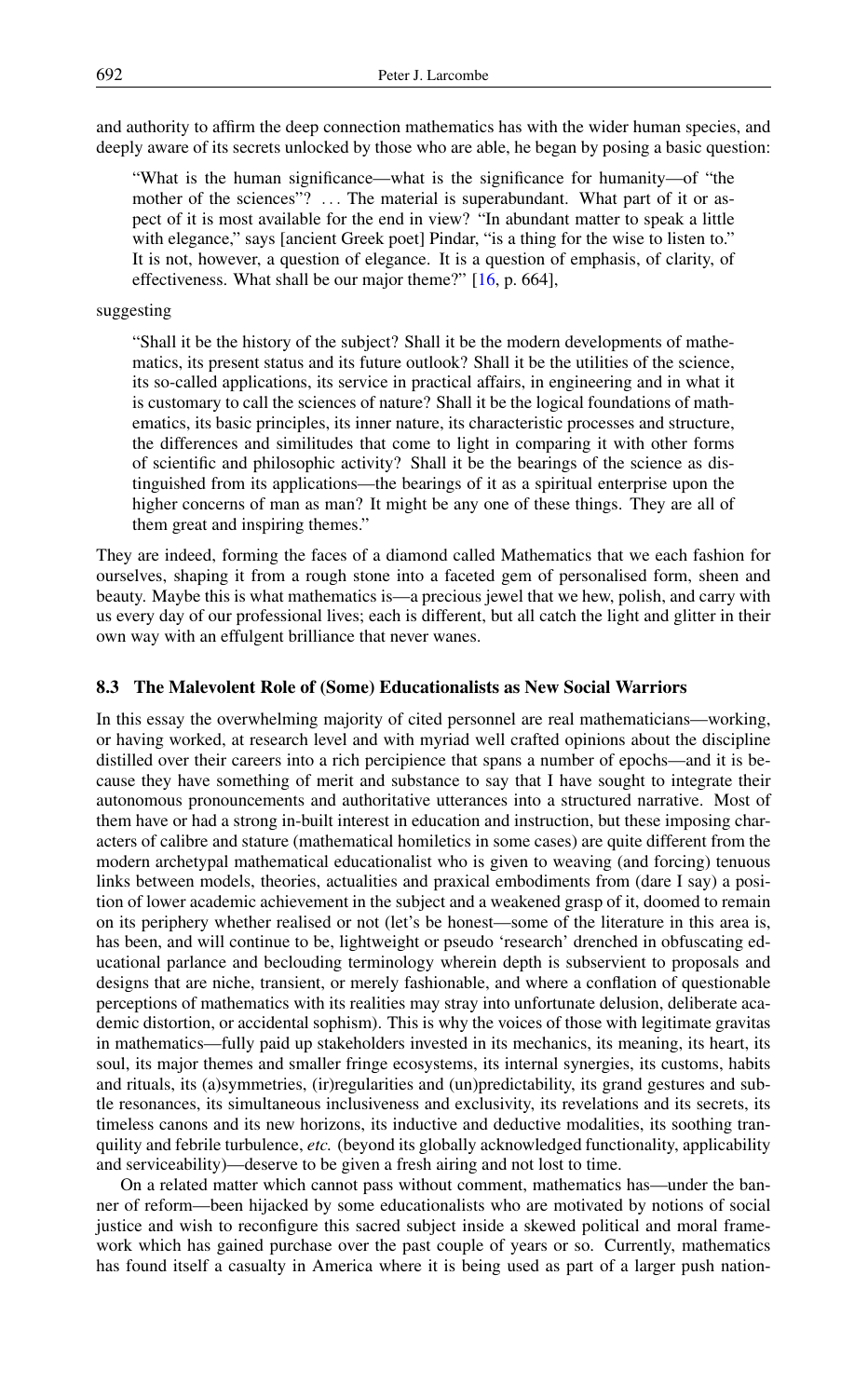wide to seemingly promulgate across school, college and university campuses the mantras of critical race theory which argues—with an almost religious fervour and the zeal of righteous indignation—that racism against minorities is embedded in almost every aspect of life. A million dollar 'Dismantling Racism in Mathematics Instruction' program (funded by the Bill and Melinda Gates Foundation) examines the curriculum offered to children and its delivery. It is predicated on the (absurd) assumption that seeking correct answers to mathematical questions actually sustains white supremacy, with teachers being asked to identify and challenge the ways that mathematics is (somehow) being used to uphold capitalist, imperialist and racist views, and to reflect on their own (latent, but ingrained) biases, so that instructional practice may be transformed by shifting classroom activites away from the objective nature of basic instruction to a 'modernised' quasi subjective one in which (imagined) power structures are eradicated and a pathway to "equitable math instruction" cleared (an 80+ page May 2021 work booklet has been produced to guide them, together with other 'support' documents); an interesting passage reads "Administrators should examine programs and policies and how white supremacy impacts student outcomes (e.g., tracking, course selection, intervention rosters). In addition, they can hold teachers accountable for completing the [tasks described]." A good teacher will by default offer different ways to approach mathematical concepts that might incorporate such things as projectbased learning, experiential learning and explorational learning, and may well include historical and contemporary influences covering a range of ethnicities and cultural/native legacies, but this document—peddled in many states as a force for good—seeks to bring flagrant propaganda to mandated status.<sup>[16](#page-29-0)</sup> Personally, as an educator I fail to see any connection between mathematics and the issues raised, and there are plenty of likeminded dissenters who think the initiative goes way beyond mere virtue signalling but points to a dangerous liberal agenda that aims to change education in general and now mathematics in particular, with cries to "decolonise the curriculum" of many subjects in the U.K., America, and elsewhere in the western world. It is also more evidence that mathematics suffers a lack of conceptual understanding in ordinary society, causing a potential vulnerability—if left unchecked this exploitative enterprise could prove to be a tragedy for generations to come as it will impose a destructive oppressor versus oppressed orthodoxy that can only ever erode, undermine and blunt the very foundations of mathematical education, and so mathematics, wherever it might slip through the safety net of reason and be adopted. To be clear, critical race theory—as currently presented to us all—has spawned a fissiparous movement and has no place in the institution of mathematics at any level.

*"It must not be imagined that the sole function of mathematics—"the handmaiden of the sciences"—is to serve science. Mathematics has also been called "the Queen of the Sciences." If occasionally the Queen has seemed to beg from the sciences she has been a very proud sort of beggar, neither asking nor accepting favors from any of her more affluent sister sciences. What she gets she pays for. Mathematics has a light and wisdom of its own, above any possible application to science, and it will richly reward any intelligent human being to catch a glimpse of what mathematics means to itself. This is not the old doctrine of art for art's sake; it is art for humanity's sake."* Eric T. Bell (mathematician and expositor)

## Appendix: On Mathematical Creativity (Historically)

This appendix outlines the early work on mathematical creativity which, as an integral element of all research mathematicians, has been discussed briefly in the main body of the narrative but is felt by the author to be deserving of its own separate treatment in historical context.

Picking up on Littlewood's reference to it in Section 5.2, we see his words

"With a good deal of diffidence I will try to give some practical advice about research and the strategy it calls for. In the first place research work is of a different order from the "learning" process of pre-research education (essential as that is). The latter can easily be rote-memory, with little associative power: on the other hand, after a month's

<span id="page-29-0"></span><sup>&</sup>lt;sup>16</sup>There is some push back though. In Ontario, Canada, for instance, text that stood alongside curriculum details was re-vamped and watered down in 2021 after public outcry, having in part previously read "Mathematics has been used to normalize racism and marginalization of non-Eurocentric mathematical knowledges, and a decolonial, anti-racist approach to mathematics education makes visible its historical roots and social constructions." Really?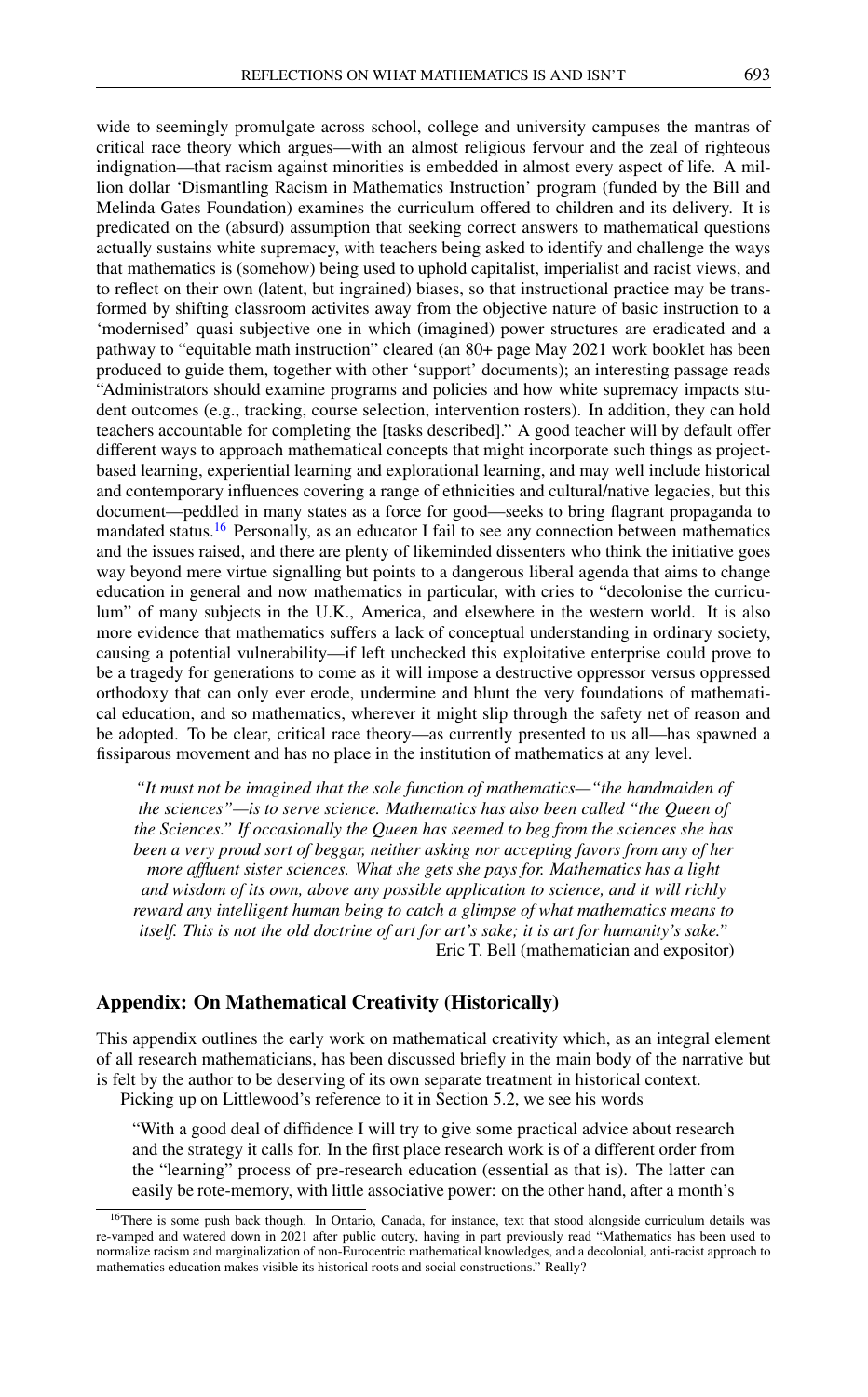immersion in research the mind knows its problem much as one's tongue knows the inside of one's mouth. You must also acquire the art of "thinking vaguely," an elusive idea I can't elaborate in short form." [\[20,](#page-34-8) p. 116],

to which he added " . . . , it is inevitable that I should stress the importance of giving the subconscious every chance."

Let us ponder further the route to mathematical creativity, first recounting words of J.H. Poincaré (1854–1912) who—being very much observant of the existence of, and circumstances surrounding, subconscious work (he had a lifelong interest in the philosophy of mathematics and science)—wrote that

". . . it is not possible, and in any case, that it is not fruitful, unless it is, on the one hand preceded, and on the other hand followed, by a period of conscious work. Never . . . are these sudden inspirations produced except after several days of voluntary effort, which have appeared fruitless and which one believed were of no value, where it appeared that we have taken a totally false path. These efforts were, therefore, not as sterile as we had thought: they put our subconscious into motion, and without these, it would not have been set in motion and would not have produced anything.

The necessity of the second period of conscious work, after the inspiration, can be better understood. It is necessary to put to work the result of this inspiration, to deduce immediate consequences, order them, and write the proofs. But above all it is essential to verify them."  $[22, p. 26]$  $[22, p. 26]$ .<sup>[17](#page-30-0)</sup>

He is here referring to what he terms the "subliminal me", with a hypothesis suggesting itself: ". . . : the *subliminal me* is not inferior to my conscious self. It is not purely automatic; it is capable of discernment. It has a tactile sense; it has sensitivity. It knows how to choose; it knows how to guess. It knows how to guess better than the conscious me since it has succeeded where the conscious has failed." (pp. 26–27). Poincaré regarded the "subliminal me" as a facilitator of the aesthetic sensibilities owned by any true discoverer of mathematics, acting as a "delicate sieve" for the formation and transference of ideas and insights that are useful and harmonious; once set in motion by the brain, it selects with efficiency those ready for revelation to the conscious mind where they can be processed and placed on a sound footing (Poincaré used the term in the sense that Freud did, and pre-dated him). He had clearly experienced this more than once after returning to an irresolvable problem, and others have spoken of being similarly struck by such a mathematical epiphany while enjoying leisure divorced from any kind of study—the common element is the ability of the unconscious to work seemingly by itself in a profound and effective manner to stimulate enlightenment, something which many mathematicians recognise and regularly rely on for breakthrough moments in their work. Of course there are some who do not accept the notion of a symbiotically exquisite co-operation between unconscious and conscious modes of thought (disregarding the active unconscious as a matter of identity loss and forcibly demystifying it even when experienced), but they can be dismissed as irrelevant outliers in denial of something real.

A little historical context is in order. French mathematician Jacques S. Hadamard (1865– 1963) had previously announced the four stages of mathematical creativity quoted from Littlewood, but the model is said to have been conceived in a 1926 text *The Art of Thought* by Graham Wallas (English socialist, social psychologist, and educationalist). This line of enquiry had been anticipated already by the likes of German physicist and physician Hermann von Helmholtz (1821–1894) along with Poincaré, on which Wallas drew. According to Hadamard, in a book first released in 1945 [\[6\]](#page-34-20), compatriot M.E. Maillet seems to have been the first person to begin thinking seriously about some of the mechanisms involved in mathematical creation and invention, and the conditions necessary for them; at that time this theme, and its link to things such as axiomatisation, rigour and intuition, were debated hotly in the mathematical community. One particular interest of his lay in "mathematical dreams"—events where a solution to a problem manifests itself during sleep—but evidence from a tentative questionnaire of some mathematicians by Maillet suggested that they had no serious significance (one interesting incident of this

<span id="page-30-0"></span><sup>&</sup>lt;sup>17</sup>'L'Invention Mathématique'—from which this (translated) quote has been taken—was a now famous May 1908 lecture which Poincaré gave at the L'Institute Général Psychologique in Paris; it was published in Volume 10 of *L'Enseignement Mathématique* that same year (pp. 357–371), and elsewhere.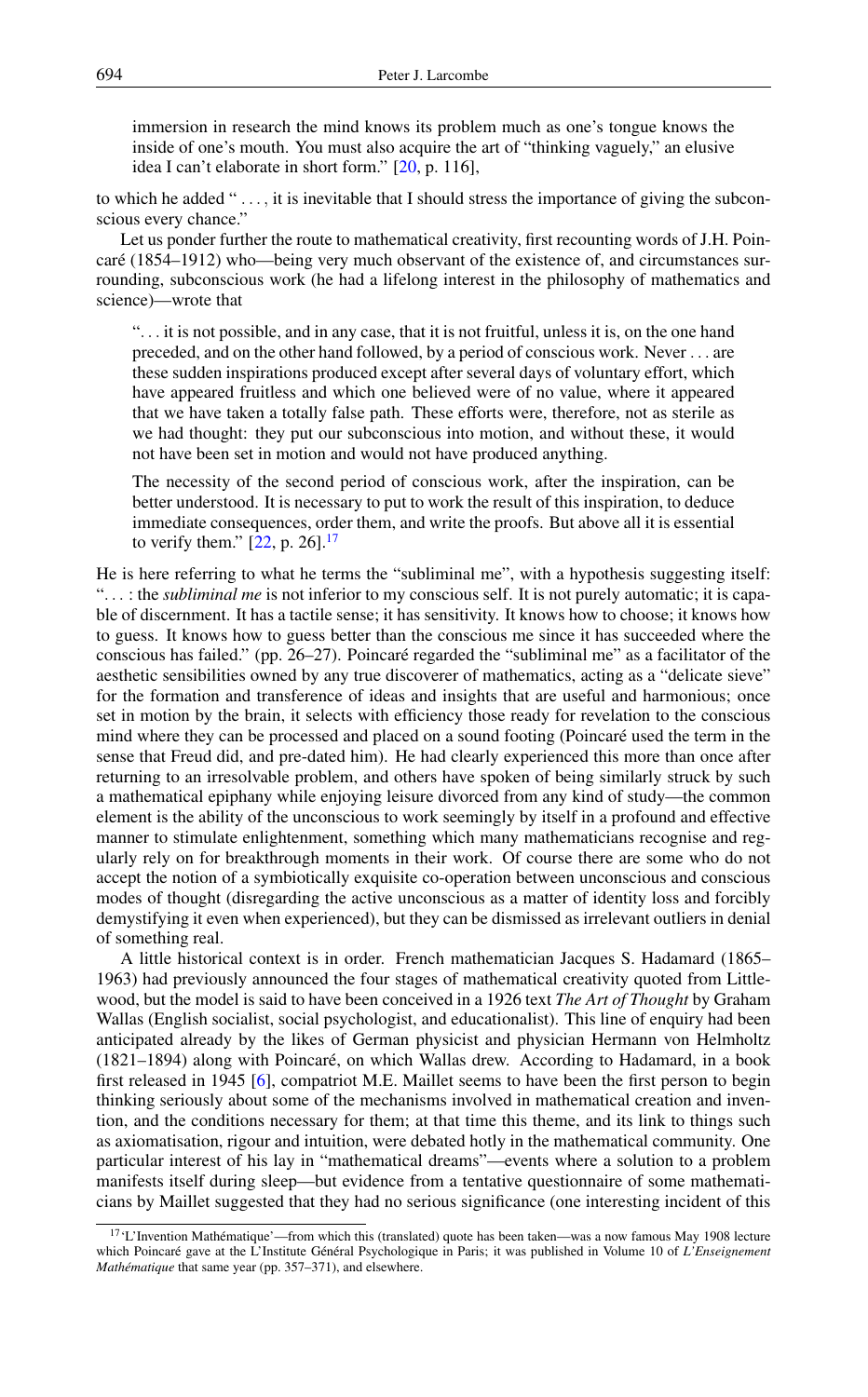type was, however, reported reliably by the prominent abstract algebraist and number theorist L.E. Dickson involving his mother and her sister who had been working together—the former, whilst in a state of slumber, developed and articulated "in a loud and clear voice" the solution to a geometrical school problem which was transcribed by the latter (roused by the noise) and found to be correct in class next morning; there is (from a later investigation of similar type detailed below) also a description of Italian mathematician, philosopher, theologian and humanitarian Maria Agnesi (she devoted years of arduous and uninterrupted labour to the writing of *Instituzioni Analitiche* that was regarded, upon publication in 1748, as the best introduction extant to the works of Euler), who often found she had sleepwalked to her study during the night and written down the solution to a problem that had been the subject of her private meditations in the day and of her dreams hours later, before returning to bed oblivious to the episode until she arose the following morning<sup>[18](#page-31-0)</sup>). Hadamard himself testified to having once received insight (into a matrix determinant evaluation, and in a quite different direction from any of those which he had previously tried to follow) on being awoken abruptly, but had no real explanation for it.

Inspired by a letter by Maillet that appeared in the 1901 volume of *L'Enseignement Mathématique*—and overseen by Swiss mathematician Henri Fehr together with psychologists Claparède and Flournoy—a different, and more considered, subsequent survey of the working practices of mathematicians proved useful in moving the topic forward once returns were scrutinised and conclusions published<sup>[19](#page-31-1)</sup> (it comprised over thirty questions that were on view in the 1902  $\&$  1904 volumes of *L'Enseignement Mathématique* of which Fehr was co-founder and an editor-in-chief; copies were distributed among mathematicians gathered at international congresses in Heidelberg and St. Louis, and some were sent out to savants across the globe). It served to provoke the important deliberations of Poincaré where we see the role of the unconscious—surreptitiously working on a problem previously pondered, before releasing a spontaneous 'conducting rod' or 'dazzling light' moment of realisation—treated with all due attentiveness (though Helmholtz had reported on it before him, in an 1896 speech). Poincaré mentioned Gauss as receiving the proof of an arithmetical theorem that had eluded him for some years ". . . , not on account of my painful efforts, but by the grace of God" like a sudden "flash of lightning". Marcus du Sautoy present day Charles Simonyi Professor for the Public Understanding of Science and Professor of Mathematics at Oxford—has interpreted the exciting moment we experience when all of the strands of our mathematical thoughts seem to come together in consummate fusion and perfect alignment as being like a delicious harmonic resolution in a piece of music or an indefectible revelation of a whodunnit crime mystery, and these analogies can be readily extended into art and poetry. Hadamard, too, tells of the phenomenon occurring in other scientific fields (for instance, to physicist Langevin and chemist Ostwald), and elsewhere (citing Mozart, and poets Valéry, Lamartine and Housman) in his wide ranging treatment of the genesis and actuation of ideas. On a broader note, many creatives (including mathematicians) speak of sensations that arrive, over a short period, as a series of points of light that blind rather than illuminate, after which the exposed film paper of conscious thought is then ready to enter the proverbial dark room where the image is nursed to full materialisation. We should also not ignore here a different—but no less dynamic—relation between the two, referenced by Hadamard as being described quite beautifully by Victorian era polymath Francis Galton in a way with which mathematicians can identify:

"When I am engaged in trying to think anything out, the process of doing so appears to me to be this: The ideas that lie at any moment within my full consciousness seem to attract of their own accord the most appropriate out of a number of other ideas that are lying close at hand, but imperfectly within the range of my consciousness. There seems to be a presence-chamber in my mind where full consciousness holds court, and where two or three ideas are at the same time in audience, and an antechamber full of more or less allied ideas, which is situated just beyond the full ken of consciousness. Out of this ante-chamber the ideas most nearly allied to those in the presence-chamber appear to be summoned in a mechanically logical way, and to have their turn of audience."  $[6, p. 25]$  $[6, p. 25]$ .

<span id="page-31-0"></span><sup>18</sup>I have sourced this from an article on Poincaré by R.C. Archibald in the December 1915 issue of the *Bull. Amer. Math. Soc.* 22, 125–136.

<span id="page-31-1"></span><sup>19</sup>Results were disseminated, in suitable synoptic form, over the period 1905–1908 (in *L'Enseignement Mathématique*). A report of the exercise and collected findings (from more than one hundred respondents) was first issued in 1909 as a pamphlet.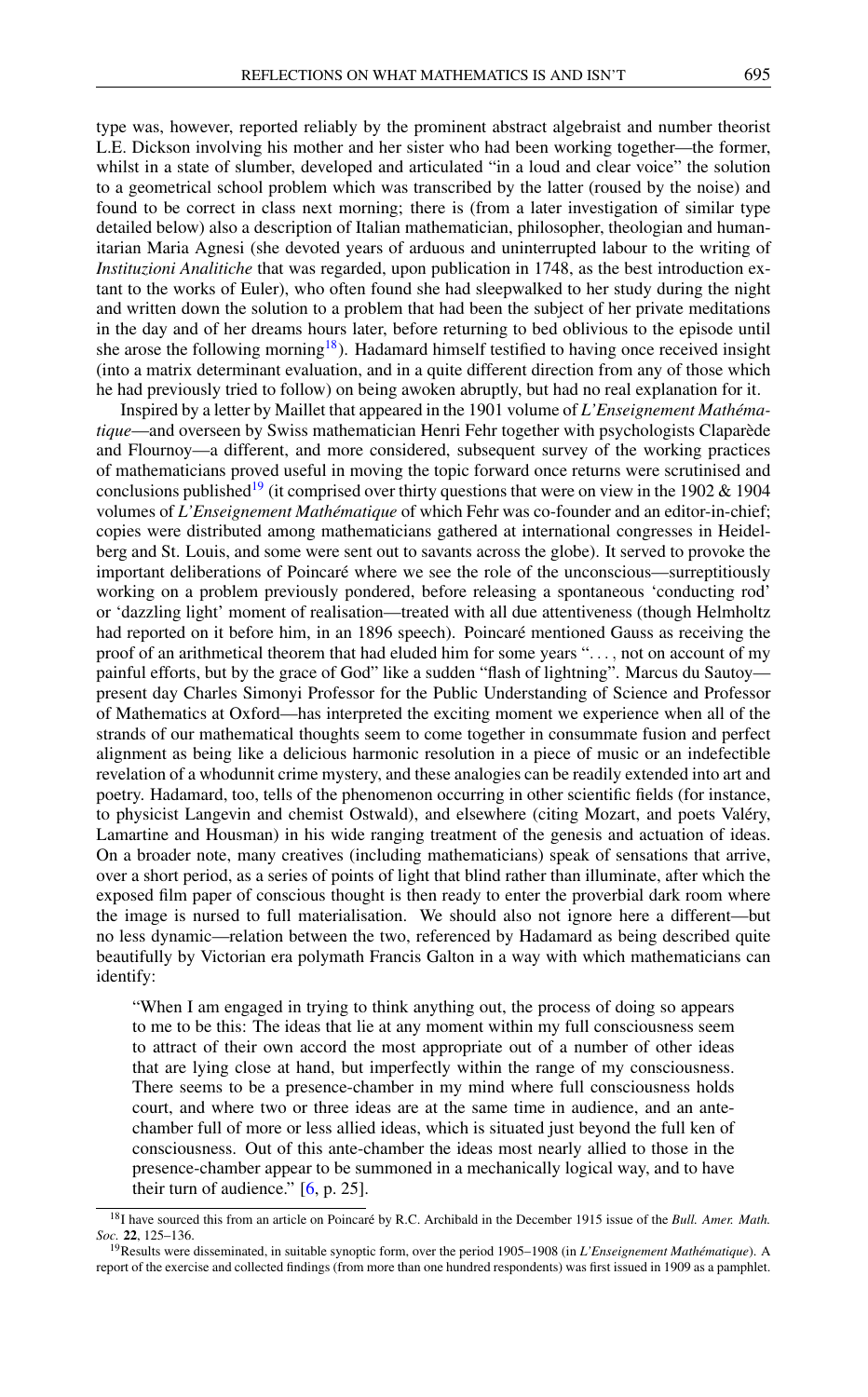Hadamard's text, discussing previous work as outlined here, is replete with critical analysis and review; while relatively short, the composition is a masterpiece of erudition and readability that brought the topic of creativity into a laudable sharp relief. It stands the test of time, and it is worth noting its background and scope, being a forerunner to subsequent modern day investigations in the field; from his Foreword of 21st August, 1944, we have

"This study, like everything which could be written on mathematical invention, was first inspired by Henri Poincaré's famous [1908] lecture before the Société de Psychologie in Paris. I first came back to the subject in a meeting at the Centre de Synthèse in Paris (1937). But a more thorough treatment of it has been given in an extensive course of lectures delivered (1943) at the Ecole Libre des Hautes Etudes, New York City."

In his Introduction he wrote (p. xi)

"Concerning the title of this study, two remarks are useful. We speak of invention: it would be more correct to speak of discovery. The distinction between these two words is well known: discovery concerns a phenomenon, a law, a being which already existed, but had not been perceived. Columbus discovered America: it existed before him; on the contrary, Franklin invented the lightning rod: before him there had never been any lightning rod.

Such a distinction has proved less evident than appears at first glance. Toricelli<sup>[20](#page-32-0)</sup> has observed that when one inverts a closed tube on the mercury trough, the mercury ascends to a certain determinate height: this is a discovery; but, in doing this, he has invented the barometer; and there are plenty of examples of scientific results which are just as much discoveries as inventions. Franklin's invention of the lightning rod is hardly different from his discovery of the electric nature of thunder. This is a reason why the aforesaid distinction does not truly concern us; and, as a matter of fact, psychological conditions are quite the same for both cases.

On the other hand, our title is "Psychology of Invention in the Mathematical Field," and not "Psychology of Mathematical Invention." It may be useful to keep in mind that mathematical invention is but a case of invention in general, a process which can take place in several domains, whether it be in science, literature, in art or also technology."

This sets the scene at the start of a most impressive monograph which is now over seventy years old but still speaks to us in the way it deals with complex issues at the heart of creative endeavour in mathematics. It is to be hoped that I have articulated these in sufficient detail for any reader—together with other elements of mathematics germane to any treatise on its primary features elsewhere in the essay—despite, in the words of Keyser (attempting to identify the "great concepts" of mathematics), the fact that [\[17,](#page-34-17) p. 483] "There is room here merely to glance at a few of them, to call their names and to indicate some of their more obvious aspects somewhat as a traveler in the foothills may note the peaks of a great mountain range above and beyond."

And so, finally, we return to Poincaré (whose originality in works across pure and applied mathematics, coupled with his technical/philosophical expositions, formed an astonishing legacy of material left to us) for more words on the phenomenon of mathematical invention in which he made a clear and general distinction between those who could be creative and those who could not. Emphasising the importance of so called 'intuition'—in seeing the totality of an argument to provide a framework for the logical placing of its steps (syllogisms) in order to bridge any lapses in memorising them—he regarded this immanent ability as core to the actively creative mathematician over the mere passive participant, writing

"On conçoit que ce sentiment, cette intuition de l'ordre mathématique, qui nous fait deviner des harmonies et des relations cachées, ne puisse appartenir à tout le monde. Les uns ne posséderont ni ce sentiment délicat et difficile à définir, ni une force de

<span id="page-32-0"></span> $^{20}$ Evangelista Torricelli (1608–1647) was a 17th century Italian physicist and mathematician, and a student of Galileo. He is known for the discovery of Torricelli's trumpet (also—and perhaps more often—known as Gabriel's Horn in Christian tradition which holds that the archangel Gabriel will blow the horn to announce Judgement Day) whose surface area is infinite, but whose volume is finite; this was seen as an incredible paradox by many at the time, including Torricelli himself, and prompted a fierce controversy about the nature of infinity.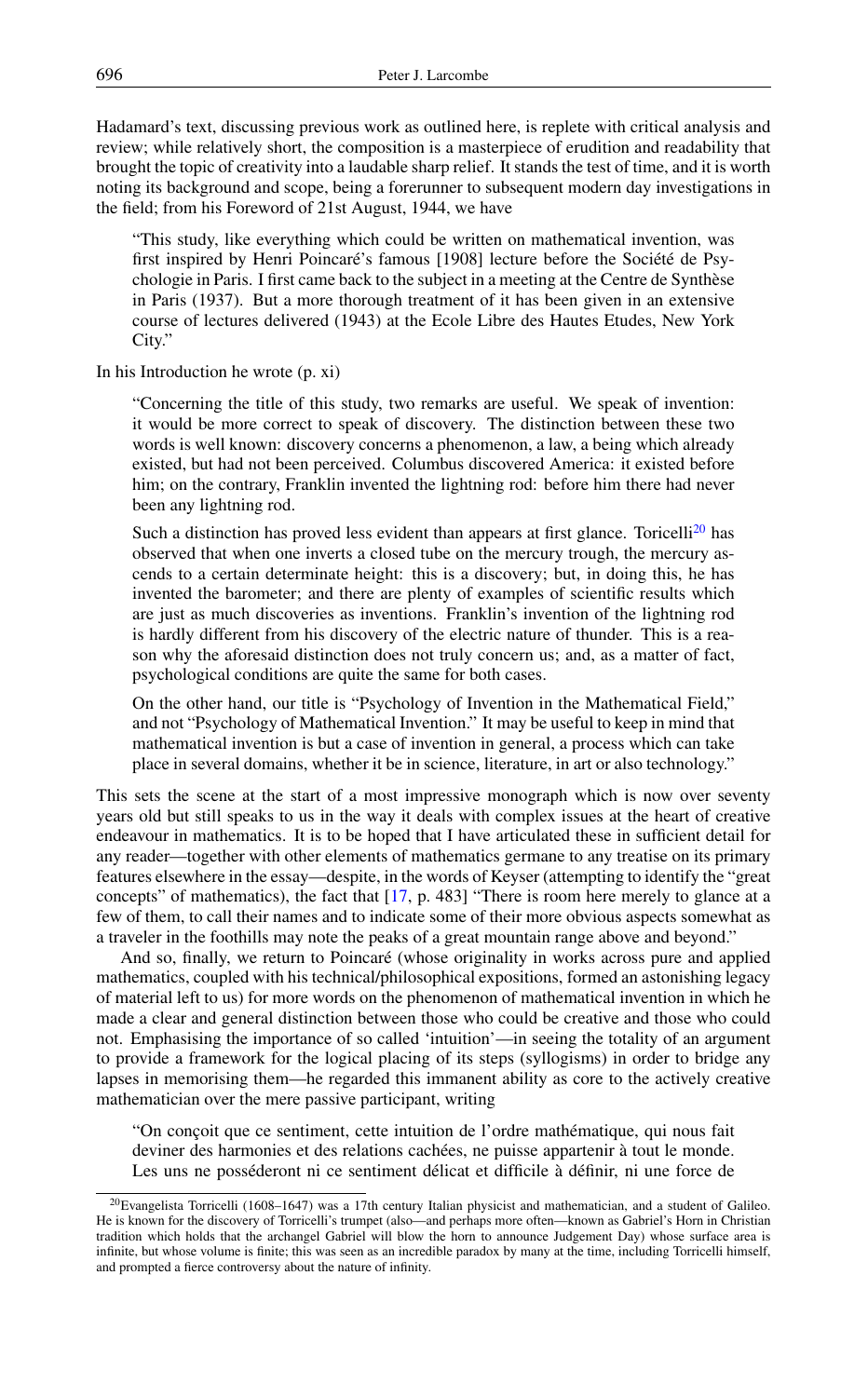mémoire et d'attention au-dessus de l'ordinaire, et alors ils seront absolument incapables de comprendre les Mathématiques un peu élevées; c'est le plus grand nombre. D'autres n'auront ce sentiment qu'à un faible degré, mais ils seront doués d'une mémoire peu commune et d'une grande capacité d'attention. Ils apprendront par coeur les détails les uns après les autres; ils pourront comprendre les Mathématiques et quelquefois les appliquer, mais ils seront hors d'état de créer. Les autres, enfin, posséderont à un plus ou moins haut degré l'intuition spéciale dont je viens de parler, et alors non seulement ils pourront comprendre les Mathématiques, quand même leur mémoire n'aurait rien d'extraordinaire, mais ils pourront devenir créateurs et chercher à inventer avec plus ou moins de succès, suivant que cette intuition est chez eux plus ou moins développée." ["We perceive that this sense, this intuition of mathematical order, which enables us to perceive harmonies and hidden relations, cannot be present in everyone. Some would not have either this delicate sense, which is difficult to define, nor the power of memory and attention above the average, and thus they will be incapable of understanding somewhat advanced mathematics: these are in the majority. Others will have this sense to a small degree, but they will be endowed with an uncommon memory and with a large capacity for concentration. They will learn by heart details one after another: they will be able to learn mathematics and sometimes learn to apply mathematics but they will not be able to create mathematics. The others finally, will possess, to a greater or lesser degree, a special intuition of which I have spoken, and thus not only can they understand mathematics, even though their memories are not unusually good, but they will be able to become creators and seek to create with more or less success, according to the extent that this intuition is developed in them." $]$ <sup>[21](#page-33-0)</sup>

For those able to avail themselves, it is the exhilarating and intoxicating qualities of creative mathematics—and the intellectual wellbeing it provides—that makes it so precious, however it may appear or be summoned. French mathematician André Weil, looking back at parts of mathematical history and forward to possibilities anew, finished a reflective piece penned not too long after the end of World War 2 as follows, using words with which most would concur: $^{22}$  $^{22}$  $^{22}$ 

". . . if, as Panurge, we ask the oracle questions which are too indiscreet, the oracle will answer us as it did Panurge: Trinck!<sup>[23](#page-33-2)</sup> This advice the mathematician follows gladly, pleased as he is to believe that he will be able to slake his thirst at the very sources of

This throws a sobering light on our creative work (whose "joys" are "selfish")—however much we may deem it to be a right and pour over its finer details as the apogee of our labours—as mathematicians who exist as part of a much larger world, and Weil justified his angles of thought well, continuing

"These questions are not purely rhetorical; upon each man's answer, or rather (for such questions do not have answers), upon the attitude which he takes in front of them, depends in large measure the trend of his intellectual efforts. It was necessary, before writing about the future of mathematics, to formulate these questions, just as the faithful cleansed themselves before consulting the oracle. Let us now interrogate destiny."

What followed was an excellent assessment of where mathematics had been, where it was after the terrible ravages of war had taken their toll throughout large parts of a Europe yet to recover, and how it might emerge to form a new heritage for those to come.

<span id="page-33-0"></span><sup>&</sup>lt;sup>21</sup>The French version is the original one (pp.  $360-361$ ) in the monograph mentioned in Footnote 17 of this appendix. Its English translation is taken from Ayoub's interpretation of the essay (see p. 22 of [\[22\]](#page-35-5)).

<span id="page-33-1"></span><sup>22</sup>Weil—a founding member and *de facto* early leader of the celebrated mathematical Bourbaki group, whose life spanned most of the 20th century—set mathematics in the moment, under the full glare of history, as part of his consideration of what the future might hold for it. He began his essay with very astute words which resound loudly today given the problems nations have (both individually and collectively) across the planet [\[24,](#page-35-6) p. 295]:

<sup>&</sup>quot;If the mathematician is asked to express himself as to the future of his science, he has a right to raise the preliminary question: what kind of future is mankind preparing for itself? Are our modes of thought, fruits of the sustained efforts of the last four or five millennia, anything more than a vanishing flash? If, unwilling to stumble into metaphysics, one should prefer to remain on the hardly more solid ground of history, the same questions reappear, although in different guise: are we witnessing the beginning of a new eclipse of civilization? Rather than to abandon ourselves to the selfish joys of creative work, is it not our duty to put the essential elements of our culture in order, for the mere purpose of preserving it, so that at the dawn of a new Renaissance, our descendants may one day find them intact?"

<span id="page-33-2"></span><sup>23</sup>This is a reference to *The Life of Gargantua and of Pantagruel*, a pentalogy of novels written in the 16th century by François Rabelais. In the final tract, Panurge consults the oracle of Bacbuc on the question of marriage. The Pontiff Bacbuc (Hebrew for "bottle") leads Panurge into a side chapel, where the Holy Bottle is sitting in the middle of a fountain. Bacbuc casts something into it, whereupon the waters begin to bubble and the vessel makes a cracking sound ("trink" is German for "drink"). Bacbuc declares this to be a perfect answer and gives Panurge what appears to be a book but is in fact a flask full of wine, so that he may interpret the oracle. After drinking 'liquid text', Panurge announces that the potion inspires him to right actions, and he forthwith vows to marry as quickly and as often as possible, departing joyously.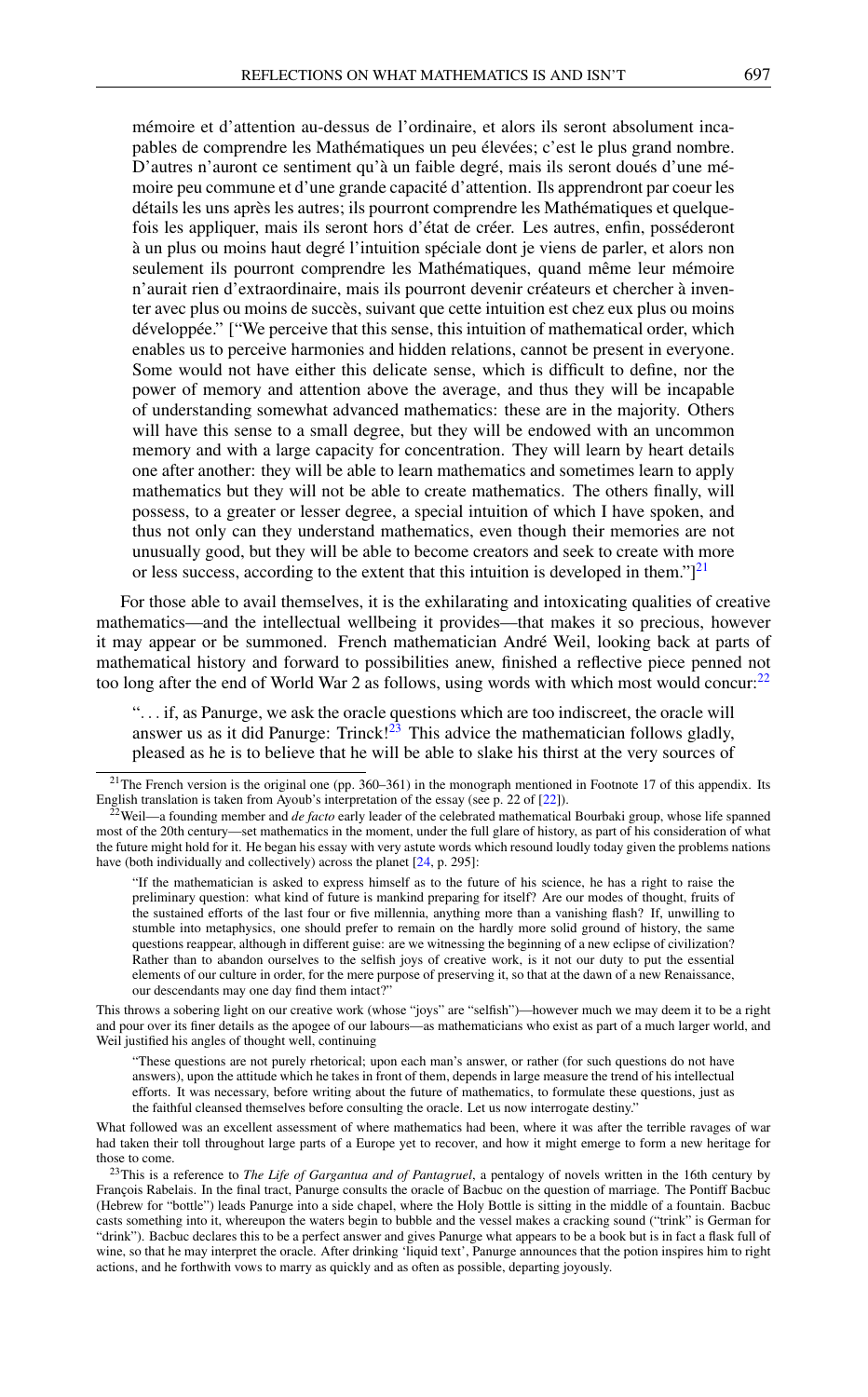knowledge, convinced as he is that they will always continue to pour forth, pure and abundant, while others have to have recourse to the muddy streams of a sordid reality. If he be reproached with the haughtiness of his attitude, if he be summoned to do his part, if he be asked why he persists on the high glaciers whither no one but his own kind can follow him, he will answer, with Jacobi: $^{24}$  $^{24}$  $^{24}$  For the honor of the human spirit." [\[24,](#page-35-6) p. 306],

having earlier written, rather poetically (p. 297), "... if logic is the hygiene of the mathematician, it is not his source of food; the great problems furnish the daily bread on which he thrives." While "great problems" occupy but the very finest of minds, the free rein of creativity is the thing held most dear to all research mathematicians who, expecting little recognition, wallow in an independence of mind that is summed up in two lines from a lengthy 1880 poem of R.F. Burton:

*"Do what thy manhood bids thee do, from none but self expect applause; He noblest lives and noblest dies who makes and keeps his self-made laws."* . . . [25](#page-34-22)

I can, sticking to the ever apposite adage *ne supra crepidam sutor iudicaret*, only say nicely put.

## <span id="page-34-0"></span>References

- <span id="page-34-5"></span>[1] A. Adler, Reflections: mathematics and creativity, *The New Yorker* (Feb. 19th Issue), 39–45 (1972).
- <span id="page-34-1"></span>[2] D. J. Albers, Paul Halmos by parts, *in* J. H. Ewing and F. W. Gehring (Eds.), *Paul Halmos: Celebrating 50 Years of Mathematics*, Springer Science, New York, 3–32 (1991).
- <span id="page-34-12"></span>[3] R. P. Boas, Early days at Mathematical Reviews, *in* J. H. Ewing and F. W. Gehring (Eds.), *Paul Halmos: Celebrating 50 Years of Mathematics*, Springer Science, New York, 79–86 (1991).
- <span id="page-34-9"></span>[4] M. Bôcher, The fundamental conceptions and methods of mathematics, *Bull. Amer. Math. Soc.* 11, 115– 135 (1904).
- <span id="page-34-11"></span>[5] J. W. L. Glaisher, Opening address (Section A—Mathematics and Physics), *Nature* XLII, Issue No. 1089, 464–468 (1890).
- <span id="page-34-20"></span>[6] J. Hadamard, *The Psychology of Invention in the Mathematical Field*, Dover Pubs, Inc., London (1954).
- <span id="page-34-3"></span>[7] P. R. Halmos, Mathematics as a creative art, *Amer. Sci.* 56, 375–389 (1968).
- <span id="page-34-16"></span>[8] P. R. Halmos, *I Want To Be a Mathematician: An Automathography*, Springer Verlag, New York (1985).
- <span id="page-34-15"></span>[9] P. R. Halmos, What is teaching?, *Amer. Math. Month.* 101, 848–854 (1994).
- <span id="page-34-18"></span>[10] G. Hanna and B. Larvor, As Thurston says? On using quotations from famous mathematicians to make points about philosophy and education, *Zent. Didak. Math.* 52, 1137–1147 (2020).
- <span id="page-34-10"></span>[11] M. Harris, *Mathematics Without Apologies: Portrait of a Problematic Vocation*, Princeton University Press, Princeton (2015).
- <span id="page-34-7"></span>[12] R. Hersh, Some proposals for reviving the philosophy of mathematics, *Adv. Math.* 31, 31–50 (1979).
- <span id="page-34-6"></span>[13] R. Hersh, What is mathematics, really?, *Mitt. Deutsch. Math.-Ver.* 6 (Issue 2), 13–14 (1998).
- <span id="page-34-4"></span>[14] C. J. Keyser, Mathematics, *in Lectures on Science, Philosophy and Art, 1907-1908*, Columbia University Press, New York, 5–44 (1908).
- <span id="page-34-2"></span>[15] C. J. Keyser, The humanization of the teaching of mathematics, *Science* (New Series) 35, 637–647 (1912).
- <span id="page-34-19"></span>[16] C. J. Keyser, The human significance of mathematics, *Science* (New Series) 42, 663–680 (1915).
- <span id="page-34-17"></span>[17] C. J. Keyser, A glance at some fundamental aspects of mathematics, *The Sci. Month.* 6, 481–495 (1918).
- <span id="page-34-13"></span>[18] S. Lawrence, What are we like . . . , *in* B. Larvor (Ed.), *Mathematical Cultures: The London Meetings 2012–2014*, Birkhäuser, Cham, 111–125 (2016).
- <span id="page-34-14"></span>[19] E. Lindsay and T. Evans, The use of lecture capture in university mathematics education: a systematic review of the research literature, *Math. Edu. Res. J.* 21 pp. (2021).
- <span id="page-34-8"></span>[20] J. E. Littlewood, The mathematician's art of work, *The Math. Intell.* 1, 112–118 (1978).

<span id="page-34-21"></span><sup>&</sup>lt;sup>24</sup>German (Prussian) mathematician Carl Gustav Jacob Jacobi (1804–1851), who formed a triad with Wilhelm Bessel and Franz Neumann that is recognised as the nucleus of a revival of mathematics at German universities in the first half of the 19th century (brought about by the use of seminars in student instruction and the introduction of a research oriented environment for learning).

<span id="page-34-22"></span><sup>25</sup>These are taken from v.VIII of the poem *The Kasîdah of Hâjî Abdû El-Yezdî*, penned (under the pseudonym Hâjî Abdû El-Yezdî) by 19th century British explorer, writer, scholar and soldier, Sir Richard Francis Burton. The work translates as *Lay of the Higher Law*, and it is essentially a distillation of thought in the poetic idiom of that mystical tradition of Islam (so called Sufism) whose ideas Burton had hoped to bring to Western culture.